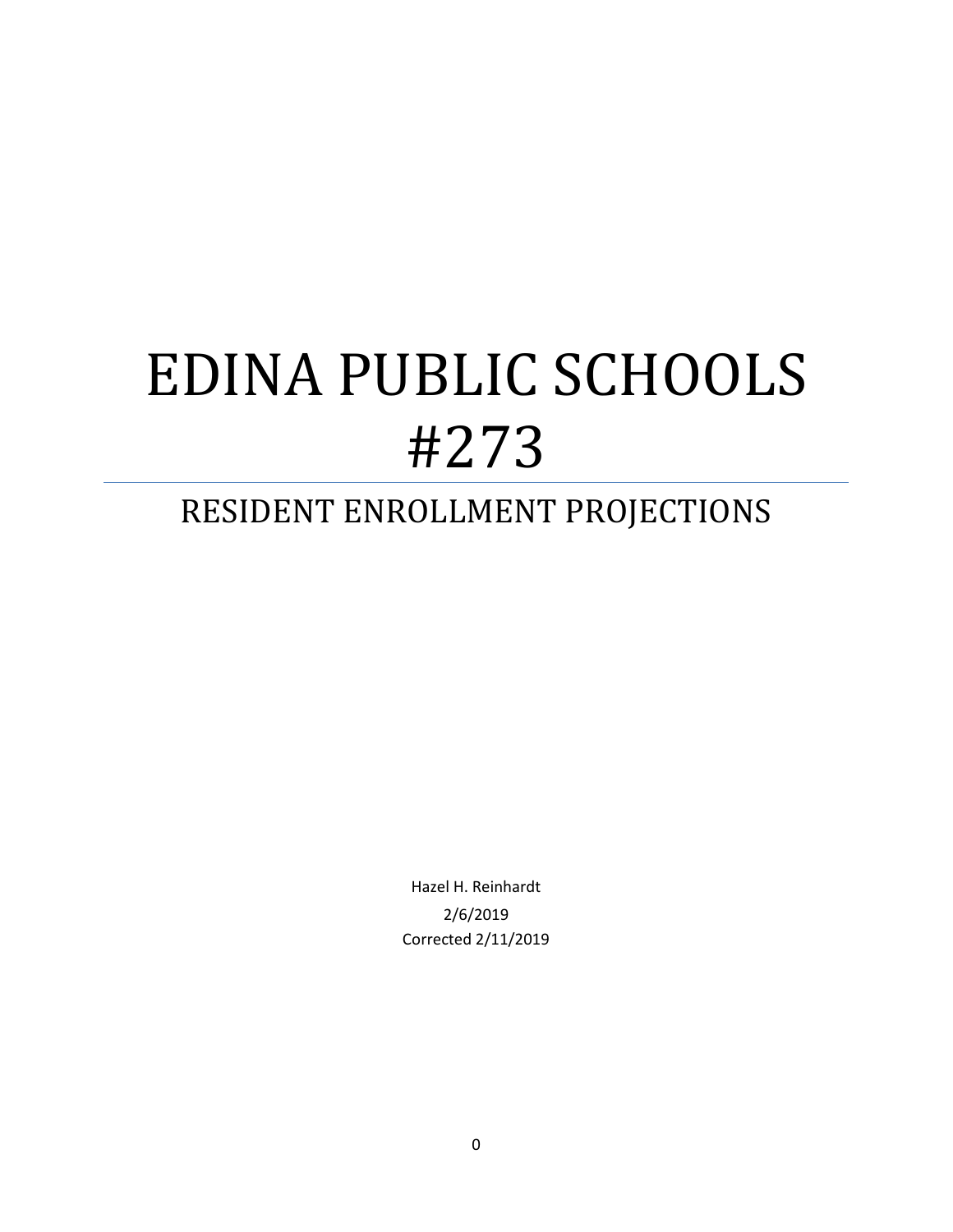## **EDINA PUBLIC SCHOOLS RESIDENT ENROLLMENT PROJECTIONS**

## **Executive Summary**

Since 2008-09

- Edina Public Schools enrollment (excluding Early Childhood) increased by 525 students or 6.7 percent
- Resident enrollment (excluding Early Childhood) increased by 385 students or 5.7 percent
- Nonresidents make up 15.4 percent of total enrollment in 2018-19
- The market share of the Edina Public Schools is 81.6 percent, a high percentage for a Twin Cities Metro Area School District. However, the market share would be lower if District residents attending District #287 were included in the District's enrolled school age population
	- o The Edina Public Schools had a net gain of 972 students from public options in 2018-19; however, more students are opting for other public options than in the past

In ten years, that is, in 2028-29

- Edina Public Schools resident enrollment (excluding Early Childhood) is projected to range from 7,393 to 7,499, an increase of 4.0 to 5.5 percent from the 2018-19 resident enrollment of 7,111 (excluding Early Childhood)
- Resident K-5 enrollment is projected to increase as is resident Grade 6 to 8 enrollment. Resident high school enrollment is projected to decrease in the first five projection years and then return to today's numbers in ten years
- Resident Kindergarten is projected to be smaller than the previous year's resident Grade 12, which depresses enrollment growth. This is a continuation of the existing trend
- Net in migration is projected to be about the same as in the recent past

In five years, that is, in 2023-24

- Concord Elementary School is projected to have a substantial increase in resident students (129 students), largely the result of high net in migration (survival rates). Countryside is projected to have a decrease in resident students because an exceptionally large Grade 5 ages out of the elementary grades. The other elementary schools show small gains or have flat resident enrollment
	- o The housing unit method projects more resident K-5 students than the cohort method

#### Housing Data

• Changes in single-family detached housing stock (newly built units from tear downs and the sales of existing units) have a significant positive affect on resident enrollment in the Edina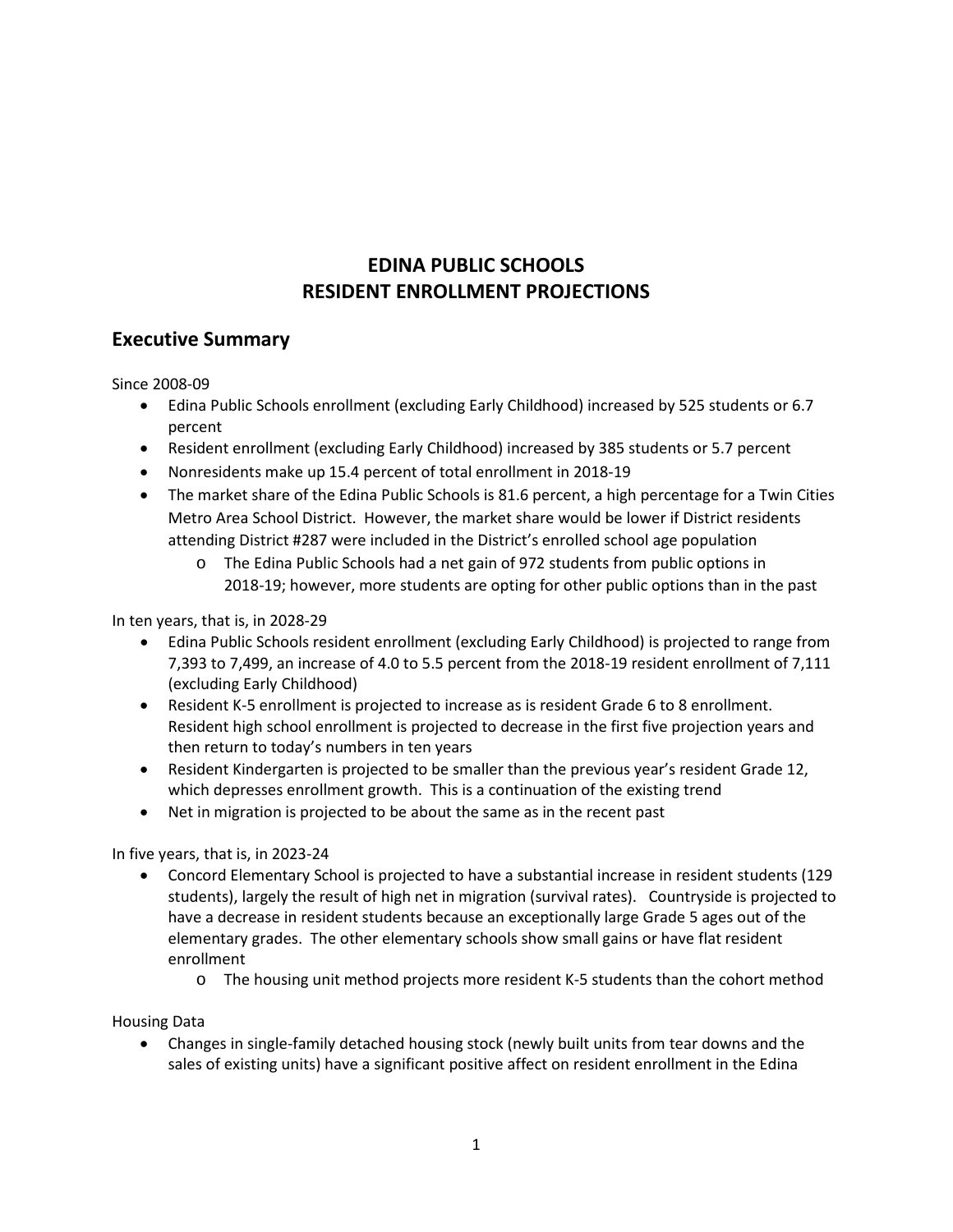Public Schools. Edina's per single-family detached unit student yields look more like a developing area than a first ring suburb

- o The per unit student yield of newly built single-family detached units is high (0.75)
- o Per unit student yield is higher in single-family detached units that sold versus those that did not sell (0.62 versus 0.52)
- Eighty-eight (88.0) percent of Edina Public Schools' resident students live in single-family detached units

What could occur to make these projections too high or too low

- Too high
	- o Projected kindergarten is too high
	- o Net out migration in high school grades is higher than projected
	- o A recession, which would slow growth
- Too low
	- o Projected kindergarten too low
	- o The rate of tear downs increases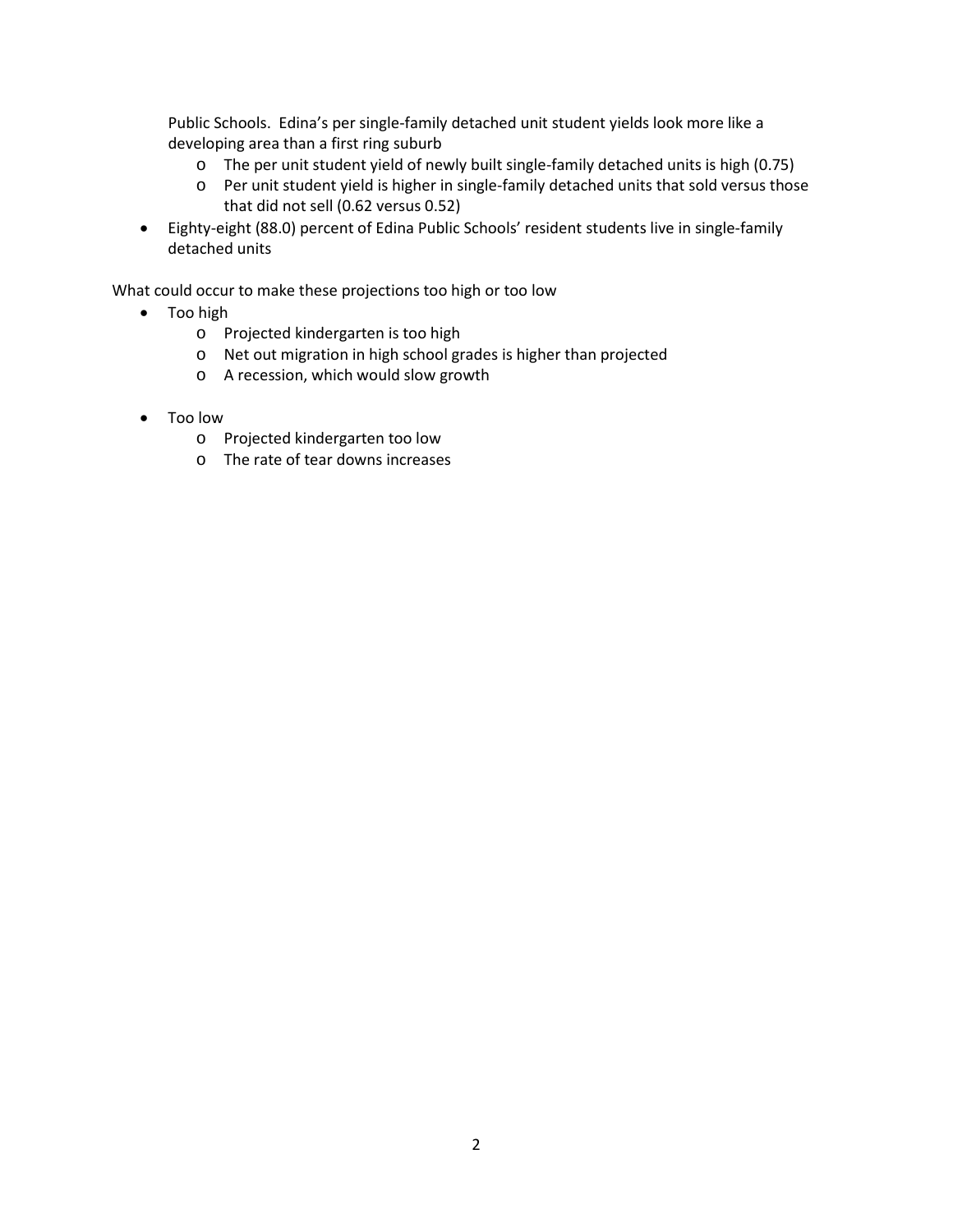## **RESIDENT ENROLLMENT PROJECTIONS**

## **Introduction**

Attending school is compulsory; therefore, the number of enrolled students is a demographic phenomenon. Public school enrollment is affected by the size of a school district's school age population and the education choices available to district residents. A district's school age population is closely related to other population characteristics of the district, especially the age of the district's population. For example, the age of adults, especially the number of women of prime childbearing age, effects the number of births, which translates into kindergarten classes five to six years later. The age of adults also effects population mobility because older people move less frequently than younger people. The movement of families with children under 18 years also effects enrollment and in a mobile society, enrollment changes throughout the school year as families with children move. While most population trends find expression in school districts, there is also change that is unpredictable and sometimes very local.

While population changes affect the total number of school age children residing in a school district, Minnesota students and their families have education choices. These choices also effect enrollment in a district's schools. Therefore, when analyzing public school enrollment, choice must be considered as well as population dynamics. Choice includes nonpublic schools, home schools, and the public options of open enrollment, charter schools and alternative schools. Two other choices exist: a) dropping out of high school, and b) delaying starting kindergarten (academic redshirting).

## **Enrollment Trends**

#### **Enrollment in the Edina Public Schools**

#### Current Enrollment/Past Trends

Enrollment trends play out over extended periods of time. Over the past ten years, total enrollment increased by 525 students or 6.7 percent while resident enrollment increased by 385 students or 5.7 percent. Total enrollment got a boost from an increase in nonresident enrollment, which increased from 1,153 to 1,293 students. In 2018-19, nonresidents make up 15.4 percent of total enrollment. The percentage of nonresidents was 14.6 percent in 2008-09.

| <b>ENROLLMENT</b> |         |         |            |         |         |         |         |         |         |         |
|-------------------|---------|---------|------------|---------|---------|---------|---------|---------|---------|---------|
| 2008-09           | 2009-10 | 2010-11 | 2011-12    | 2012-13 | 2013-14 | 2014-15 | 2015-16 | 2016-17 | 2017-18 | 2018-19 |
| 7,879             | 990,'   | 8,188   | 8,249<br>O | 8,326   | 8,385   | 8.443   | 8,438   | 8,501   | 8,522   | 8,404   |

*Source: Edina Public Schools, Fall Enrollment. Excludes Early Childhood*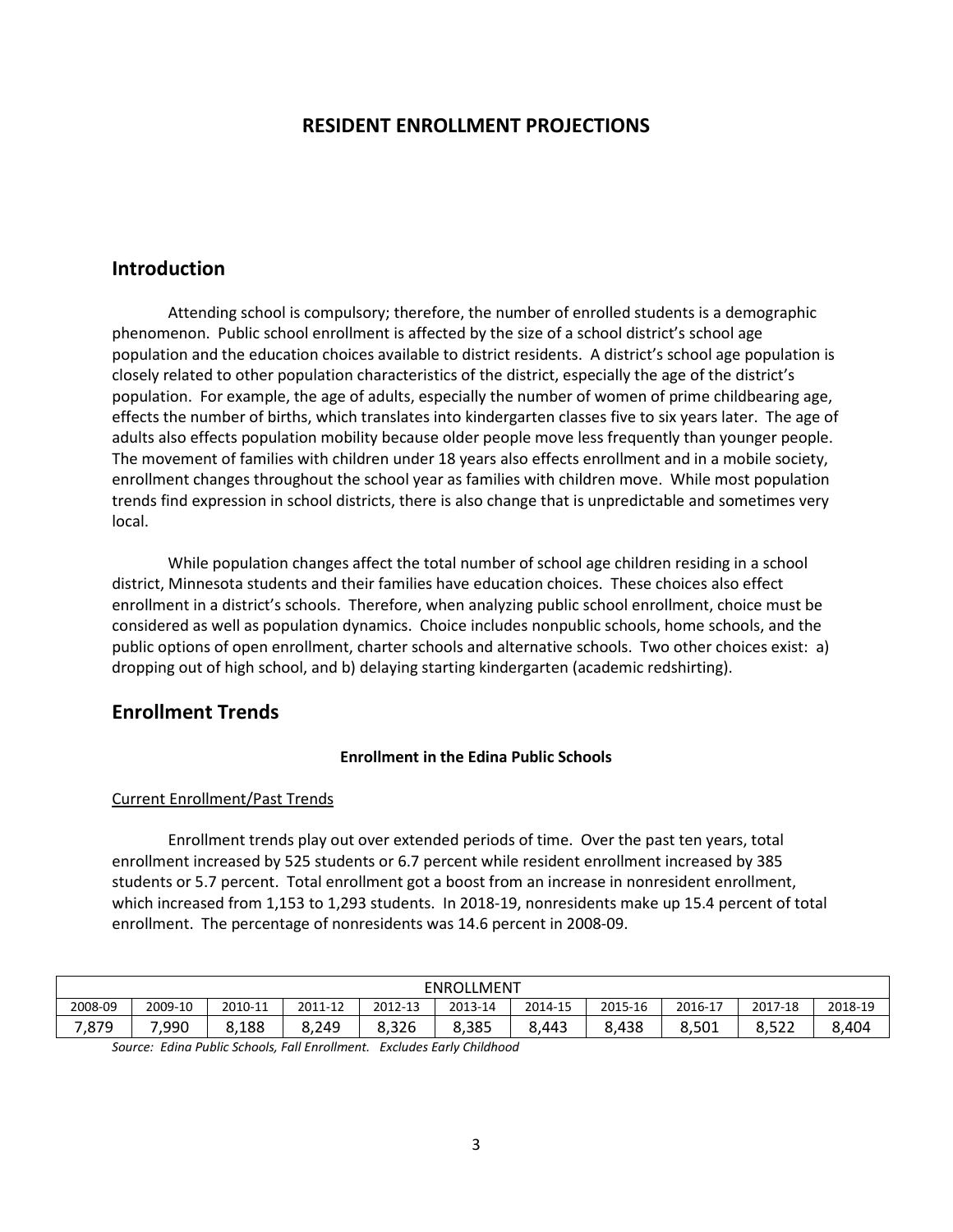| <b>RESIDENT</b><br>' ENROLLMENT |         |         |         |         |         |         |         |                 |         |           |
|---------------------------------|---------|---------|---------|---------|---------|---------|---------|-----------------|---------|-----------|
| 2008-09                         | 2009-10 | 2010-11 | 2011-12 | 2012-13 | 2013-14 | 2014-15 | 2015-16 | 2016-17         | 2017-18 | 2018-19   |
| ,726                            | 6,810   | .022    | ,062    | 7,091   | 7,146   | 7,107   | ,125    | $^{\circ}$ ,239 | .274    | 7114<br>. |

*Source: Edina Public Schools, Fall Enrollment. Excludes Early Childhood*

To better understand resident enrollment change, it is important to understand the components of this change. Like all population change, school enrollment changes result from two different phenomena—natural increase/decrease and net migration. The difference between the size of the incoming kindergarten class and the previous year's Grade 12, called natural increase or decrease, measures the change in past birth numbers or cohort change. For example, the Baby Boom (1946-1964) and the Baby Bust (1965-1976) set in motion cycles of rising and falling enrollment that are reflected as natural increase/decrease. As the next table shows, since 2008-09, Edina Public Schools' resident Kindergarten classes were smaller than the previous year's resident Grade 12 every year. Natural decrease reduced enrollment by 373 students since 2008-09.

| <b>COMPONENTS OF RESIDENT ENROLLMENT CHANGE</b> |        |         |           |            |  |  |  |
|-------------------------------------------------|--------|---------|-----------|------------|--|--|--|
| October                                         |        |         | Natural   |            |  |  |  |
| To                                              |        | Total   | Increase/ | <b>Net</b> |  |  |  |
| October                                         | #      | %       | Decrease  | Migration  |  |  |  |
| 2008 to 2009                                    | 84     | 1.2%    | $-22$     | 106        |  |  |  |
| 2009 to 2010                                    | 212    | 3.1%    | $-19$     | 231        |  |  |  |
| 2010 to 2011                                    | 40     | 0.6%    | $-37$     | 77         |  |  |  |
| 2011 to 2012                                    | 29     | 0.4%    | -48       | 77         |  |  |  |
| 2012 to 2013                                    | 55     | 0.8%    | $-19$     | 74         |  |  |  |
| 2013 to 2014                                    | -39    | $-0.5%$ | -54       | 15         |  |  |  |
| 2014 to 2015                                    | 18     | 0.3%    | -80       | 98         |  |  |  |
| 2015 to 2016                                    | 114    | 1.6%    | $-12$     | 126        |  |  |  |
| 2016 to 2017                                    | 35     | 0.5%    | $-19$     | 54         |  |  |  |
| 2017 to 2018                                    | $-163$ | $-2.2%$ | -63       | -100       |  |  |  |
| Total                                           | 385    |         | $-373$    | 758        |  |  |  |

The other phenomenon affecting school enrollment is migration, an indirectly derived estimate. Migration is the term used when people move across a boundary or border, in this case, the school district's boundaries. Net migration is calculated by the progression from grade-to-grade of publicschool students. For example, public school Kindergarten students are moved to Grade 1 in the following year, Grade 1 students to Grade 2, etc. Because the probability of death is very low among children, the same number of students is expected in the next higher grade the following year. Therefore, if the number of students changes, migration is assumed to have occurred. A positive number indicates a net flow into the public schools and a negative number reflects a net flow out of the public schools.

This method for estimating migration does not distinguish between physical movement across the district's boundaries and education choices, such as transferring from a nonpublic school to a public school, transferring to a charter school or open enrolling in a public school outside the district. Further,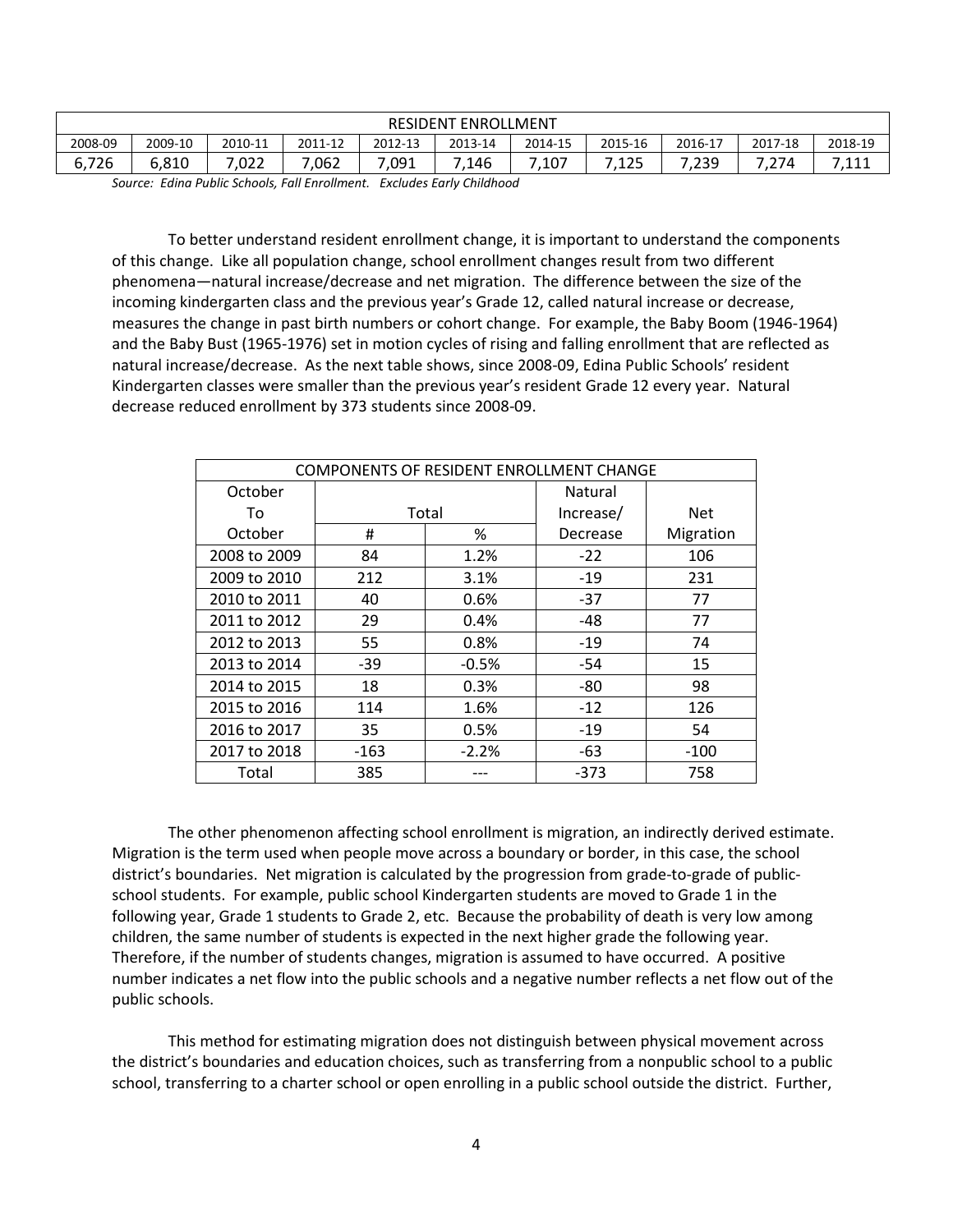students who move into or out of a school district but never enroll in the district's public schools are not reflected in the migration numbers in this report.

Based on the described methodology, except for the past year, resident net migration was positive every year since 2008-09. Since 2008-09, resident net migration added 758 students. The combination of net migration and natural increase/decrease is the change in enrollment.

#### **Student Choices in the Edina Public Schools**

The number of education options available affects enrollment in a district's public schools. Nonpublic schools have been an option for many years. More recently, home schools became another option. Since their inception, public school options are attracting more students every year. Open enrollment allows residents of one district to attend the public schools in another district. Charter schools are another public option. All these choices mean competition for students.

#### Nonpublic Enrollment and Home Schools

Today, nonpublic enrollment falls into two categories—traditional nonpublic schools and home schools. Most traditional nonpublic schools are associated with religious institutions and many home school curriculums are faith based as well.

In Minnesota, 6.9 percent of all enrolled students were enrolled in traditional nonpublic schools and 2.0 percent of enrolled students were homeschooled in 2017-18. In the Edina School District, 14.5 percent of enrolled students were in traditional nonpublic schools. Homeschooled students accounted for 0.5 percent of all enrolled students.

| NONPUBLIC SETTINGS |                   |              |       |  |  |  |  |
|--------------------|-------------------|--------------|-------|--|--|--|--|
|                    | Traditional       |              |       |  |  |  |  |
| Year               | Nonpublic Schools | Home Schools | Total |  |  |  |  |
| 2008-09            | 1,133             | 29           | 1,162 |  |  |  |  |
| 2009-10            | 1,122             | 35           | 1,157 |  |  |  |  |
| 2010-11            | 1,099             | 34           | 1,133 |  |  |  |  |
| 2011-12            | 1,134             | 40           | 1,174 |  |  |  |  |
| 2012-13            | 1,157             | 24           | 1,181 |  |  |  |  |
| 2013-14            | 1,166             | 24           | 1,190 |  |  |  |  |
| 2014-15            | 1,295             | 25           | 1,320 |  |  |  |  |
| 2015-16            | 1,257             | 36           | 1,293 |  |  |  |  |
| 2016-17            | 1,241             | 37           | 1,278 |  |  |  |  |
| 2017-18            | 1,281             | 42           | 1,323 |  |  |  |  |
| 2018-19            | 1,255             | 29           | 1,284 |  |  |  |  |

The increase in traditional nonpublic enrollment between 2013-14 and 2014-15 may be a function of data sources *Source: Edina Public Schools*

The proportion of ISD #273 residents in nonpublic settings is higher than the statewide percentages. Combining home school students and nonpublic students, 15.0 percent of Edina School District residents were in nonpublic settings. In Minnesota, 9.0 percent were enrolled in nonpublic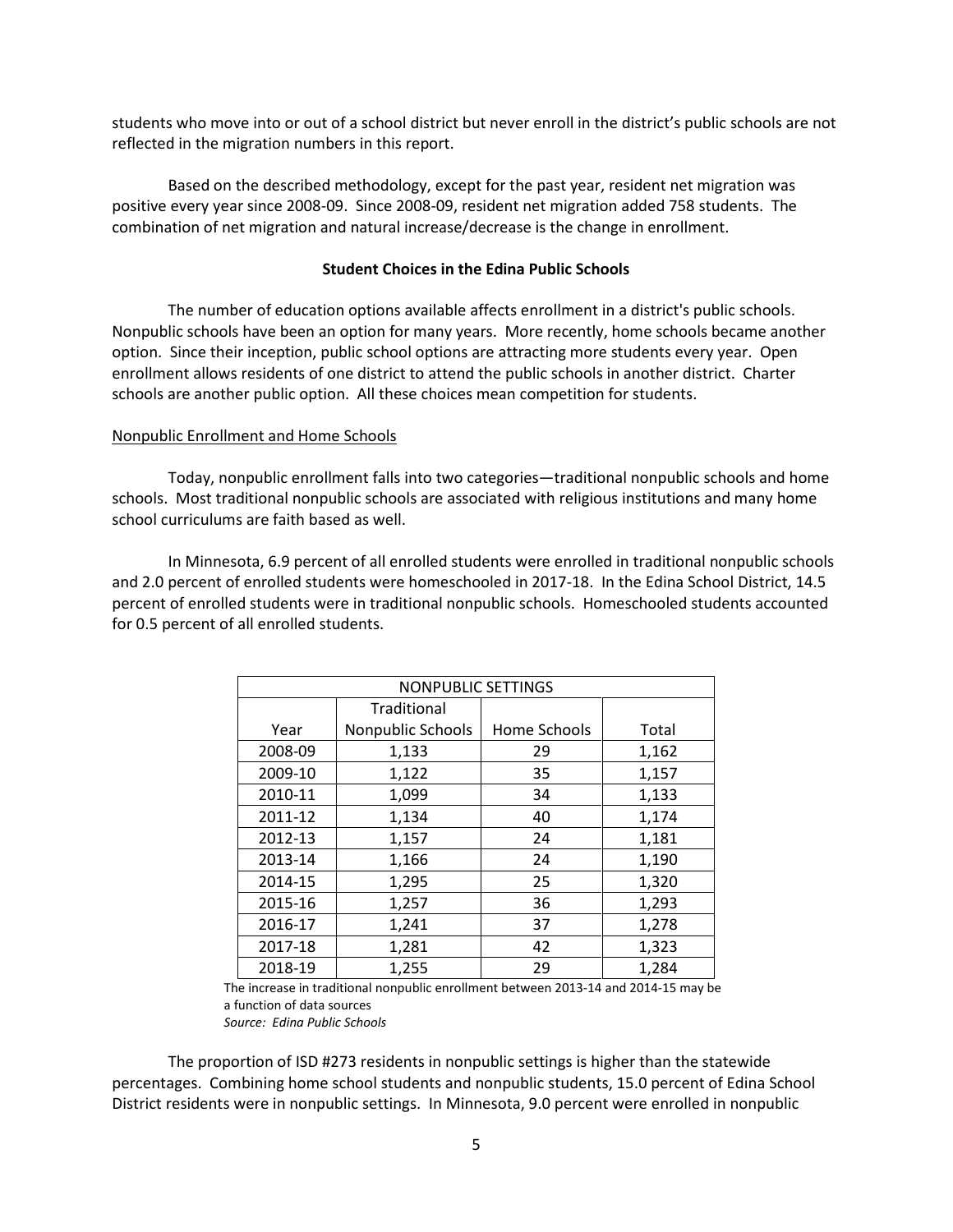settings. In the past ten years, traditional nonpublic enrollment decreased statewide while homeschooled children increased. In the Edina School District, traditional nonpublic enrollment increased, and the number of homeschooled students fluctuated but was the same in 2018-19 as in 2008-09.

#### Public Options

Open Enrollment. Open enrollment allows Minnesota students to attend public schools outside their district of residence. The application to open enroll is made by the student and his/her parents and families generally provide their own school transportation. No tuition is charged.

Some students attend public schools outside their home district because their home district enters into an agreement with another district, usually to provide specialized services. This is called a tuition agreement, but this arrangement is not technically a student choice.

Since its beginning, open enrollment has attracted more and more students statewide and, in the Edina, Public Schools. In 2017-18, 1,248 nonresident students enrolled into the Edina Public Schools while 126 district residents attended public schools elsewhere through open enrollment. In 2018-19, 1,293 nonresidents were enrolled in the Edina Public Schools while 130 residents (estimate) attended a public school elsewhere through open enrollment. (See Appendix)

| <b>PUBLIC OPTIONS</b> |            |            |             |            |         |            |  |
|-----------------------|------------|------------|-------------|------------|---------|------------|--|
|                       |            | In         |             | Out        |         |            |  |
|                       | Open       | Tuition    | Open        | Tuition    | Charter |            |  |
| Year                  | Enrollment | Agreements | Enrollment* | Agreements | Schools | <b>Net</b> |  |
| 2008-09               | 1,153      |            | 78^         |            | 48^     | 1,027      |  |
| 2009-10               | 1,180      |            | 78          |            | 51      | 1,051      |  |
| 2010-11               | 1,166      |            | 78          |            | 54      | 1,034      |  |
| 2011-12               | 1,191      |            | 78          |            | 54      | 1,059      |  |
| 2012-13               | 1,235      |            | 75          |            | 106     | 1,054      |  |
| 2013-14               | 1,239      |            | 73          |            | 98      | 1,068      |  |
| 2014-15               | 1,336      |            | 89          |            | 95      | 1,152      |  |
| 2015-16               | 1,313      |            | 118         |            | 100     | 1,095      |  |
| 2016-17               | 1,262      |            | 120         |            | 53      | 1,089      |  |
| 2017-18               | 1,248      |            | 126         |            | 124     | 998        |  |
| 2018-19               | 1,293      |            | 130^        |            | 191^    | 972        |  |

\*Minnesota Department of Education

^Estimate

*Source: Edina Public Schools* 

Nonresident students who enroll in the Edina Public Schools accounted for 14.6 percent of Edina's total enrollment in 2017-18. Students leaving the district to attend public schools elsewhere through open enrollment represented 1.4 percent of the district's school age residents. In 2017-18, 8.5 percent of Minnesota students chose open enrollment.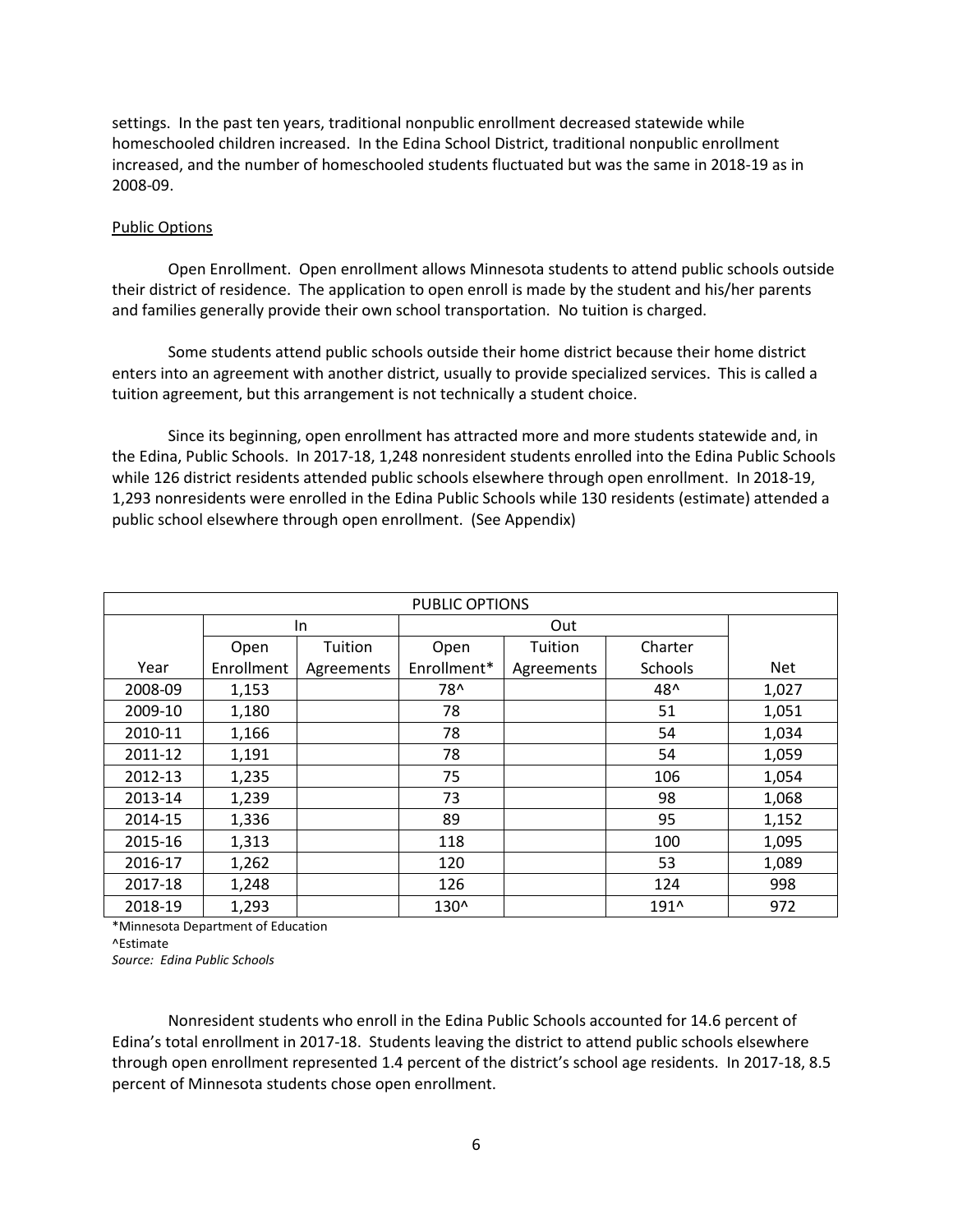Charter Schools. Charter schools are another public education option. While 6.0 percent of Minnesota students attended charter schools in 2017-18, 1.4 percent of Edina School District residents attended charter schools.

As the education choice data show, in 2017-18, the District had a net gain of 972 students from other public options, excluding tuition agreements. However, other public options are capturing more students than in the past.

#### **K-12 Market Share of District School Age Residents**

Estimating market share requires an estimate of a school district's school age population. The best estimate results from summing resident students in the district's schools with district residents attending traditional nonpublic schools, residents being homeschooled and residents opting for open enrollment out, charter schools and other public options.

Based on 2008-09 and 2018-19, the estimated resident school age population increased from 8,014 to 8,716 students, an increase of 702 students or 8.8 percent. Resident enrollment in the Edina Public Schools increased by 385 students or 5.7 percent during the same period. These percentages indicate that the Edina Public Schools' market share decreased, which is typical in Minnesota. Based on the estimated 2018-19 enrolled population of 8,716, the Edina Public Schools captured 81.6 percent of the district's school age population. In 2008-09, market share was 83.9 percent. The 2018-19 market share is higher than that of most Twin Cities Metro Area school districts, although District #287 students are not included.

| EDINA PUBLIC SCHOOLS ESTIMATED RESIDENT SCHOOL AGE POPULATION |              |           |         |        |       |  |  |  |  |  |
|---------------------------------------------------------------|--------------|-----------|---------|--------|-------|--|--|--|--|--|
|                                                               | Edina Public |           |         |        |       |  |  |  |  |  |
|                                                               | Schools      |           |         |        |       |  |  |  |  |  |
|                                                               | Resident     | Nonpublic | Public  |        |       |  |  |  |  |  |
| Year                                                          | Enrollment   | Settings  | Options | Other* | Total |  |  |  |  |  |
| 2008-09                                                       | 6,726        | 1,162     | 126     | n.a.   | 8,014 |  |  |  |  |  |
| 2009-10                                                       | 6,810        | 1,157     | 129     | n.a.   | 8,096 |  |  |  |  |  |
| 2010-11                                                       | 7,022        | 1,133     | 132     | n.a.   | 8,287 |  |  |  |  |  |
| 2011-12                                                       | 7,062        | 1,174     | 132     | n.a.   | 8,368 |  |  |  |  |  |
| 2012-13                                                       | 7,091        | 1,181     | 181     | n.a.   | 8,453 |  |  |  |  |  |
| 2013-14                                                       | 7,146        | 1,190     | 171     | n.a.   | 8,507 |  |  |  |  |  |
| 2014-15                                                       | 7,107        | 1,320     | 184     | n.a.   | 8,611 |  |  |  |  |  |
| 2015-16                                                       | 7,125        | 1,293     | 218     | n.a.   | 8,636 |  |  |  |  |  |
| 2016-17                                                       | 7,239        | 1,278     | 173     | n.a.   | 8,690 |  |  |  |  |  |
| 2017-18                                                       | 7,274        | 1,323     | 250     | n.a.   | 8,847 |  |  |  |  |  |
| 2018-19                                                       | 7,111        | 1,284     | 321     | n.a.   | 8,716 |  |  |  |  |  |

Other is students at Intermediate District #287. Number of students not readily available

#### **History of Resident Enrollment by Grade**

The history of resident enrollment contains several patterns with implications for future enrollment. First, resident kindergarten class size fluctuated from year to year, but the resident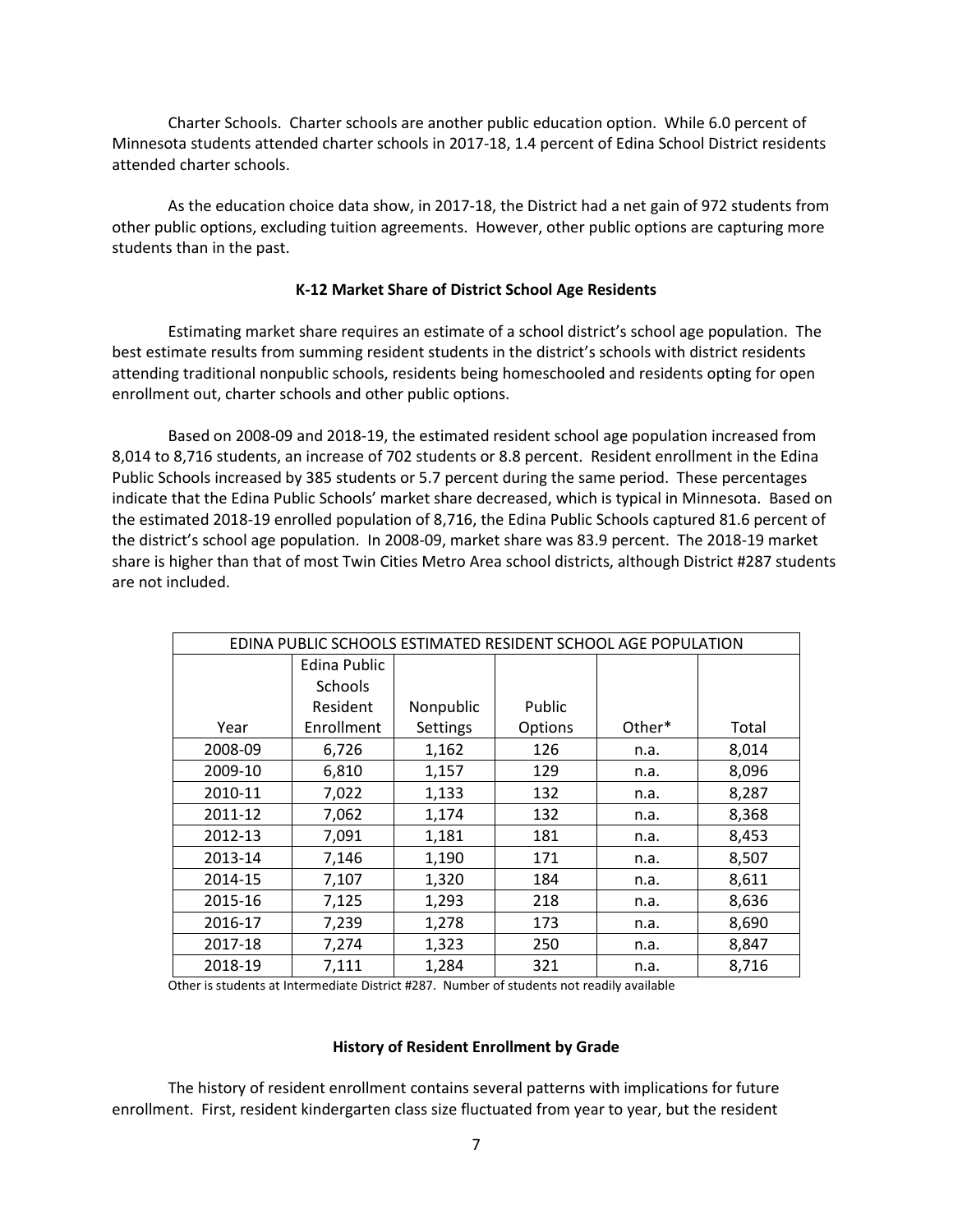kindergarten class is 14 students larger than ten years ago. The resident kindergarten classes in the past three years have been larger than all but two years in the past ten.

The number of resident students per grade varies in the Edina Public Schools. A way of expressing the differences by grade is to look at the "average" number of resident students per grade. For example, in 2018-19, the average resident elementary grade (K-5) has 536 students. The average resident middle school grade (6-8) has 542 students and the average resident high school grade is 567 students. There is no pronounced net in migration at the beginning of middle school or at the beginning of high school. Based on current resident grade sizes, natural decrease is likely to continue. Thus, without resident net in migration and larger resident kindergarten classes, future resident enrollment would be flat.

Minnesota's largest graduating high school class since 1978 graduated in 2009. State wide, graduating classes will be getting smaller. Based on Edina's enrollment history, Edina's largest recent resident senior class will graduate in 2019 or later.

|       | <b>RESIDENT ENROLLMENT</b> |         |         |         |         |         |         |         |         |         |         |
|-------|----------------------------|---------|---------|---------|---------|---------|---------|---------|---------|---------|---------|
| Grade | 2008-09                    | 2009-10 | 2010-11 | 2011-12 | 2012-13 | 2013-14 | 2014-15 | 2015-16 | 2016-17 | 2017-18 | 2018-19 |
| к     | 492                        | 478     | 507     | 468     | 482     | 517     | 486     | 454     | 515     | 526     | 506     |
| 1     | 510                        | 538     | 532     | 542     | 484     | 507     | 545     | 482     | 484     | 551     | 526     |
| 2     | 529                        | 512     | 568     | 544     | 562     | 509     | 510     | 573     | 530     | 501     | 551     |
| 3     | 539                        | 544     | 547     | 572     | 550     | 572     | 518     | 528     | 592     | 522     | 505     |
| 4     | 524                        | 535     | 571     | 556     | 577     | 552     | 590     | 514     | 533     | 596     | 539     |
| 5     | 533                        | 532     | 551     | 569     | 561     | 592     | 557     | 590     | 540     | 530     | 590     |
| 6     | 535                        | 522     | 547     | 575     | 571     | 564     | 594     | 578     | 594     | 536     | 542     |
| 7     | 512                        | 543     | 550     | 551     | 580     | 575     | 572     | 617     | 578     | 579     | 518     |
| 8     | 509                        | 510     | 557     | 538     | 548     | 579     | 583     | 574     | 600     | 592     | 566     |
| 9     | 505                        | 532     | 524     | 552     | 547     | 544     | 566     | 593     | 595     | 599     | 546     |
| 10    | 516                        | 521     | 538     | 523     | 563     | 549     | 532     | 551     | 577     | 584     | 586     |
| 11    | 522                        | 517     | 525     | 542     | 530     | 546     | 520     | 544     | 556     | 589     | 553     |
| 12    | 500                        | 526     | 505     | 530     | 536     | 540     | 534     | 527     | 545     | 569     | 583     |
| Total | 6,726                      | 6,810   | 7,022   | 7,062   | 7,091   | 7,146   | 7,107   | 7,125   | 7,239   | 7,274   | 7,111   |

*Source: Edina Public Schools, Fall Enrollment. Excludes Early Childhood*

#### **Enrollment Projections**

#### **Projection Background**

Some factors affecting future school enrollment are known. However, other crucial factors are less clear. The difficulty in quantifying the effect of these factors is a challenge. First, the trends around which there is confidence.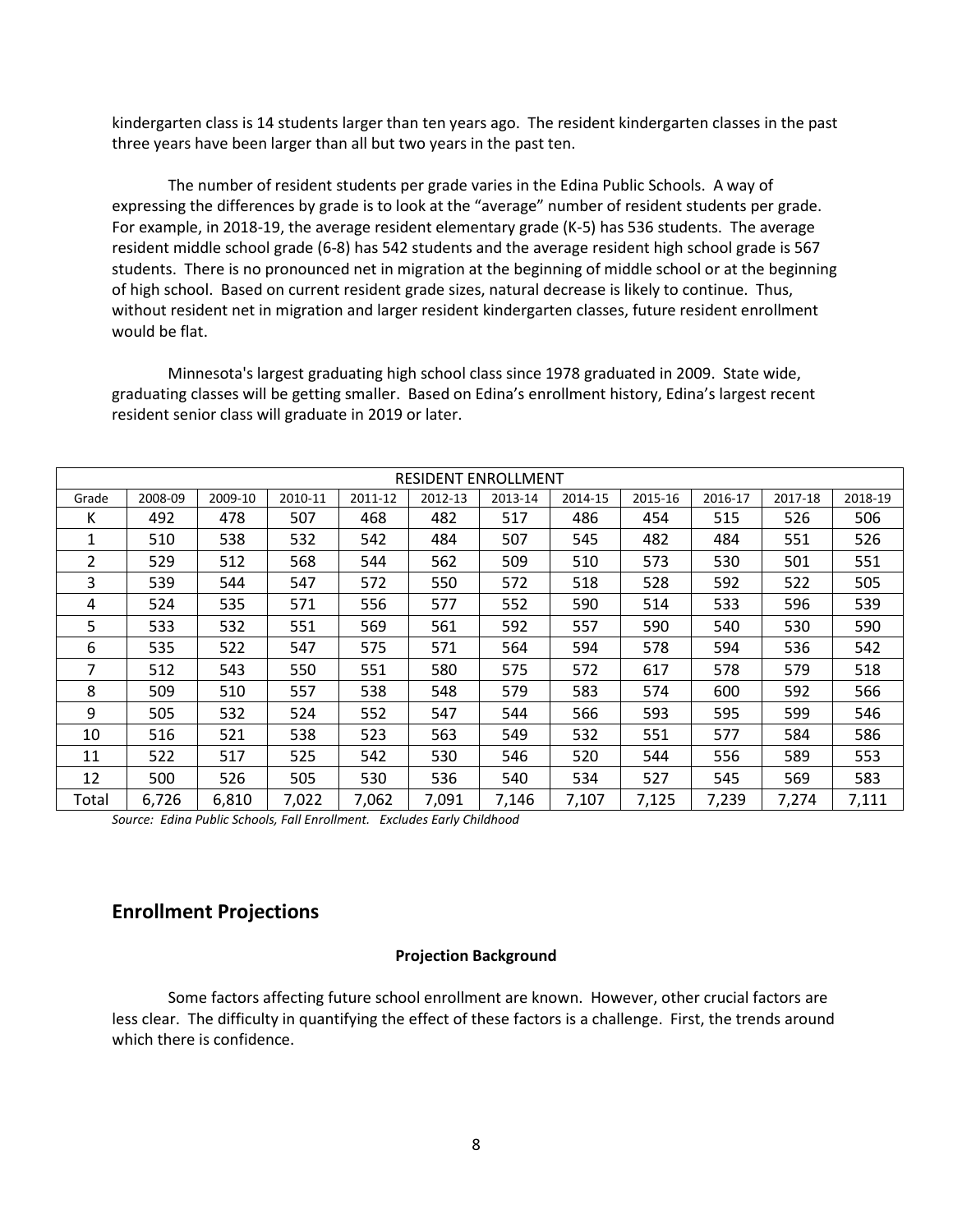#### Trends Where Confidence is High

- Aging. The population in the U.S. and Minnesota is aging. By 2020, 16-17 percent of Minnesota's population will be 65 years old or older. In 2010, the elderly made up 12.9 percent of the population. Around 2020, for the first time in history, Minnesota's 65+ population is expected to exceed the 5-17 population (K-12 population). There is no historical precedent for this high proportion of older population; therefore, society is entering uncharted waters as to the effects of this change. However, we know that aging will affect the housing market and reduce geographic mobility because older people move less frequently than younger people. Further, the percentage of households with school age children will decline.
- Fertility. Today, completed fertility is near the replacement level and there is little reason to think that will be reversed. Completed fertility refers to the number of children born per woman throughout her childbearing years. In Minnesota, White non-Hispanic women have below replacement fertility. (Replacement is 2.11 children per female at the end of childbearing.) Fertility rates for Asian and Hispanic women are now near replacement. Black women (African-American and African-born) have the highest fertility level, just below 3, that is, just less than 3 children per woman at the end of childbearing.

#### Unknowns

The unknowns reflect changes in the housing market, the economy and international immigration.

- Recovery of the housing market. The recovery of the housing market results in more mobility and this influences enrollment. Home prices are back to prerecession levels, resales are up, and residential construction has returned to prerecession levels.
- The economy. While the recovery from the Great Recession was slow, today the economy is robust, and unemployment is low. However, another recession is likely sometime in the next ten years, i.e. in the projection period.
- Immigration. Both the economy and public policy are affecting international immigration. Future births and future students from international immigration are impossible to predict.
- Delay/postponement of childbearing. The Millennials are delaying marriage, childbearing and home ownership. The long-term effects of these delays are unclear; however, the decline in 2017 births has led demographers to conclude that births delayed by the Great Recession appear to be births foregone.
- Competition. The establishment of charter schools is hard to predict, and open enrollment continues to increase.

#### **Cohort Survival Method**

The most common and most robust model for projecting school enrollment is the cohort survival method. The first step in the cohort survival method is aging the population. In a standard cohort survival model, aging the population involves estimating the number of deaths expected in an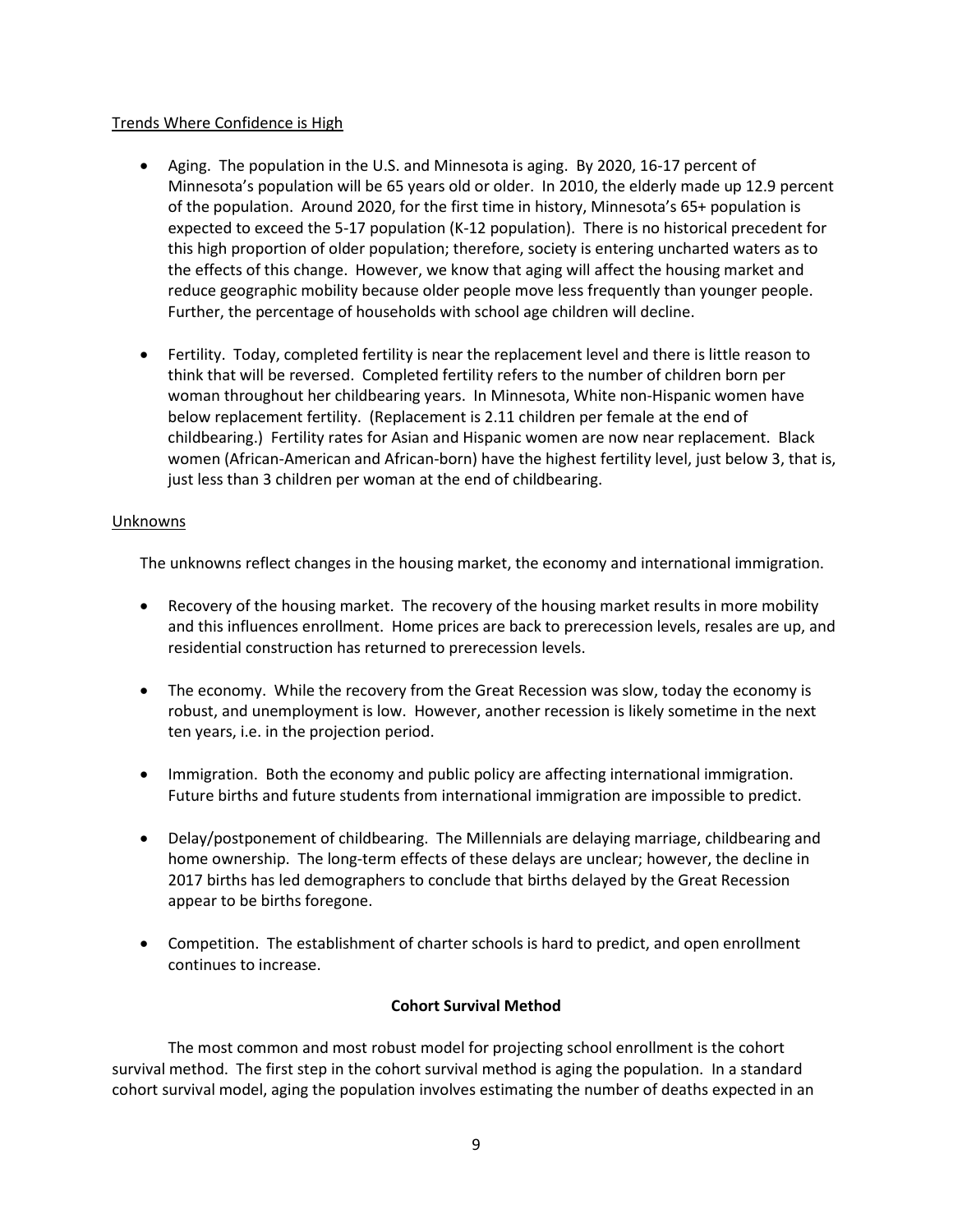age group before it reaches the next older age group. When the cohort survival method is used to project school enrollment, the first step is to move a grade to the next higher grade. Because mortality is so low in the school age population, the entire grade is assumed to "survive" to the next higher grade in the following year.

After aging the current enrollment, two key assumptions must be made. These assumptions concern the size of future kindergarten classes and the number of students who will move in or out of the district's schools. Some of these students may physically move in or out of the district. Other students may transfer between the Edina Public Schools and other education options available to them. Both these phenomena effect the "survival rates."

Once a grade or cohort has been "aged" to the next higher grade, net migration is added to or subtracted from that grade. Using survival rates accomplishes both "aging" and migration in a single step. Over time, the size of a cohort will increase or decrease because of migration as its progresses through the grades. For example, the 2008-09 kindergarten class had 492 members. This same cohort has 586 members in Grade 10 in 2018-19.

The future size of kindergarten classes is especially important in long-term enrollment projections because these students will be in school over the life of the projections. If a school census exists, it is a resource for short-term kindergarten projections, i.e., a couple of years. However, school censuses are notoriously inaccurate for children less than four years of age, in part, because the preschool population is more mobile than the school age population.

To project kindergarten, the best theoretical approach, but the least practical, is to project births based on the age of the female population. These birth projections then must be survived to age five and then adjusted for migration to yield kindergarten projections. Determining the age of females in a school district is the first challenge, and then many assumptions must be made, making this approach impractical.

A simpler approach is to use resident births as a proxy for kindergarten five to six years later. Of course, not every child born in the district will enter the district's kindergarten classes five to six years later. However, some "district born" children who move out before enrolling in kindergarten will be replaced by children born elsewhere who move in before entering kindergarten. If the number of "ins" and "outs" are equal, the net effect is zero and the kindergarten class would be 100 percent of resident births. However, no public-school system captures all the potential students. Some kindergarten students attend private schools or are homeschooled. Others may attend a charter school or open enroll at another district. Therefore, a public school's kindergarten to birth ratio is expected to be less than 100 percent. If the ratio is 100 percent or higher, more preschool children are moving into the district or open enrolling into the district (in migration) than leaving (out migration).

 If births are used as a kindergarten proxy, kindergarten projections are available for only a few years into the future. To extend kindergarten projections another five years, Edina Public Schools' resident kindergarten will be projected based on the Minnesota State Demography Center's projections of Minnesota 0-year-olds.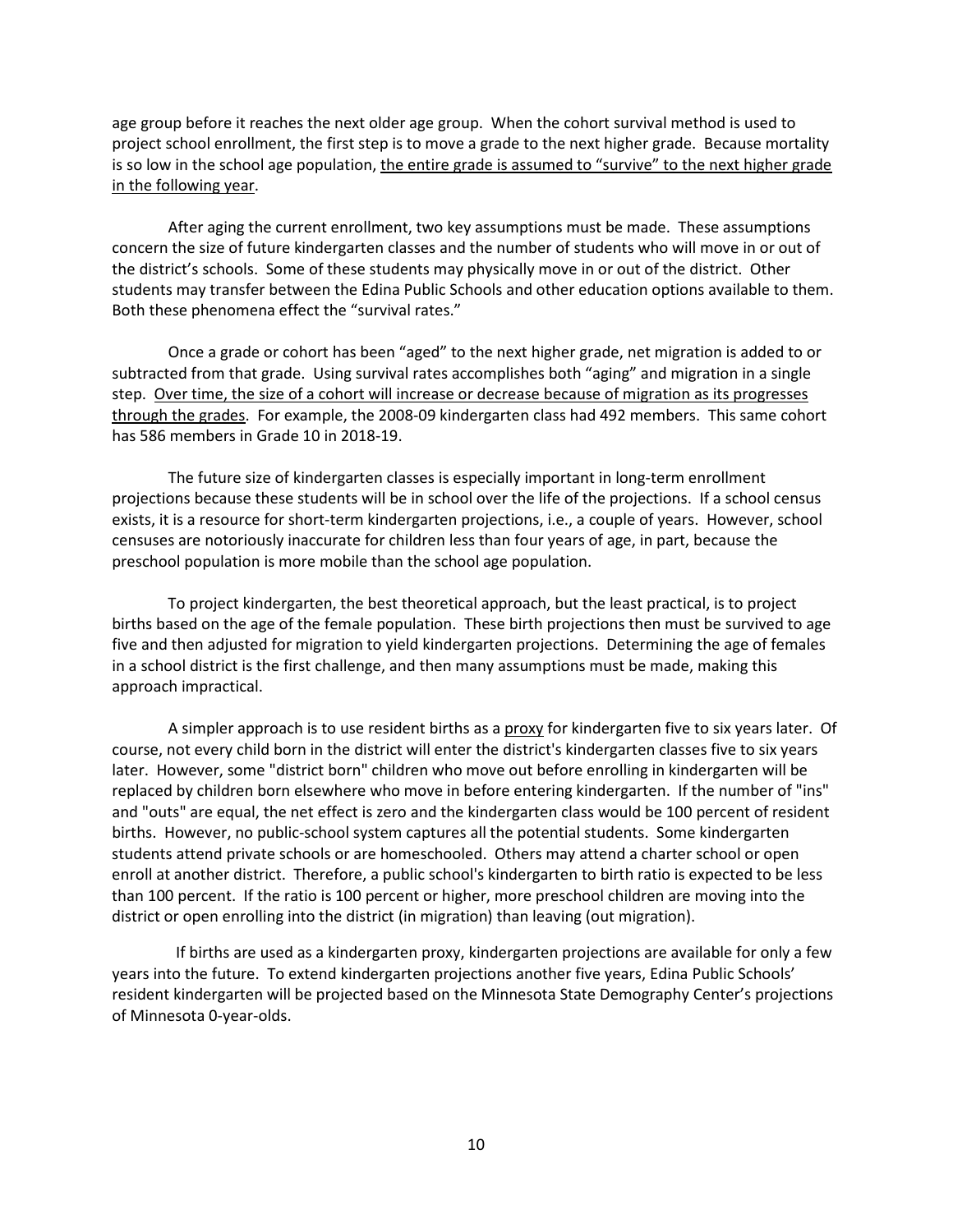#### Resident Kindergarten Assumptions

After 1990, births fell in the U.S. and in Minnesota; however, from 2003 through 2007, births increased and in 2007, U.S. births were higher than at any time since 1964. In 2008, 2009, 2010 and 2011, births fell in the U.S. and Minnesota. These declines are attributed to the poor economy. Beginning in 2012, Minnesota resident births began to increase but they have not returned to the 2007 level. Further, 2016 Minnesota resident births were lower than births in 2014 and 2015.

As the history of resident births shows, from 2001 to 2016, resident births in Minnesota increased by 3,129 or 4.7 percent. Resident births in Hennepin County increased 1.0 percent while resident births in Suburban Hennepin County increased 6.9 percent. Resident births in Edina City increased 2.7 percent.

About one-third (33 percent) of births occur between September 1 and December 31 every year. Therefore, about two-thirds of those eligible for kindergarten were born 5 years earlier and onethird were born 6 years earlier. Adjusting resident births to fit the school year will be referred to as the kindergarten pool.

|      | <b>RESIDENT LIVE BIRTHS</b> |          |                        |       |  |  |  |
|------|-----------------------------|----------|------------------------|-------|--|--|--|
|      |                             | Hennepin | Suburban               | Edina |  |  |  |
| Year | Minnesota                   | County   | <b>Hennepin County</b> | City  |  |  |  |
| 2001 | 66,617                      | 16,327   | 9,729                  | 449   |  |  |  |
| 2002 | 68,037                      | 16,112   | 9,738                  | 429   |  |  |  |
| 2003 | 70,053                      | 16,440   | 9,941                  | 461   |  |  |  |
| 2004 | 70,617                      | 16,718   | 10,258                 | 454   |  |  |  |
| 2005 | 70,950                      | 16,348   | 10,101                 | 442   |  |  |  |
| 2006 | 73,515                      | 16,780   | 10,223                 | 435   |  |  |  |
| 2007 | 73,675                      | 16,848   | 10,532                 | 484   |  |  |  |
| 2008 | 72,382                      | 16,566   | 10,212                 | 413   |  |  |  |
| 2009 | 70,617                      | 16,334   | 10,017                 | 431   |  |  |  |
| 2010 | 68,407                      | 15,955   | 9,854                  | 425   |  |  |  |
| 2011 | 68,416                      | 15,943   | 9,894                  | 458   |  |  |  |
| 2012 | 68,783                      | 16,345   | 10,294                 | 481   |  |  |  |
| 2013 | 69,183                      | 16,584   | 10,468                 | 486   |  |  |  |
| 2014 | 69,916                      | 16,770   | 10,536                 | 468   |  |  |  |
| 2015 | 69,835                      | 16,829   | 10,626                 | 534   |  |  |  |
| 2016 | 69,746                      | 16,485   | 10,400                 | 461   |  |  |  |
| 2017 | n.a.                        | n.a.     | n.a.                   | n.a.  |  |  |  |

 Suburban Hennepin County is Hennepin County minus Minneapolis City  *Source: Minnesota Department of Health*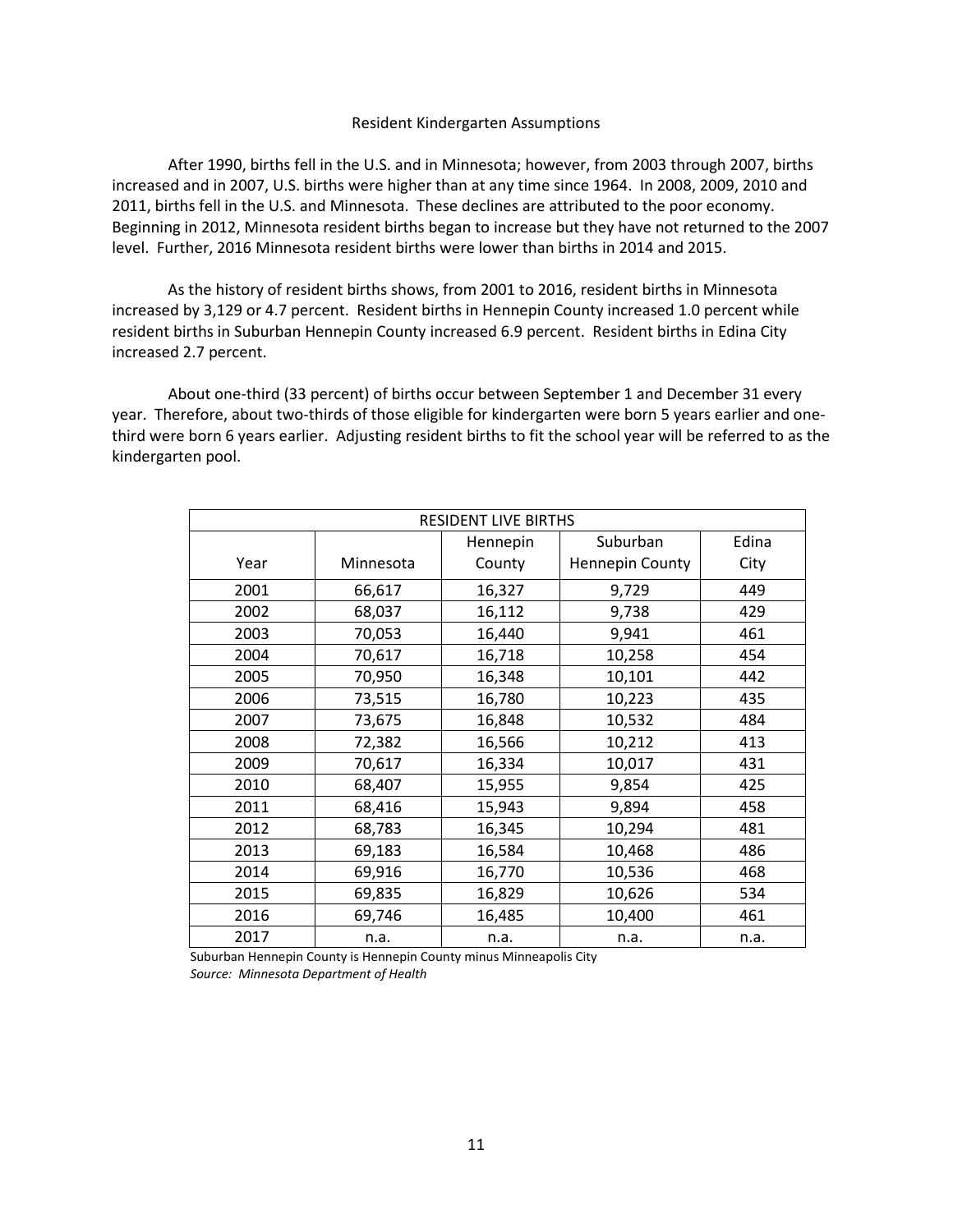| DISTRICT RESIDENT LIVE BIRTHS<br>SEPTEMBER 1 TO AUGUST 31 |          |  |  |  |  |
|-----------------------------------------------------------|----------|--|--|--|--|
| Year                                                      | District |  |  |  |  |
| 2003-2004                                                 | 372      |  |  |  |  |
| 2004-2005                                                 | 403      |  |  |  |  |
| 2005-2006                                                 | 368      |  |  |  |  |
| 2006-2007                                                 | 369      |  |  |  |  |
| 2007-2008                                                 | 377      |  |  |  |  |
| 2008-2009                                                 | 334      |  |  |  |  |
| 2009-2010                                                 | 299      |  |  |  |  |
| 2010-2011                                                 | 321      |  |  |  |  |
| 2011-2012                                                 | 295      |  |  |  |  |
| 2012-2013                                                 | 329      |  |  |  |  |
| 2013-2014                                                 | 339      |  |  |  |  |
| 2014-2015                                                 | 402      |  |  |  |  |
| 2015-2016                                                 | 363      |  |  |  |  |
| 2016-2017                                                 | 380      |  |  |  |  |
| 2017-2018                                                 | 379      |  |  |  |  |

Source: Minnesota Department of Health

Upon special request, the Minnesota Department of Health will provide resident births by address, so births can be geocoded to a school district's boundaries. However, "out-of-wedlock" births may be withheld because unmarried parents can choose whether to make birth information by address public. This policy results in under reporting of births by address. Thus, using address data adds two additional sources of annual fluctuation to resident births—the percentage of "out-of-wedlock" births and the percentage of parents withholding reporting by address. Therefore, the advantage of an additional year of data needs to be evaluated against the potential negative effects of these additional sources of variability. Based on these limitations, Suburban Hennepin County resident live births will be used as the proxy for Edina School District resident live births. However, none of the proxies for District resident births is ideal.

The next table shows the Suburban Hennepin County kindergarten pool along with the percentage the Edina Public Schools' resident kindergarten was of the pool. Like many other percentages, the ratio of resident kindergarten students to the pool fluctuates. Typically, a more stable trend appears when rates are averaged. (Calculating an average of the kindergarten to birth ratio for two or more years smooth out annual fluctuations and produces a more "typical" ratio for that period.)

As the percentages show, Edina Public Schools' resident kindergarten share has increased slightly in the past five to six years. The average of the ratios for the past six years is 4.94, the average of the past five years is 4.93 and the average of the past four years is 4.96 percent. The average for the past three years is 5.08 percent and the average of the past two years is 5.02 percent. The lowest ratio was 4.60 percent, which occurred in 2011-12. Based on these numbers the average of the past four years' ratios (4.96 percent) will be used as the low kindergarten assumption and the average of the past two years (5.02 percent) will be used as the high kindergarten assumption.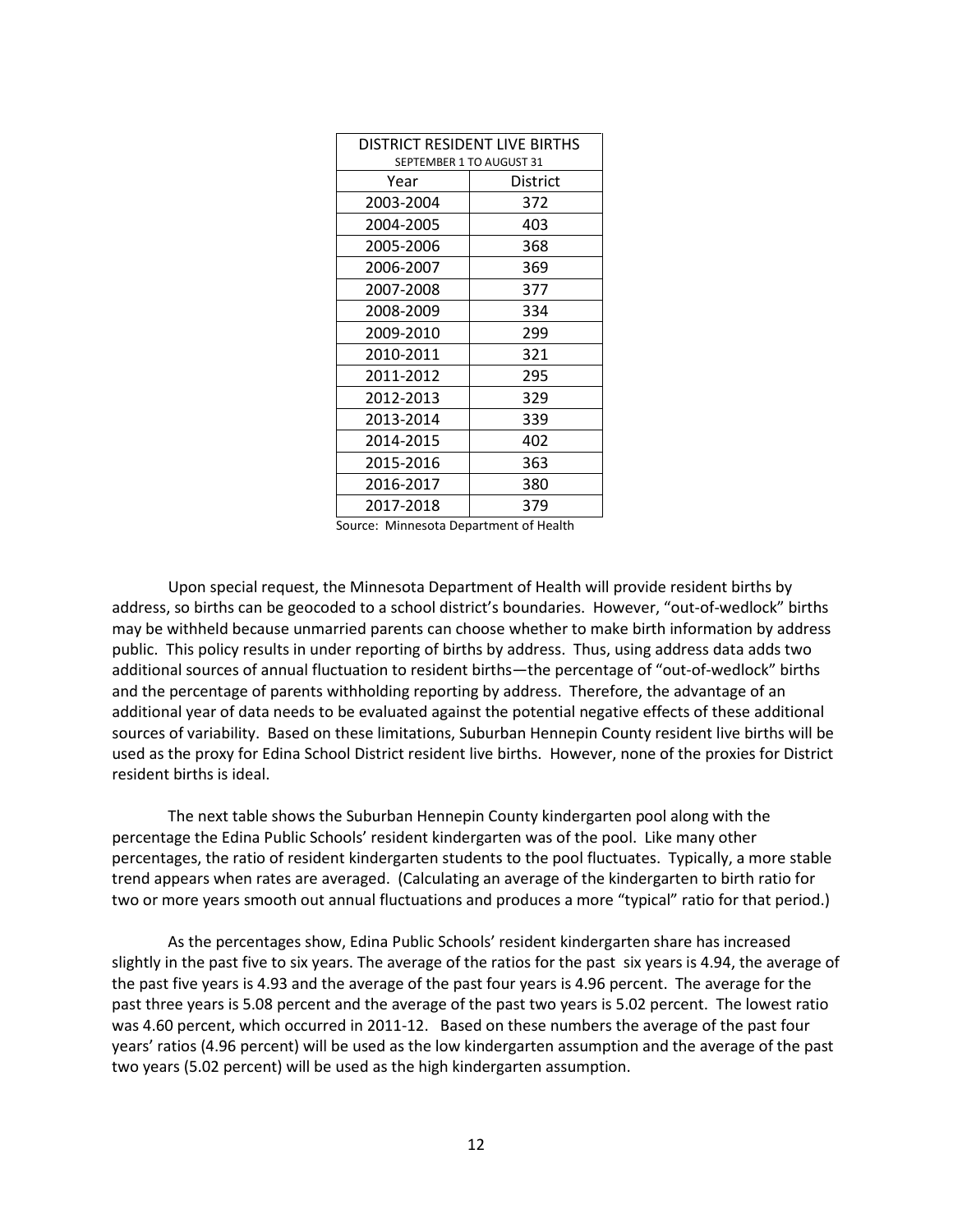| EDINA PUBLIC SCHOOLS RESIDENT KINDERGARTEN      |                   |            |              |  |  |  |  |  |
|-------------------------------------------------|-------------------|------------|--------------|--|--|--|--|--|
| AS A PERCENTAGE OF THE SUBURBAN HENNEPIN COUNTY |                   |            |              |  |  |  |  |  |
|                                                 | KINDERGARTEN POOL |            |              |  |  |  |  |  |
|                                                 | Kindergarten      |            | Kindergarten |  |  |  |  |  |
| <b>Birth Years</b>                              | Pool              | Percentage | Year         |  |  |  |  |  |
| 2002; 2003                                      | 9,874             | 4.98%      | 2008-09      |  |  |  |  |  |
| 2003; 2004                                      | 10,154            | 4.71%      | 2009-10      |  |  |  |  |  |
| 2004; 2005                                      | 10,153            | 4.99%      | 2010-11      |  |  |  |  |  |
| 2005; 2006                                      | 10,182            | 4.60%      | 2011-12      |  |  |  |  |  |
| 2006; 2007                                      | 10,430            | 4.62%      | 2012-13      |  |  |  |  |  |
| 2007; 2008                                      | 10,318            | 5.01%      | 2013-14      |  |  |  |  |  |
| 2008; 2009                                      | 10,081            | 4.82%      | 2014-15      |  |  |  |  |  |
| 2009; 2010                                      | 9,908             | 4.58%      | 2015-16      |  |  |  |  |  |
| 2010; 2011                                      | 9,881             | 5.21%      | 2016-17      |  |  |  |  |  |
| 2011; 2012                                      | 10,162            | 5.18%      | 2017-18      |  |  |  |  |  |
| 2012; 2013                                      | 10,411            | 4.86%      | 2018-19      |  |  |  |  |  |
| 2013; 2014                                      | 10,513            |            | 2019-20      |  |  |  |  |  |
| 2014; 2015                                      | 10,596            |            | 2020-21      |  |  |  |  |  |
| 2015; 2016                                      | 10,475            |            | 2021-22      |  |  |  |  |  |
| 2016; 2017                                      | n.a.              |            | 2022-23      |  |  |  |  |  |

To extend kindergarten projections beyond 2021-22, projected Minnesota 0-year-olds will be used as a guide. The number of resident births in 2016 is 403 births lower than the projected 0-yearolds in 2016. Note that the projections of Minnesota 0-year-olds is essentially flat between 2016 and 2025. Even when extending the projections to 2050, the number of projected Minnesota 0-year-olds rarely reaches 70,600. Statewide projections show births as "flat" for many years. Not every part of the state will have no increase in births but places with increases will be exceptions.

|             | PROJECTED MINNESOTA O-YEAR OLDS |  |  |  |  |  |
|-------------|---------------------------------|--|--|--|--|--|
| Year        | Number                          |  |  |  |  |  |
| 2016 Actual | 69,746                          |  |  |  |  |  |
| 2016        | 70,149                          |  |  |  |  |  |
| 2017        | 70,312                          |  |  |  |  |  |
| 2018        | 70,395                          |  |  |  |  |  |
| 2019        | 70,373                          |  |  |  |  |  |
| 2020        | 70,325                          |  |  |  |  |  |
| 2021        | 70,274                          |  |  |  |  |  |
| 2022        | 70,227                          |  |  |  |  |  |
| 2023        | 70,191                          |  |  |  |  |  |
| 2024        | 70,164                          |  |  |  |  |  |
| 2025        | 70,164                          |  |  |  |  |  |

*Source: Minnesota Demographic Center*

In the past sixteen years, Suburban Hennepin County resident births increased from 14.60 percent of Minnesota births to 14.91 percent of Minnesota births in 2016; however, the average of the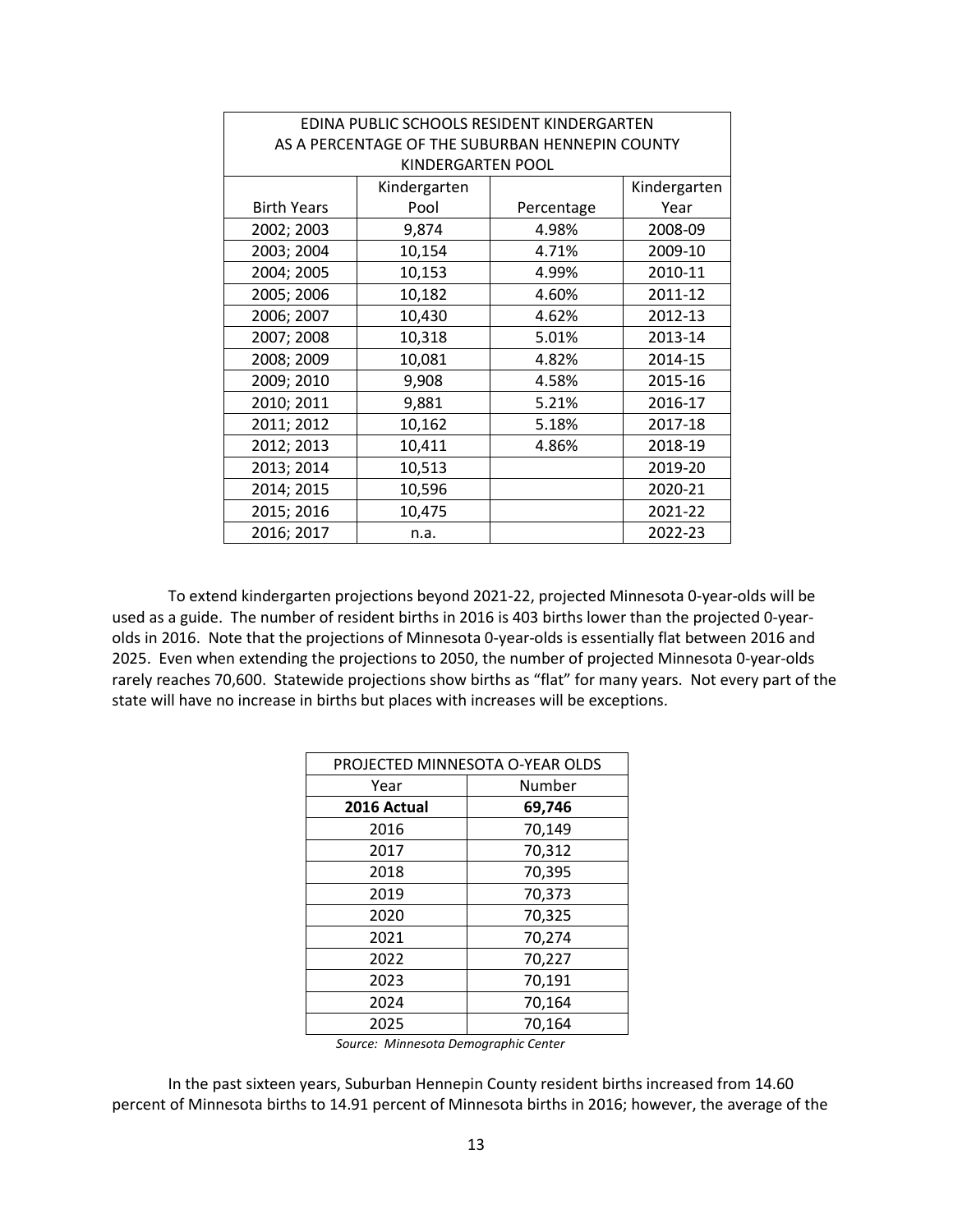past five years is 15.06 percent. If Suburban Hennepin County resident births are 15.06 percent of Minnesota's 0-year-olds for the next several years, the kindergarten pool would be as shown in the next table. The projections show how "flat" these numbers are likely to be.

| SUBURBAN HENNEPIN COUNTY |                   |  |  |  |  |  |
|--------------------------|-------------------|--|--|--|--|--|
|                          | KINDERGARTEN POOL |  |  |  |  |  |
| 2019-20                  | 10,513            |  |  |  |  |  |
| 2020-21                  | 10,596            |  |  |  |  |  |
| 2021-22                  | 10,475            |  |  |  |  |  |
| 2022-23                  | 10,527            |  |  |  |  |  |
| 2023-24                  | 10,397            |  |  |  |  |  |
| 2024-25                  | 10,599            |  |  |  |  |  |
| 2025-26                  | 10,593            |  |  |  |  |  |
| 2026-27                  | 10,586            |  |  |  |  |  |
| 2027-28                  | 10,578            |  |  |  |  |  |
| 2028-29                  | 10,573            |  |  |  |  |  |

Pool based on actual births bolded

When the kindergarten to birth ratio is applied to the kindergarten pool, kindergarten projections result. Through 2021-22, the kindergarten projections are based on actual births. The lowest kindergarten projection (based on the 4.96 percent ratio) results in 5,245 resident kindergarten students over ten years while the highest kindergarten projection (5.02 percent ratio) yields 5,309 resident kindergarten students over ten years. This compares with 4,939 resident kindergarten students over the past ten years. The last projection years will not have the same number of resident kindergarten students every year as shown below, but resident kindergarten is likely to fluctuate around these numbers.

| RESIDENT KINDERGARTEN |                    |       |  |  |  |  |  |  |
|-----------------------|--------------------|-------|--|--|--|--|--|--|
|                       | <b>PROJECTIONS</b> |       |  |  |  |  |  |  |
|                       | @4.96%<br>@5.02%   |       |  |  |  |  |  |  |
| 2018-19               | 506                | 506   |  |  |  |  |  |  |
| 2019-20               | 522                | 528   |  |  |  |  |  |  |
| 2020-21               | 526                | 532   |  |  |  |  |  |  |
| 2021-22               | 526                | 532   |  |  |  |  |  |  |
| 2022-23               | 525                | 532   |  |  |  |  |  |  |
| 2023-24               | 525                | 531   |  |  |  |  |  |  |
| 2024-25               | 525                | 531   |  |  |  |  |  |  |
| 2025-26               | 524                | 531   |  |  |  |  |  |  |
| 2026-27               | 524                | 531   |  |  |  |  |  |  |
| 2027-28               | 524                | 531   |  |  |  |  |  |  |
| 2028-29               | 524                | 530   |  |  |  |  |  |  |
| Total                 | 5,245              | 5,309 |  |  |  |  |  |  |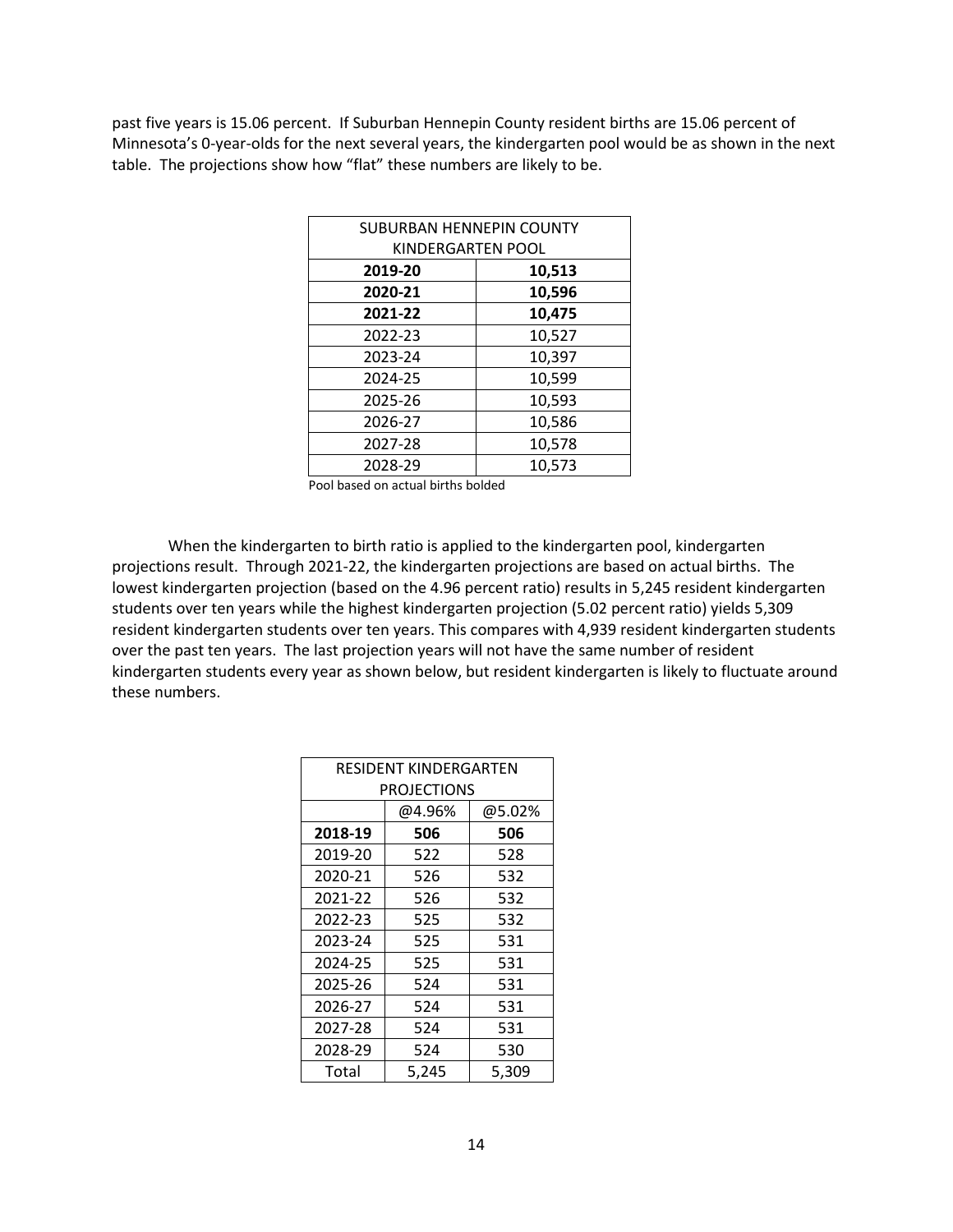#### Resident Net Migration Assumptions

The method for calculating migration was explained earlier in this report. However, the limitations of the methodology are worth repeating. The method of calculating migration does not distinguish between physical movement across a district's boundaries and education choices, such as transferring from a nonpublic school to a public school, transferring to a charter school or open enrolling in another district's public schools. Further, students who move into or out of a school district but never enroll in the district's public schools are not reflected in the migration numbers in this report.

The next two tables show resident net migration in raw numbers. Except for the past year, resident net migration has been positive every year. In the past five years, there was one large net in migration year and the one year with net out migration. As the table shows, the large resident net out migration this past year was concentrated in the transitions from Grade 8 to Grade 9 and from Grade 10 to Grade 11. There is also net out migration in the middle school grades. This net out migration occurs at the same time there was an increase in Charter school students. (See page 6) Based on the grades with net out migration, there may have been an increase in students attending District #287 as well.

The next table shows resident net migration for every grade transition. In the Edina Public Schools, resident net migration is almost always positive between Kindergarten and Grade 1 and the numbers tend to be large. Most years, there is also a large inflow between Grade 1 and Grade 2 as well. This pattern suggests that families move into the District with children in these grades.

Unlike many other public schools, there is no consistent net inflow of residents at Grade 9, the beginning of high school. This pattern suggests that once families decide on private schools, they stay with that choice throughout their students' K-12 years. Like many other Minnesota schools, there is resident net out migration during the high school years when some students transfer to Alternative Learning Centers or drop out of school.

|                    | <b>RESIDENT NET MIGRATION</b> |          |          |                |                |                |                |              |          |              |
|--------------------|-------------------------------|----------|----------|----------------|----------------|----------------|----------------|--------------|----------|--------------|
| OCTOBER TO OCTOBER |                               |          |          |                |                |                |                |              |          |              |
|                    | 08 to 09                      | 09 to 10 | 10 to 11 | 11 to 12       | 12 to 13       | 13 to 14       | 14 to 15       | 15 to 16     | 16 to 17 | 17 to 18     |
| K to 1             | 46                            | 54       | 35       | 16             | 25             | 28             | -4             | 30           | 36       | 0            |
| 1 to 2             | $\mathcal{P}$                 | 30       | 12       | 20             | 25             | 3              | 28             | 48           | 17       | $\mathbf{0}$ |
| $2$ to $3$         | 15                            | 35       | 4        | 6              | 10             | 9              | 18             | 19           | -8       | 4            |
| $3$ to $4$         | $-4$                          | 27       | 9        | $5\phantom{.}$ | 2              | 18             | -4             | 5            | 4        | 17           |
| 4 to 5             | 8                             | 16       | $-2$     | 5              | 15             | 5              | $\mathbf{0}$   | 26           | $-3$     | -6           |
| $5$ to $6$         | $-11$                         | 15       | 24       | $\overline{2}$ | 3              | $\overline{2}$ | 21             | 4            | $-4$     | 12           |
| 6 to 7             | 8                             | 28       | 4        | 5              | 4              | 8              | 23             | $\mathbf{0}$ | $-15$    | $-18$        |
| $7$ to $8$         | $-2$                          | 14       | $-12$    | -3             | $-1$           | 8              | $\overline{2}$ | $-17$        | 14       | $-13$        |
| 8 to 9             | 23                            | 14       | $-5$     | 9              | $-4$           | $-13$          | 10             | 21           | $-1$     | $-46$        |
| 9 to 10            | 16                            | 6        | $-1$     | 11             | $\overline{2}$ | $-12$          | $-15$          | $-16$        | $-11$    | $-13$        |
| 10 to 11           | $\mathbf{1}$                  | 4        | 4        | 7              | $-17$          | $-29$          | 12             | 5            | 12       | $-31$        |
| 11 to 12           | 4                             | $-12$    | 5        | -6             | 10             | $-12$          | $\overline{7}$ | 1            | 13       | -6           |
| Total              | 106                           | 231      | 77       | 77             | 74             | 15             | 98             | 126          | 54       | $-100$       |
| Percent            | 1.6                           | 3.4      | 1.1      | 1.1            | 1.0            | 0.2            | 1.4            | 1.8          | 0.7      | $-1.4$       |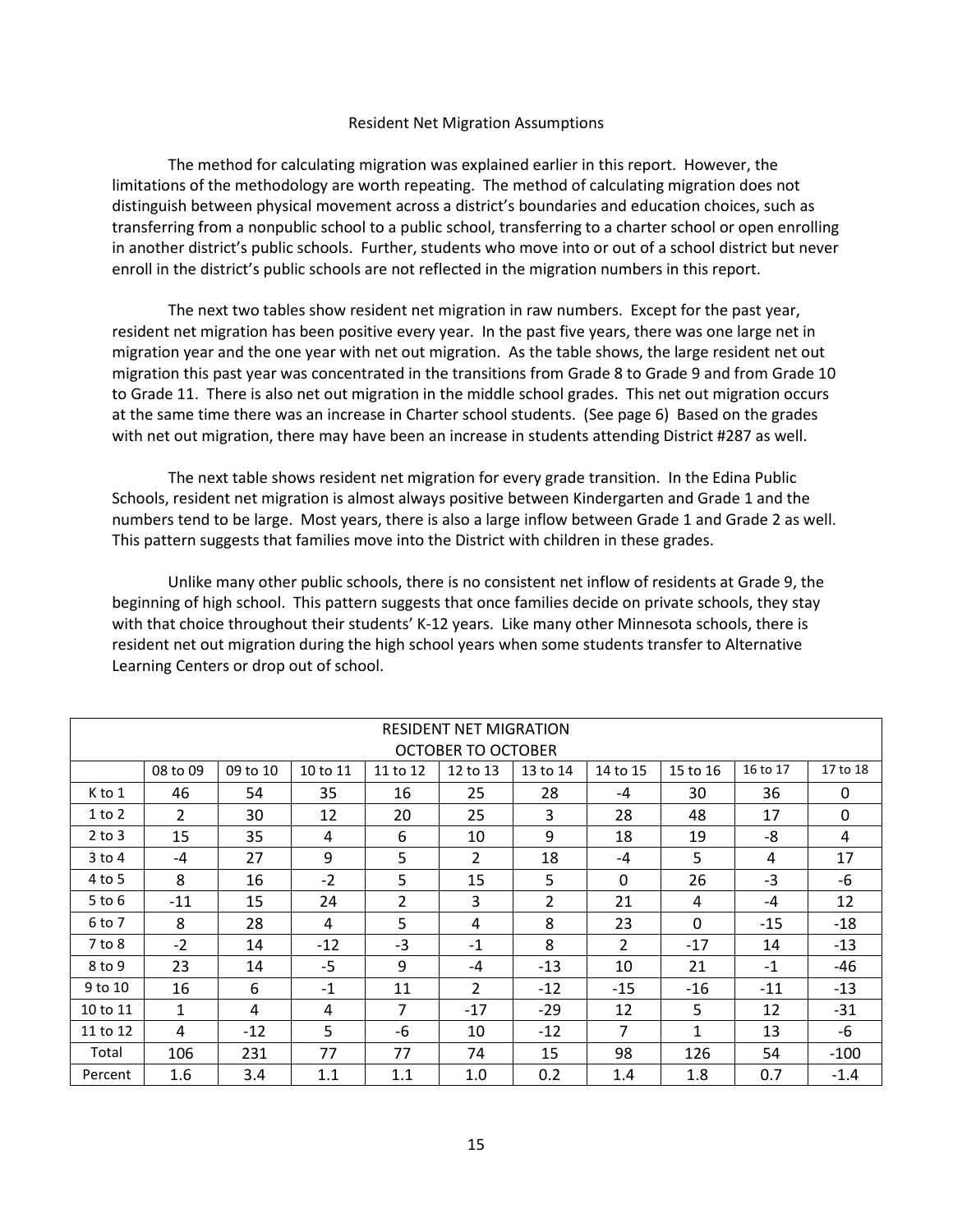The next table summarizes resident net migration by aggregating net migration by the elementary grades (Kindergarten-Grade 5), the middle school grades (6-8) and the high school grades (9- 12). Resident net migration is positive at K-5 with most years posting large numbers. At the middle school grades, resident net migration has been positive, except for the past three years. At the high school grades, resident net migration is usually positive; however, this past year resident net out migration was exceptionally large (96 resident students).

|          | <b>RESIDENT NET MIGRATION</b><br><b>OCTOBER TO OCTOBER</b>                                                           |     |    |    |    |    |    |     |    |        |
|----------|----------------------------------------------------------------------------------------------------------------------|-----|----|----|----|----|----|-----|----|--------|
|          | 17 to 18<br>14 to 15<br>16 to 17<br>08 to 09<br>10 to 11<br>11 to 12<br>12 to 13<br>15 to 16<br>09 to 10<br>13 to 14 |     |    |    |    |    |    |     |    |        |
| K-5      | 67                                                                                                                   | 162 | 58 | 52 | 77 | 63 | 38 | 128 | 46 | 15     |
| $5 - 8$  | $-19$<br>13<br>-5<br>18<br>-13<br>46<br>11<br>57<br>-5                                                               |     |    |    |    |    |    |     |    |        |
| $9 - 12$ | -96<br>-66<br>8<br>12<br>13<br>44<br>12<br>11<br>14<br>-5                                                            |     |    |    |    |    |    |     |    |        |
| Total    | 106                                                                                                                  | 231 | 77 | 77 | 74 | 15 | 98 | 126 | 54 | $-100$ |

Resident net migration numbers when compared to the number of resident students in a grade result in the percent of students retained, that is, survival rates. Survival rates are an effective way to analyze the number of students retained, added or lost each year at each grade. For example, 1.000 indicates no change or 100 percent of the grade progressed to the next highest grade. Any number over 1.000 reflects the percentage increase while a number below 1.000 reflects the percentage decrease. For example, 0.98 indicates a -2 percent decrease.

|            | <b>RESIDENT SURVIVAL RATES</b><br>OCTOBER TO OCTOBER                                                     |       |       |       |       |       |       |       |          |       |
|------------|----------------------------------------------------------------------------------------------------------|-------|-------|-------|-------|-------|-------|-------|----------|-------|
|            | 08 to 09<br>15 to 16<br>16 to 17<br>09 to 10<br>10 to 11<br>12 to 13<br>13 to 14<br>14 to 15<br>11 to 12 |       |       |       |       |       |       |       | 17 to 18 |       |
| K to 1     | 1.093                                                                                                    | 1.113 | 1.069 | 1.034 | 1.052 | 1.054 | 0.992 | 1.066 | 1.070    | 1.000 |
| 1 to 2     | 1.004                                                                                                    | 1.056 | 1.023 | 1.037 | 1.052 | 1.006 | 1.051 | 1.100 | 1.035    | 1.000 |
| $2$ to $3$ | 1.028                                                                                                    | 1.068 | 1.007 | 1.011 | 1.018 | 1.018 | 1.035 | 1.033 | 0.985    | 1.008 |
| 3 to 4     | 0.993                                                                                                    | 1.050 | 1.017 | 1.009 | 1.004 | 1.031 | 0.992 | 1.009 | 1.007    | 1.033 |
| 4 to 5     | 1.015                                                                                                    | 1.030 | 0.997 | 1.009 | 1.026 | 1.009 | 1.000 | 1.051 | 0.994    | 0.990 |
| 5 to 6     | 0.979                                                                                                    | 1.028 | 1.044 | 1.004 | 1.005 | 1.003 | 1.038 | 1.007 | 0.993    | 1.023 |
| 6 to 7     | 1.015                                                                                                    | 1.054 | 1.007 | 1.009 | 1.007 | 1.014 | 1.039 | 1.000 | 0.975    | 0.996 |
| 7 to 8     | 0.996                                                                                                    | 1.026 | 0.978 | 0.995 | 0.998 | 1.014 | 1.003 | 0.972 | 1.024    | 0.978 |
| 8 to 9     | 1.045                                                                                                    | 1.027 | 0.991 | 1.017 | 0.993 | 0.978 | 1.017 | 1.037 | 0.998    | 0.922 |
| 9 to 10    | 1.032                                                                                                    | 1.011 | 0.998 | 1.020 | 1.004 | 0.978 | 0.973 | 0.973 | 0.982    | 0.978 |
| 10 to 11   | 1.002                                                                                                    | 1.008 | 1.007 | 1.013 | 0.970 | 0.947 | 1.023 | 1.009 | 1.021    | 0.947 |
| 11 to 12   | 1.008                                                                                                    | 0.977 | 1.010 | 0.989 | 1.019 | 0.978 | 1.013 | 1.002 | 1.023    | 0.990 |

For the Edina Public Schools, resident survival rates are usually above 1.000. However, like many other enrollment measures, survival rates fluctuate from year to year. Calculating an average of two or more years is a way to smooth out these annual fluctuations. Survival rates were averaged for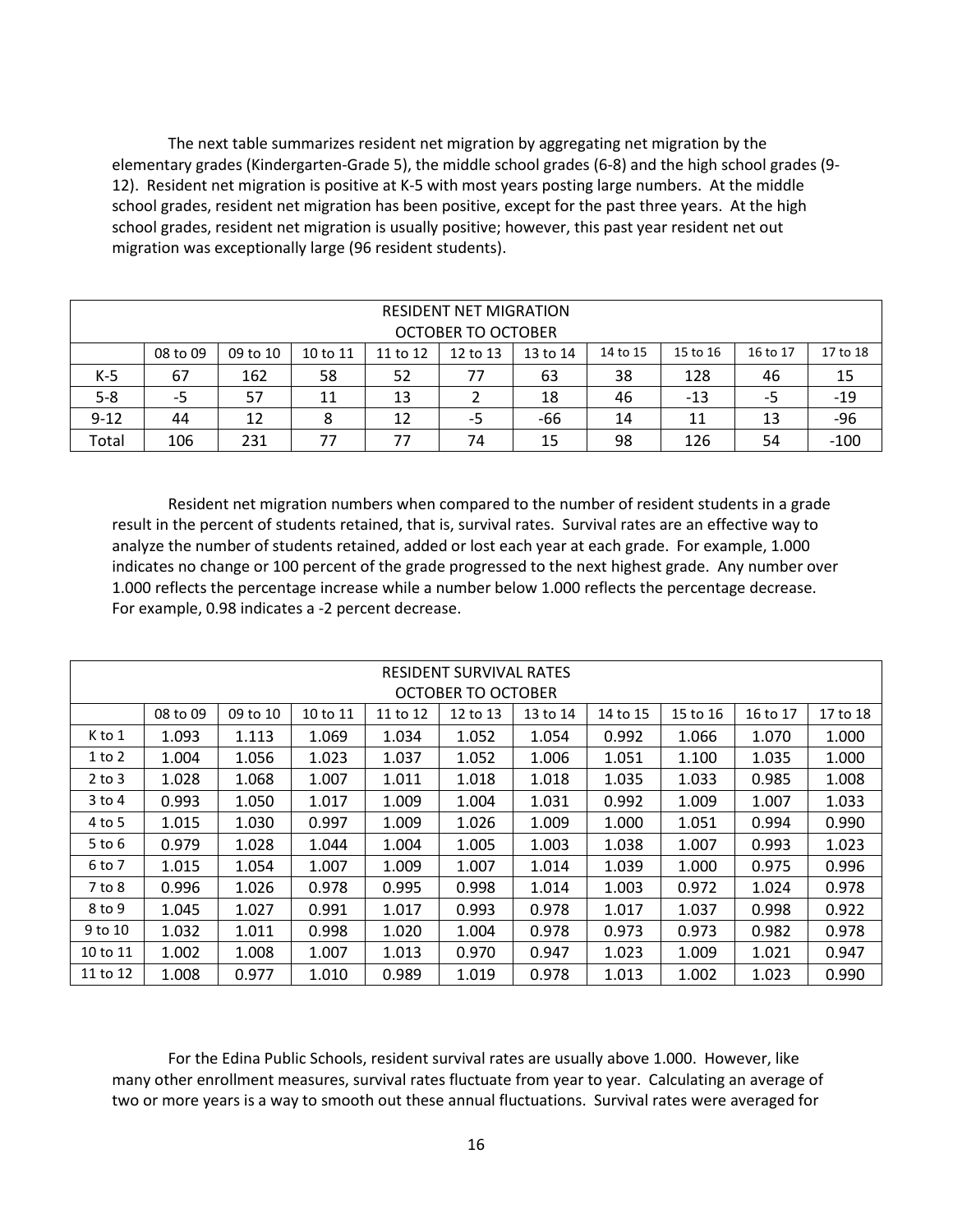several different time periods (the past five years, the past four years, the past three years and the past two years). The survival rate averages of the past five years and the past four years result in a 15 student difference in ten years, while the average of the past three years is only 36 students lower than the average of the past four years. Therefore, these three schedules of survival rates will result in similar projections. The average of the past two years' survival rates results in projections that are 400 students less than the other three sets of survival rates. This lower projection results from the weight given to the past year in the average of the past two years. The average of the past two years seems like an extreme assumption for a ten-year projection.

| COMPARISON OF RESIDENT SURVIVAL RATES |              |              |              |              |  |  |  |  |  |
|---------------------------------------|--------------|--------------|--------------|--------------|--|--|--|--|--|
| AVERAGED                              |              |              |              |              |  |  |  |  |  |
| Grade                                 | Past 5 years | Past 4 years | Past 3 years | Past 2 years |  |  |  |  |  |
| K to 1                                | 1.036        | 1.032        | 1.045        | 1.035        |  |  |  |  |  |
| $1$ to $2$                            | 1.038        | 1.047        | 1.045        | 1.018        |  |  |  |  |  |
| $2$ to $3$                            | 1.016        | 1.015        | 1.009        | 0.997        |  |  |  |  |  |
| $3$ to 4                              | 1.014        | 1.010        | 1.016        | 1.020        |  |  |  |  |  |
| 4 to 5                                | 1.009        | 1.009        | 1.012        | 0.992        |  |  |  |  |  |
| $5$ to $6$                            | 1.013        | 1.015        | 1.008        | 1.008        |  |  |  |  |  |
| 6 to 7                                | 1.005        | 1.003        | 0.990        | 0.986        |  |  |  |  |  |
| $7$ to $8$                            | 0.998        | 0.994        | 0.991        | 1.001        |  |  |  |  |  |
| 8 to 9                                | 0.990        | 0.994        | 0.986        | 0.960        |  |  |  |  |  |
| 9 to 10                               | 0.977        | 0.977        | 0.978        | 0.980        |  |  |  |  |  |
| 10 to 11                              | 0.989        | 1.000        | 0.992        | 0.984        |  |  |  |  |  |
| 11 to 12                              | 1.001        | 1.007        | 1.005        | 1.007        |  |  |  |  |  |

| COMPARISON OF RESIDENT SURVIVAL RATES |                                    |              |  |  |  |  |  |
|---------------------------------------|------------------------------------|--------------|--|--|--|--|--|
| ON A                                  |                                    |              |  |  |  |  |  |
|                                       | HYPOTHETICAL KINDERGARTEN CLASS OF |              |  |  |  |  |  |
|                                       | 1,000                              |              |  |  |  |  |  |
| Grade                                 | Past 5 years                       | Past 4 years |  |  |  |  |  |
| ĸ                                     | 1,000                              | 1,000        |  |  |  |  |  |
| 1                                     | 1,036                              | 1,032        |  |  |  |  |  |
| 2                                     | 1,076                              | 1,081        |  |  |  |  |  |
| 3                                     | 1,092                              |              |  |  |  |  |  |
| 4                                     | 1,107                              | 1,108        |  |  |  |  |  |
| 5                                     | 1,117                              | 1,118        |  |  |  |  |  |
| 6                                     | 1,132                              | 1,135        |  |  |  |  |  |
| 7                                     | 1,138                              | 1,138        |  |  |  |  |  |
| 8                                     | 1,136                              | 1,131        |  |  |  |  |  |
| 9                                     | 1,125                              | 1,124        |  |  |  |  |  |
| 10                                    | 1,099                              | 1,098        |  |  |  |  |  |
| 11                                    | 1,087<br>1,098                     |              |  |  |  |  |  |
| 12                                    | 1,088                              | 1,106        |  |  |  |  |  |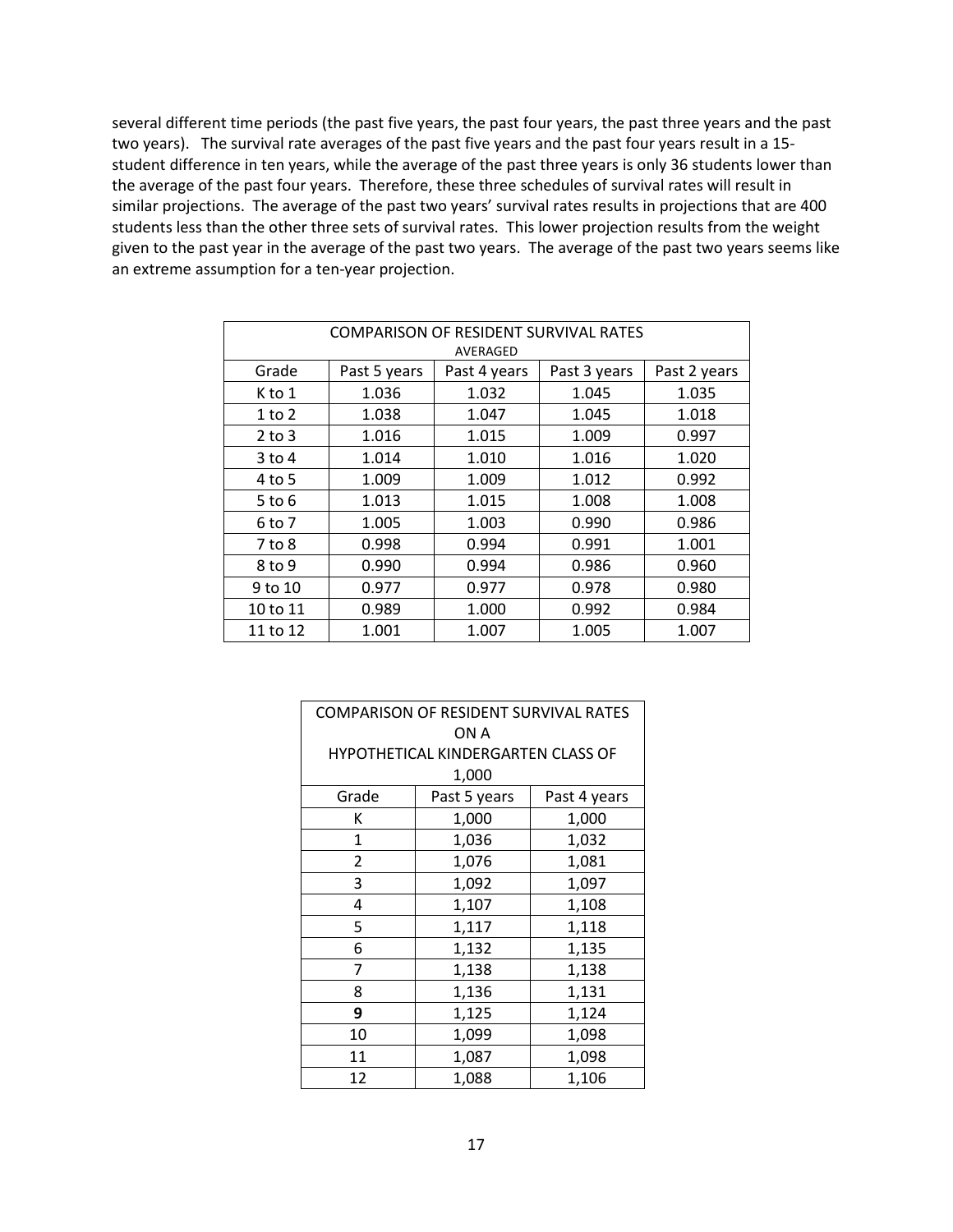A way to understand the differences between these survival rates is to calculate the effect of each of the survival rates on a hypothetical kindergarten population of 1,000 students as it progresses through the grades (13 years). As the next table shows, the averages of selected time periods result in similar numbers by Grade 6 and Grade 9, but the numbers are different by Grade 12. The average of the past four years will result in more high school students.

| SUMMARY COMPARSIONS OF RESIDENT SURVIVAL RATES ON A |                                                    |                          |       |       |       |             |  |  |  |
|-----------------------------------------------------|----------------------------------------------------|--------------------------|-------|-------|-------|-------------|--|--|--|
| HYPOTHETICAL KINDERGARTEN CLASS OF 1,000            |                                                    |                          |       |       |       |             |  |  |  |
| Survival                                            |                                                    | By Grade 9<br>By Grade 6 |       |       |       | By Grade 12 |  |  |  |
| Rates                                               |                                                    | %                        |       | %     |       | %           |  |  |  |
| Past 5 years                                        | 13.2%<br>1.132                                     |                          | 1.125 | 12.5% | 1,088 | 8.8%        |  |  |  |
| Past 4 years                                        | 10.6%<br>13.5%<br>12.4%<br>1,135<br>1,124<br>1,106 |                          |       |       |       |             |  |  |  |

The next table shows the survival rates used in the projections.

| PROJECTED RESIDENT SURVIVAL RATES |                |                |  |  |  |  |  |
|-----------------------------------|----------------|----------------|--|--|--|--|--|
|                                   | Low            | High           |  |  |  |  |  |
| Grade                             | (Past 5 years) | (Past 4 Years) |  |  |  |  |  |
| K to 1                            | 1.036          | 1.032          |  |  |  |  |  |
| 1 to 2                            | 1.038          | 1.047          |  |  |  |  |  |
| $2$ to $3$                        | 1.016          | 1.015          |  |  |  |  |  |
| 3 to 4                            | 1.014          | 1.010          |  |  |  |  |  |
| 4 to 5                            | 1.009          | 1.009          |  |  |  |  |  |
| 5 to 6                            | 1.013          | 1.015          |  |  |  |  |  |
| 6 to 7                            | 1.005          | 1.003          |  |  |  |  |  |
| 7 to 8                            | 0.998          | 0.994          |  |  |  |  |  |
| 8 to 9                            | 0.990          | 0.994          |  |  |  |  |  |
| 9 to 10                           | 0.977          | 0.977          |  |  |  |  |  |
| 10 to 11                          | 0.989          | 1.000          |  |  |  |  |  |
| 11 to 12                          | 1.001          | 1.007          |  |  |  |  |  |

#### Projection Results

*The kindergarten and net migration assumptions are trend lines, which remove annual fluctuations. However, the future, like the past, will be characterized by annual fluctuation, sometimes large.* Because there is no reasonable way to forecast when fluctuations around trend lines will occur, it is arbitrary to project them. Furthermore, long-term projections are designed to approximate a future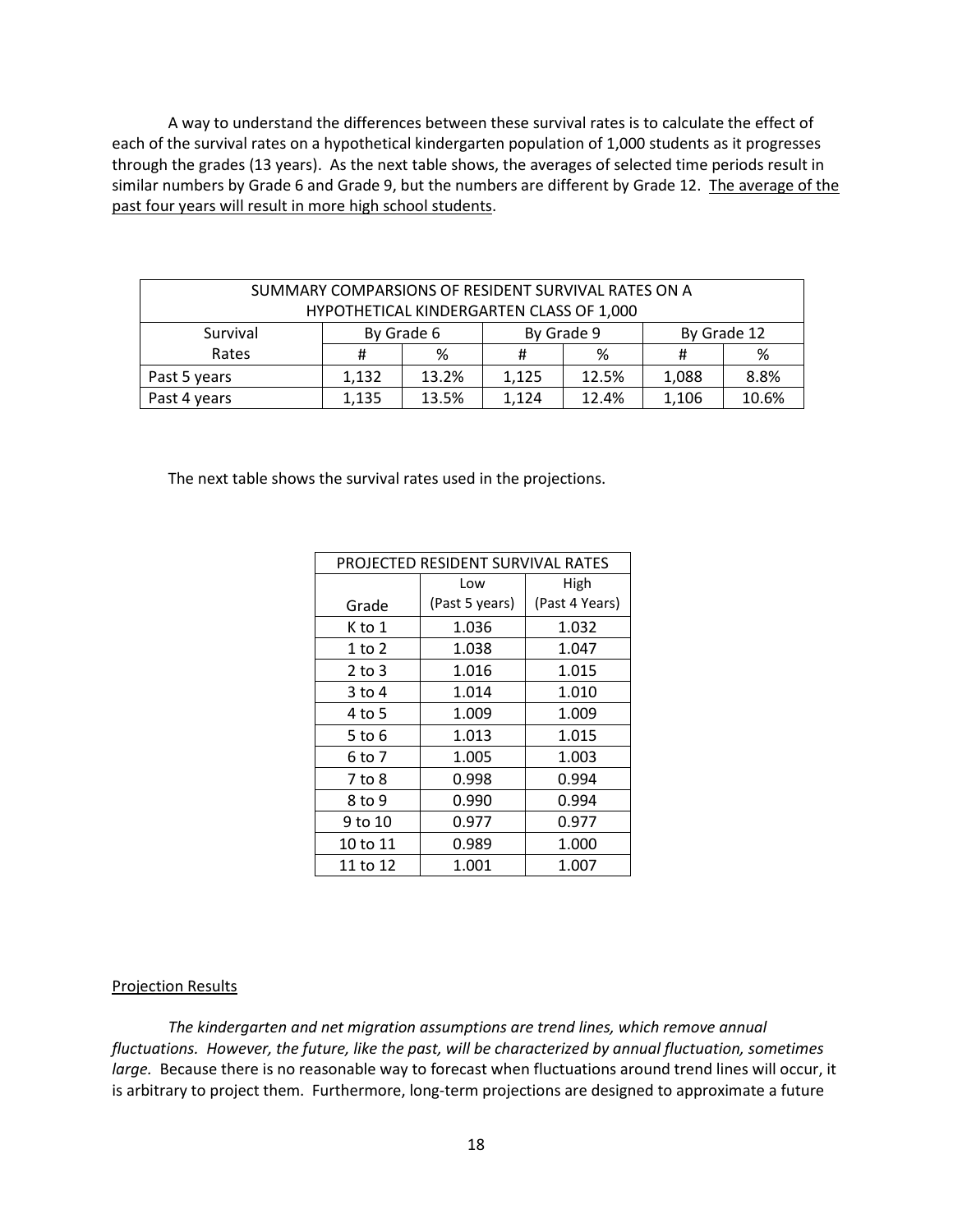point in time not to yield the best projection for each intervening year between the present and the projection end date. For this reason, long-term projections should not be used for annual budgeting purposes. The district should continue to use its version of the cohort survival methodology for annual enrollment projections.

Four cohort projections are shown in the next table. In ten years, there is a 106-student difference between the lowest projection and the highest projection. The kindergarten assumptions account for a 70 to 71 student difference in the ten years. The migration assumptions account for a 35 to 36 student difference in ten years. These numbers show that the kindergarten assumptions account for more of the difference among the projections than the migration assumptions.

The lowest projection is based on the low kindergarten and low migration assumptions. In this projection, resident enrollment increases by 282 students or 4.0 percent by 2028-29. In five years, resident enrollment is 30 students or 0.4 percent higher than today. Note that resident enrollment decreases until 2022-23.

The highest projection, based on the high kindergarten and high migration assumptions, shows resident enrollment increasing by 388 students or 5.5 percent between 2018-19 and 2028-29. In five years, resident enrollment increases by 112 students or 1.6 percent.

In between the highest and lowest resident projections are two other projections. In 2028-29, these two projections differ by 35 students. As a group, the four resident projections reflect a range of possibilities with all four projections showing resident enrollment increasing.

| <b>RESIDENT ENROLLMENT PROJECTIONS</b> |         |          |         |          |  |  |  |  |
|----------------------------------------|---------|----------|---------|----------|--|--|--|--|
|                                        | Low K   | Low K    | High K  | High K   |  |  |  |  |
| Year                                   | Low Mig | High Mig | Low Mig | High Mig |  |  |  |  |
| 2018-19                                | 7,111   | 7,111    | 7,111   | 7,111    |  |  |  |  |
| 2019-20                                | 7,089   | 7,104    | 7,095   | 7,110    |  |  |  |  |
| 2020-21                                | 7,099   | 7,128    | 7,111   | 7,140    |  |  |  |  |
| 2021-22                                | 7,083   | 7,119    | 7,102   | 7,138    |  |  |  |  |
| 2022-23                                | 7,118   | 7,163    | 7,144   | 7,190    |  |  |  |  |
| 2023-24                                | 7,141   | 7,190    | 7,174   | 7,223    |  |  |  |  |
| 2024-25                                | 7,215   | 7,268    | 7,255   | 7,308    |  |  |  |  |
| 2025-26                                | 7,271   | 7,321    | 7,319   | 7,369    |  |  |  |  |
| 2026-27                                | 7,276   | 7,317    | 7,331   | 7,373    |  |  |  |  |
| 2027-28                                | 7,322   | 7,359    | 7,386   | 7,422    |  |  |  |  |
| 2028-29                                | 7,393   | 7,429    | 7,464   | 7,499    |  |  |  |  |

*Excludes Early Childhood*

The projections from 2018-19 to 2028-29 reflect the following changes in the components of enrollment change. The Edina Public Schools will experience natural decrease, that is, the incoming resident Kindergarten classes will be smaller than the previous years' resident Grade 12. This is a continuation of the pattern of the past ten years when natural decrease averaged 37 per year. In the next ten years, natural decrease averages 13 to 24 per year in the low kindergarten projections and 7 to 18 per year in the high kindergarten projections. Natural decrease will be less severe than in the past.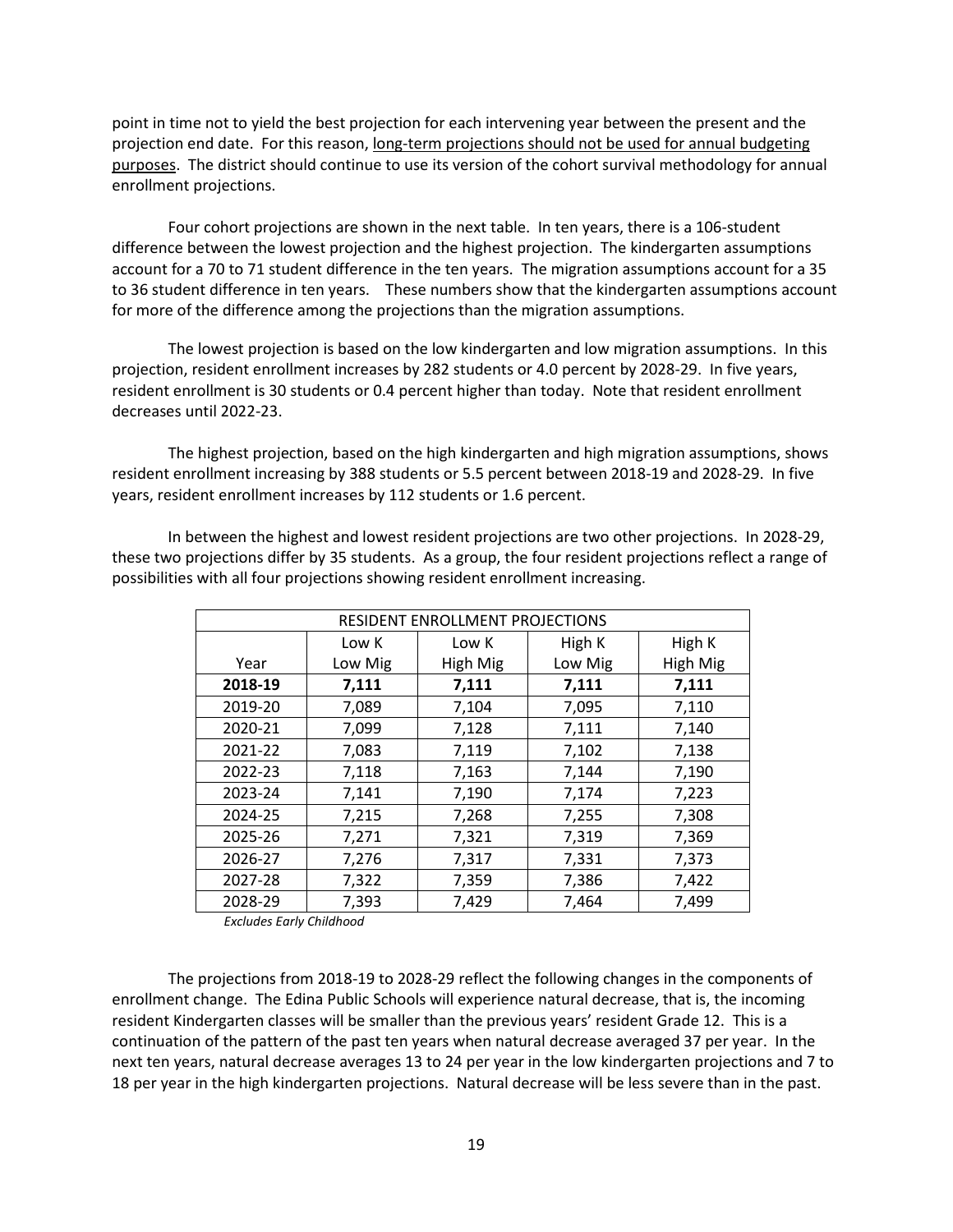| COMPONENTS OF PROJECTED RESIDENT ENROLLMENT CHANGE |     |       |           |           |  |  |  |
|----------------------------------------------------|-----|-------|-----------|-----------|--|--|--|
| Oct. to Oct.                                       |     |       | Natural   |           |  |  |  |
|                                                    |     | Total | Increase/ | Net       |  |  |  |
| 2018 to 2028                                       | #   | %     | Decrease  | Migration |  |  |  |
| Low K/Low Mig                                      | 282 | 4.0%  | $-133$    | 149       |  |  |  |
| Low K/High Mig                                     | 318 | 4.5%  | $-239$    | 79        |  |  |  |
| High K/Low Mig                                     | 353 | 5.0%  | -69       | 284       |  |  |  |
| High K/High Mig                                    | 388 | 5.5%  | $-175$    | 213       |  |  |  |

*Excludes Early Childhood*

Net in migration continues throughout the projection period. The projections show resident net in migration averaging 15 to 28 students per year in the low migration projections and 8 to 21 students per year in the high migration projections. Net migration averaged 39 students per year in the past five years but only 27 per year in the past three years. The migration assumptions put projected net migration near that of the recent past.

Looking at the resident projections based on the elementary, middle school and high school grades is instructive. All four projections show resident K-5 increasing in the next five and next ten years. Note that the low migration assumption results in more resident K-5 students than the high migration assumption. Resident K-5 enrollment is projected to increase by 139 to 201 students in the next five years. For the first five projection years, the kindergarten students have already been born; therefore, the different resident K-5 projections are largely the result of the different assumptions about the percentage of the kindergarten pool attending the Edina Public Schools and the net migration assumptions.

| RESIDENT ENROLLMENT PROJECTIONS |       |         |          |       |  |  |  |  |
|---------------------------------|-------|---------|----------|-------|--|--|--|--|
|                                 | $K-5$ | $6 - 8$ | $9 - 12$ | Total |  |  |  |  |
| 2018-19                         | 3,217 | 1,626   | 2,268    | 7,111 |  |  |  |  |
| 2023-24                         |       |         |          |       |  |  |  |  |
| Low K/Low Mig                   | 3,385 | 1,659   | 2,097    | 7,141 |  |  |  |  |
| Low K/High Mig                  | 3,356 | 1,679   | 2,155    | 7,190 |  |  |  |  |
| High K/Low Mig                  | 3,418 | 1,659   | 2,097    | 7,174 |  |  |  |  |
| High K/High Mig                 | 3,389 | 1,679   | 2,155    | 7,223 |  |  |  |  |
| 2028-29                         |       |         |          |       |  |  |  |  |
| Low K/Low Mig                   | 3,404 | 1,784   | 2,206    | 7,393 |  |  |  |  |
| Low K/High Mig                  | 3,374 | 1,789   | 2,266    | 7,429 |  |  |  |  |
| High K/Low Mig                  | 3,446 | 1,805   | 2,213    | 7,464 |  |  |  |  |
| High K/High Mig                 | 3,416 | 1,811   | 2,273    | 7,499 |  |  |  |  |

 *Excludes Early Childhood*

In the first five projection years, resident middle school enrollment is 33 to 53 students higher than today, that is, resident middle school enrollment is essentially flat. In the second five projection years, middle school enrollment increases. In the second five projection years, the kindergarten assumptions effect the middle school projections but in the first five years only the current grade size and the migration assumptions are affecting the size of the middle school grades.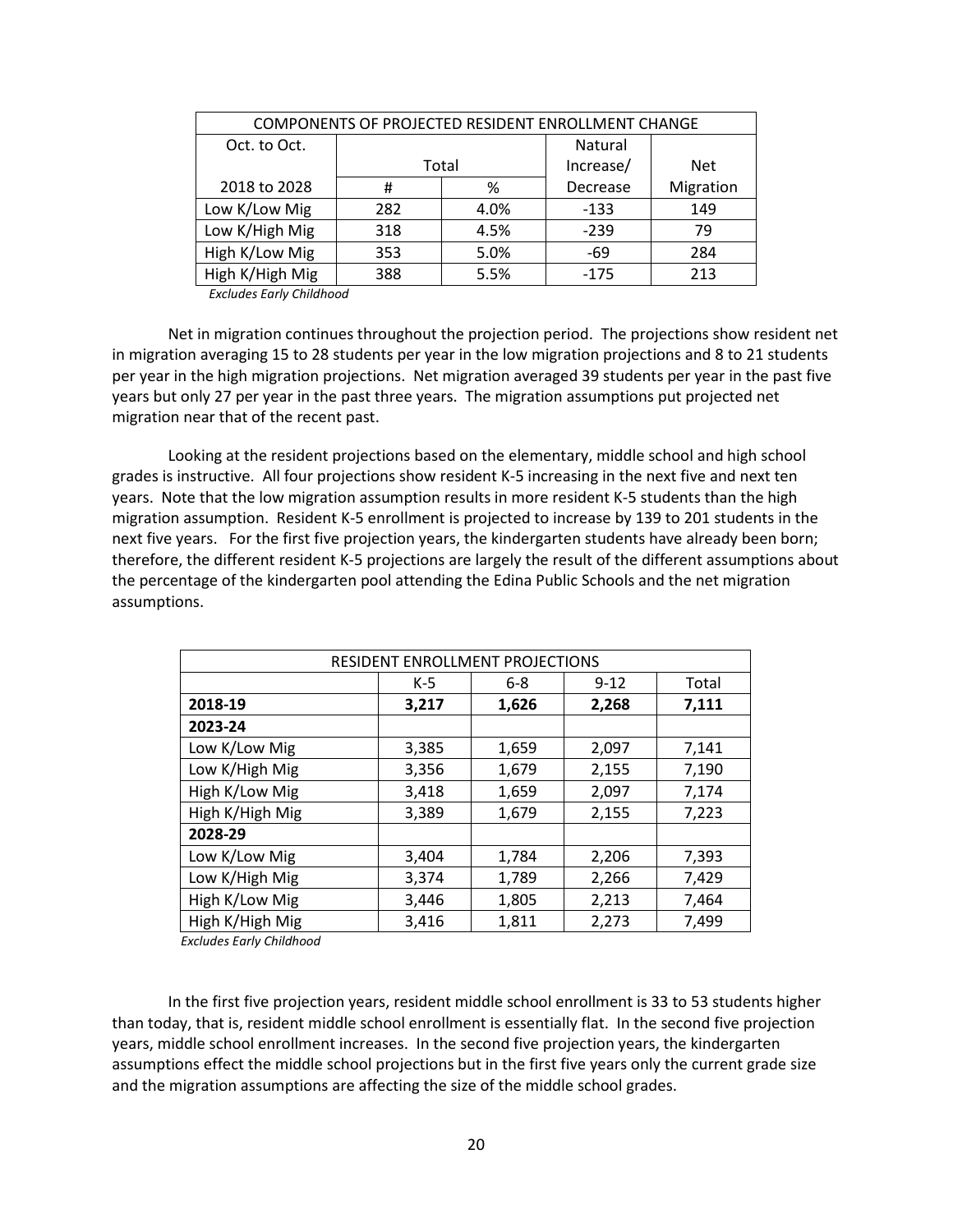Resident high school enrollment is projected to decrease 113 to 171 students in the first five projection years. In the second five projection years, resident high school enrollment is below its current level in the low migration assumption projections and at today's numbers in the high migration assumption projections. The high school projections are almost totally a result of the migration assumptions. The kindergarten assumptions have only a small effect on the high school projections. In 2028-29, the 2018-19 kindergarten class will be in Grade 10, which means that all the grades below Grade 10 are products of the projection assumptions.

The cohort survival projections show enrollment increasing with the amount of growth varying modestly, that is, by 106 resident students in ten years. The projected natural decrease depresses resident enrollment growth.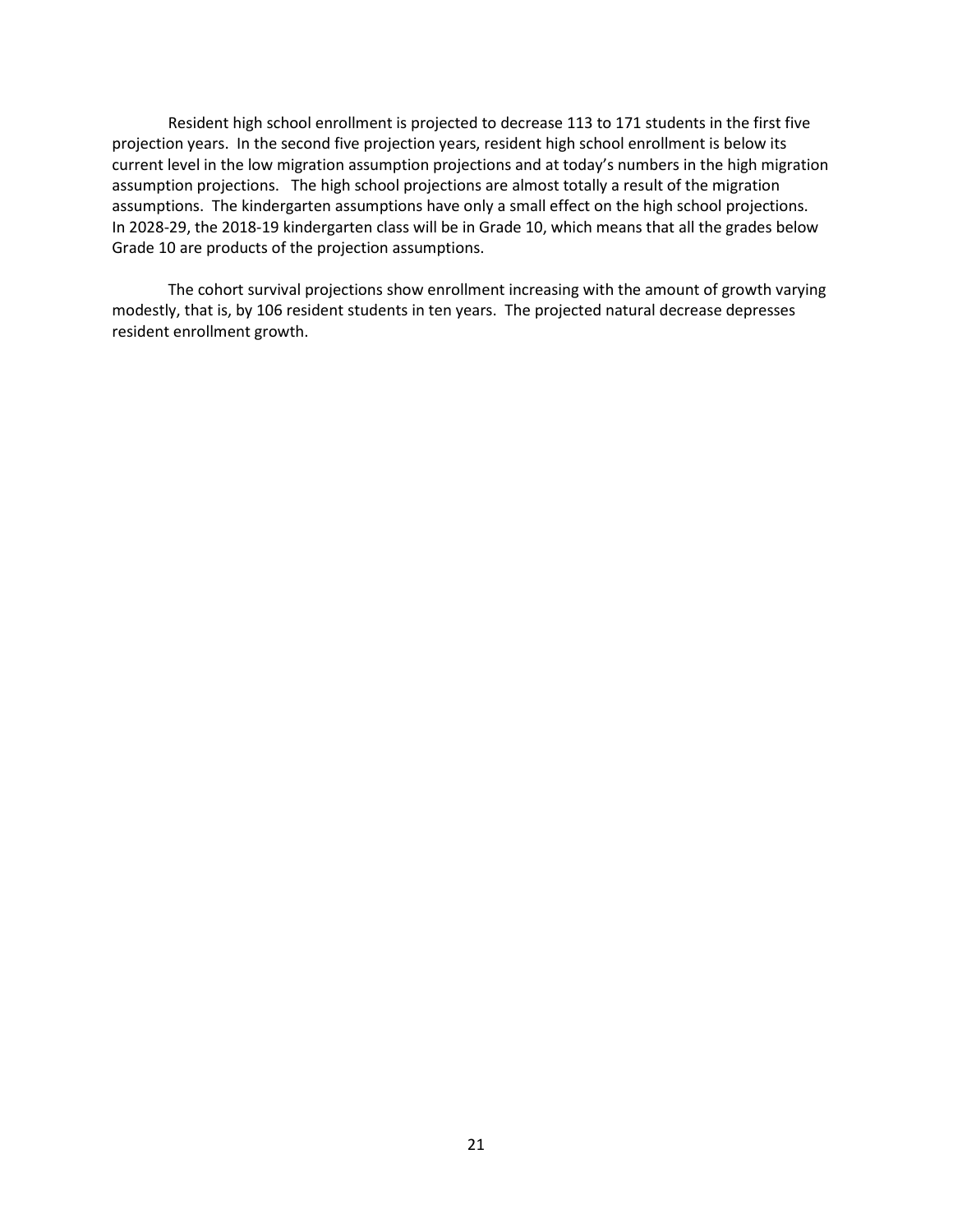## **Housing Data**

It could be said that housing stock is like DNA. It determines the size and characteristics of the resident school age population.

After dwelling unit type, year built and market value emerge as the most important housing characteristics. Year built reflects how families lived in that era and is a proxy for square feet and characteristics such as number of bedrooms, number of bathrooms and number of garage spaces. The presence of a master suite, walk-in closets, etc. can also be inferred from year built. Value implies some of these same characteristics plus lot size, location and interior amenities such as kitchen and bathroom appointments and finishes.

The relationship between housing unit characteristics and student enrollment and student characteristics has been established by work in four states. Findings based on school districts in four states (Minnesota, Wisconsin, Illinois and Colorado) follow in italic. Remember that the yield measures reflect Edina Public Schools' resident students.

• *Dwelling unit type affects the school age child per unit yield. Single-family detached units have the highest school age child per unit yield. Single-family attached, such as townhouses, have significantly fewer children per unit than single-family detached units, while apartment units have even fewer school age children per unit, although there are some local exceptions.* 

Eighty-eight (88.0) percent of Edina Public Schools' resident students live in single-family detached units. Single-family detached units yield slightly more than half an Edina Public Schools' student (0.54) per unit. Apartment units are home to 8.4 percent of Edina Public Schools' resident students. The per unit apartment student yield is higher than typical. Note the low per unit student yield for townhomes and condominium units.

| <b>EDINA PUBLIC SCHOOLS</b>                     |        |                 |        |  |  |  |  |
|-------------------------------------------------|--------|-----------------|--------|--|--|--|--|
| HOUSING TYPE BY STUDENT YIELD                   |        |                 |        |  |  |  |  |
|                                                 |        | $K-12$          | $K-12$ |  |  |  |  |
| <b>Housing Type</b>                             | Units* | <b>Students</b> | Yield  |  |  |  |  |
| Single-Family Detached                          | 11,643 | 6,253           | 0.54   |  |  |  |  |
| Single-Family Attached**                        | 46     | 0.12            |        |  |  |  |  |
| Apartments                                      | 2,639  | 599             | 0.23   |  |  |  |  |
| <b>Duplex Units</b>                             | 310    | 88              | 0.28   |  |  |  |  |
| <b>Split Duplex</b>                             | 223    | 70              | 0.31   |  |  |  |  |
| <b>Condominium Units</b><br>1,690<br>53<br>0.03 |        |                 |        |  |  |  |  |
| Total                                           | 18,002 | 7,109           | 0.39   |  |  |  |  |

\*As of June 30, 2018

\*\*Townhomes

*Source: Hennepin County Geographic Information System and District Student Information System*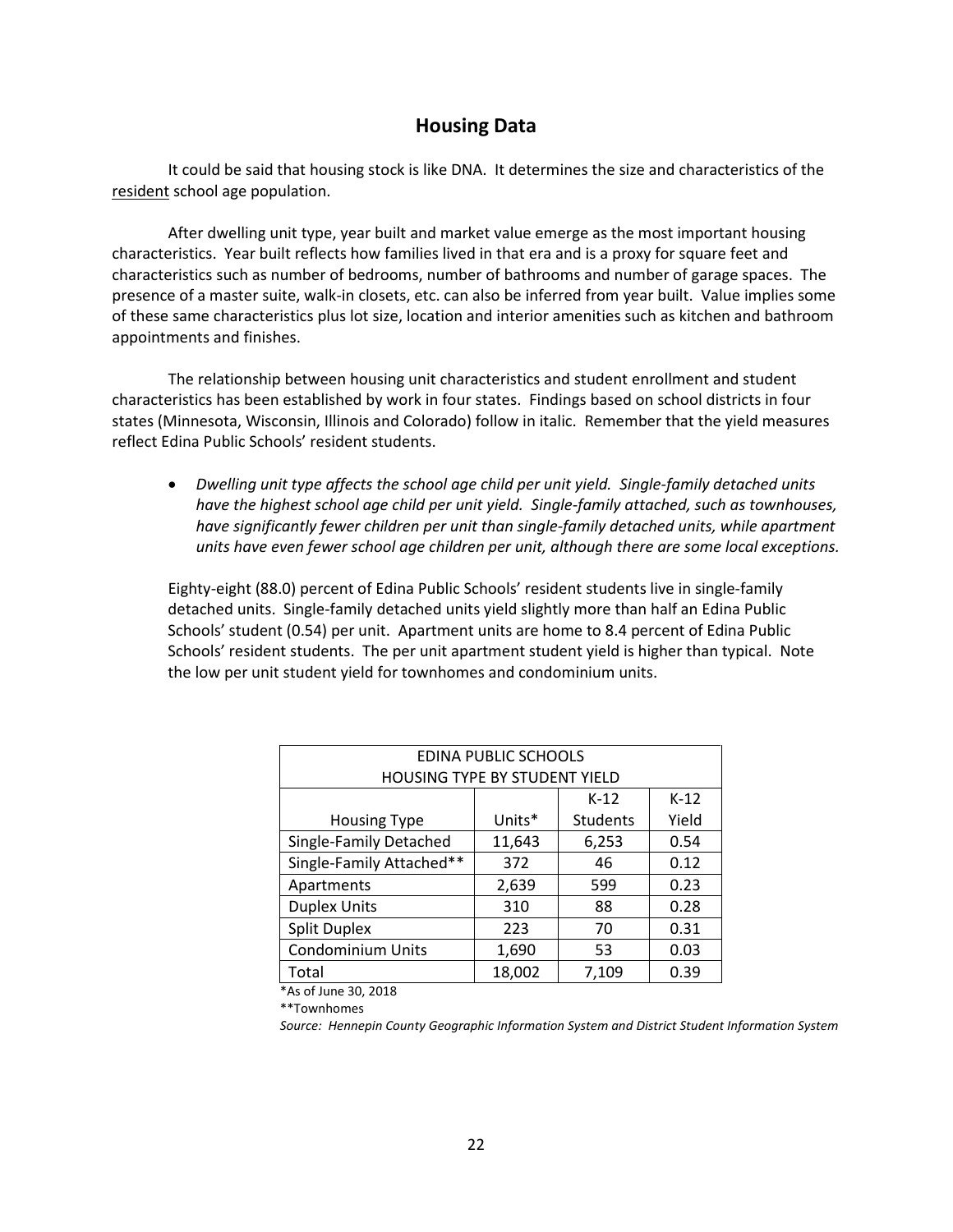• *Newer single-family detached units yield more students per unit than older single-family detached units.* 

| <b>EDINA PUBLIC SCHOOLS</b> |                                                             |       |       |  |  |  |  |
|-----------------------------|-------------------------------------------------------------|-------|-------|--|--|--|--|
|                             | SINGLE-FAMILY DETACHED RESIDENT STUDENT YIELD BY YEAR BUILT |       |       |  |  |  |  |
|                             | Resident K-12                                               |       |       |  |  |  |  |
| Year Built                  | Units                                                       | Ħ     | Yield |  |  |  |  |
| 1980 or Later               | 1,522                                                       | 1,098 | 0.72  |  |  |  |  |
| 1960-79                     | 3,526                                                       | 1,945 | 0.55  |  |  |  |  |
| 1950-59                     | 4,181                                                       | 2,093 | 0.50  |  |  |  |  |
| Pre 1950                    | 2,414                                                       | 1,117 | 0.46  |  |  |  |  |
| Total                       | 11,643                                                      | 6,253 | 0.54  |  |  |  |  |

Like most other school districts, the Edina Public Schools' resident student per unit yield is highest in the newest units, that is, in units built in 1980 or later (0.72). The student yields from units built prior to 1980 decrease with the age of the unit.

• *As single-family detached units sell (turnover), student yield usually increases in the newer units. In older units, yield is likely to decrease.* 

For the Edina Public Schools, newly built single-family detached units have a per unit student yield of 0.75, a high yield, and well above the yield of existing units. Furthermore, existing units that sold recently had a higher student yield (0.62) than units that did not sell recently (0.52). Therefore, changes in the housing stock and the sale of units have a positive effect on resident enrollment in the Edina Public Schools.

| EDINA PUBLIC SCHOOLS  |                                      |      |  |  |  |  |  |  |
|-----------------------|--------------------------------------|------|--|--|--|--|--|--|
|                       | SINGLE-FAMILY DETACHED UNITS         |      |  |  |  |  |  |  |
|                       | <b>BY SALES STATUS</b>               |      |  |  |  |  |  |  |
|                       | (Sold January 1, 2016-June 30, 2018) |      |  |  |  |  |  |  |
| <b>Status</b>         | Units<br>K-12 Yield                  |      |  |  |  |  |  |  |
| New*<br>191<br>0.75   |                                      |      |  |  |  |  |  |  |
| Existing (pre-2016)   |                                      |      |  |  |  |  |  |  |
| Not Sold              | 10,055                               | 0.52 |  |  |  |  |  |  |
| Sold<br>1,397<br>0.62 |                                      |      |  |  |  |  |  |  |
| Гоtal                 | 11,643                               | 0.54 |  |  |  |  |  |  |

\*Built January 1, 2016—June 30, 2018

*Source: Hennepin County Geographic Information System and District Student Information System*

• *The market value of single-family detached units affects the school age child per unit yield. Moderately priced to higher priced units yield more school age children than the lowest priced units.* 

*Source: Hennepin County Geographic Information System and District Student Information System*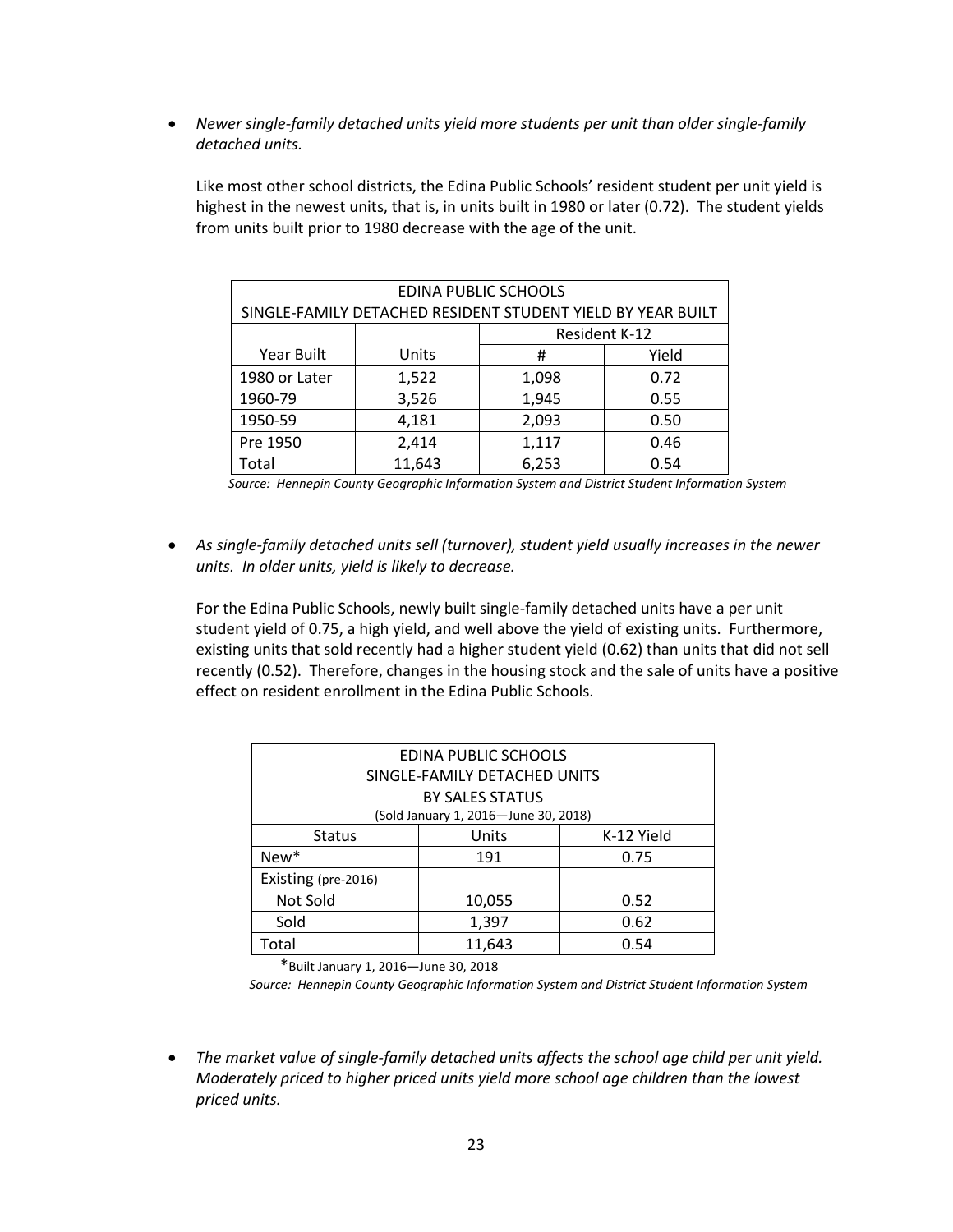The resident student yield is correlated with the value of the unit. Single-family detached units valued at \$750,000 or more have the highest per unit student yield (0.69) while units valued at less than \$300,000 have the lowest student yield per unit (0.23).

| EDINA PUBLIC SCHOOLS                             |                     |       |               |  |  |  |  |
|--------------------------------------------------|---------------------|-------|---------------|--|--|--|--|
| SINGLE-FAMILY DETACHED RESIDENT STUDENT YIELD BY |                     |       |               |  |  |  |  |
|                                                  | <b>MARKET VALUE</b> |       |               |  |  |  |  |
| Estimated                                        | Single-Family       |       | Resident K-12 |  |  |  |  |
| Market Value                                     | Units               | #     | Yield         |  |  |  |  |
| \$750,000 or More                                | 2,497               | 1,727 | 0.69          |  |  |  |  |
| \$500,000 - \$749,999                            | 3,439               | 2,034 | 0.59          |  |  |  |  |
| \$300,000 - \$499,999<br>5,102<br>2,354<br>0.46  |                     |       |               |  |  |  |  |
| Less than \$300,000<br>605<br>138<br>0.23        |                     |       |               |  |  |  |  |
| Total                                            | 11,643              | 6,253 | 0.54          |  |  |  |  |

*Source: Hennepin County Geographic Information System and District Student Information System*

• *As the population ages, more dwelling units are being built for mature adults (55+ years) and for seniors. These units will have zero school age children per unit*.

Currently, 50 percent of the district's single-family detached units contain at least one person age 55 or older, while 31 percent of single-family detached units contain an Edina Public Schools student.

Looking further at the age of at least one adult in single-family detached units shows that 3,252 (27.9 percent) have at least one person age 65 or above. Twelve (12.3) percent of single-family units (1,435) have at least one person age 75 or above. Four (3.9) percent of single-family detached units (453) have at least one person 85 years of age or above. These percentages suggest that advanced age will have some effect on the turnover of singlefamily housing units in the next ten years.

| SINGLE-FAMILY DETACHED HOMES WITH PUBLIC SCHOOL K-12 STUDENTS |                              |                      |                      |            |            |  |  |  |  |
|---------------------------------------------------------------|------------------------------|----------------------|----------------------|------------|------------|--|--|--|--|
|                                                               | OR REGISTERED VOTERS AGE 55+ |                      |                      |            |            |  |  |  |  |
|                                                               |                              |                      | Percentage           |            | Percentage |  |  |  |  |
|                                                               |                              | With $K-12$          | with K-12            | With       | with       |  |  |  |  |
| Attendance                                                    | Single-Family                | <b>Public School</b> | <b>Public School</b> | Registered | Registered |  |  |  |  |
| Area                                                          | Detached                     | Students             | Students             | Voter 55+  | Voter 55+  |  |  |  |  |
| District-wide                                                 | 11,643                       | 3,597                | 31%                  | 5,769      | 50%        |  |  |  |  |

*Source: Hennepin County Geographic Information System and District Student Information System*

• *Different racial/ethnic groups and/or major language groups have different housing patterns by unit type.*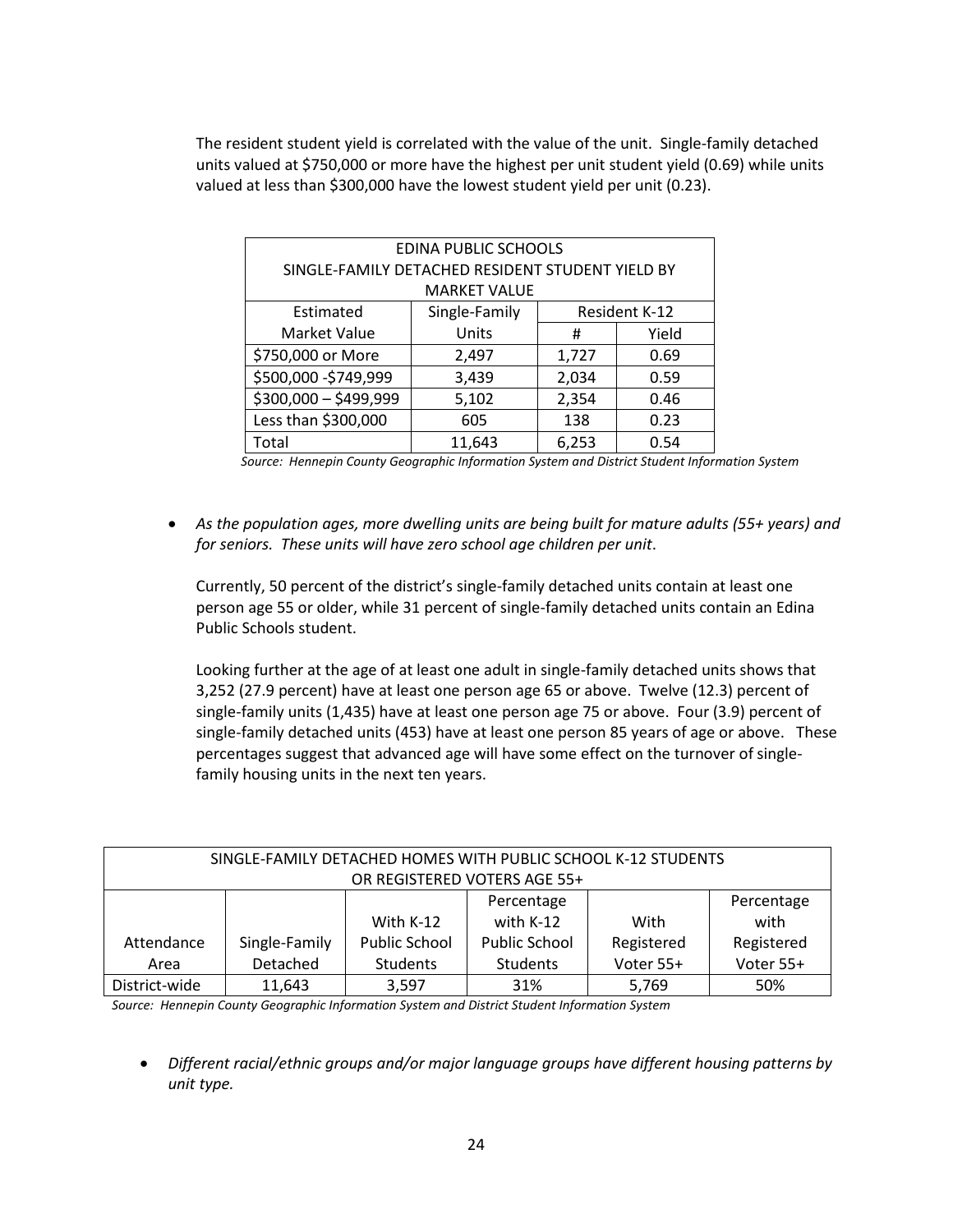| EDINA PUBLIC SCHOOLS<br>HOUSING TYPE BY RACE/ETHNICITY |       |       |       |                                |    |                          |     |            |        |    |
|--------------------------------------------------------|-------|-------|-------|--------------------------------|----|--------------------------|-----|------------|--------|----|
|                                                        |       |       |       |                                |    | <b>Resident Students</b> |     |            |        |    |
|                                                        |       |       |       | Single-Family<br>Single-Family |    |                          |     |            |        |    |
|                                                        |       | Total |       | Detached<br>Attached           |    |                          |     | Apartments | Other* |    |
| Race/Ethnicity                                         | #     | %     | #     | %                              | Ħ  | %                        | #   | %          | #      | %  |
| White                                                  | 5,604 | 100%  | 5,337 | 95%                            | 34 | 1%                       | 134 | 2%         | 99     | 2% |
| <b>Students of Color</b>                               | 1,505 | 100%  | 916   | 61%                            | 12 | 1%                       | 465 | 31%        | 112    | 7% |

\*Duplexes

*Source: Hennepin County Geographic Information System and District Student Information System*

Twenty-one percent of Edina Public Schools' resident students are students of color. Among students of color, 61 percent reside in single-family detached units while 31 percent reside in apartment units. Among White resident students, 95 percent live in single-family detached units and 12 percent live in apartment units.

| EDINA PUBLIC SCHOOLS STUDENT YIELD BY LOCATION |                       |                       |               |              |  |  |  |  |
|------------------------------------------------|-----------------------|-----------------------|---------------|--------------|--|--|--|--|
|                                                |                       | Median Value of       |               |              |  |  |  |  |
|                                                | Single-Family         | Single-Family         |               | K-12 Student |  |  |  |  |
| City                                           | <b>Detached Homes</b> | <b>Detached Homes</b> | K-12 Students | Yield        |  |  |  |  |
| Edina                                          | 11.643                | \$506,000             | 6,253         | 0.54         |  |  |  |  |

*Source: Hennepin County Geographic Information System and Student Information System*

| PROJECTED NEW DEVELOPMENT FOR NEXT THREE YEARS |          |                   |                 |  |  |  |  |
|------------------------------------------------|----------|-------------------|-----------------|--|--|--|--|
| Single-Family                                  |          |                   |                 |  |  |  |  |
| Citv                                           | Detached | Condominium Units | Apartment Units |  |  |  |  |
| Edina                                          | $198*$   |                   | $523**$         |  |  |  |  |

\*Tear down, new build

\*\* Units proposed not yet approved, and units approved not yet built

The relationship between school enrollment and housing units is complex because housing stock does not provide many clues about the age of its inhabitants. Type of unit is very important for enrollment projections. Units with an entrance from the outdoors yield more students than units where the entrance is from a common interior hallway. Therefore, the single-family detached units and townhomes yield more students per unit than apartments and condominium units. Single-family detached units have the highest student yield per unit. Usually, duplexes have a higher per unit student yield than townhomes, however, no duplexes are expected to be built.

The final table shows that in the Edina Public Schools, the per unit yield is higher for resident 9-12 than in many other school districts. This supports the cohort survival finding of natural decrease in the coming years.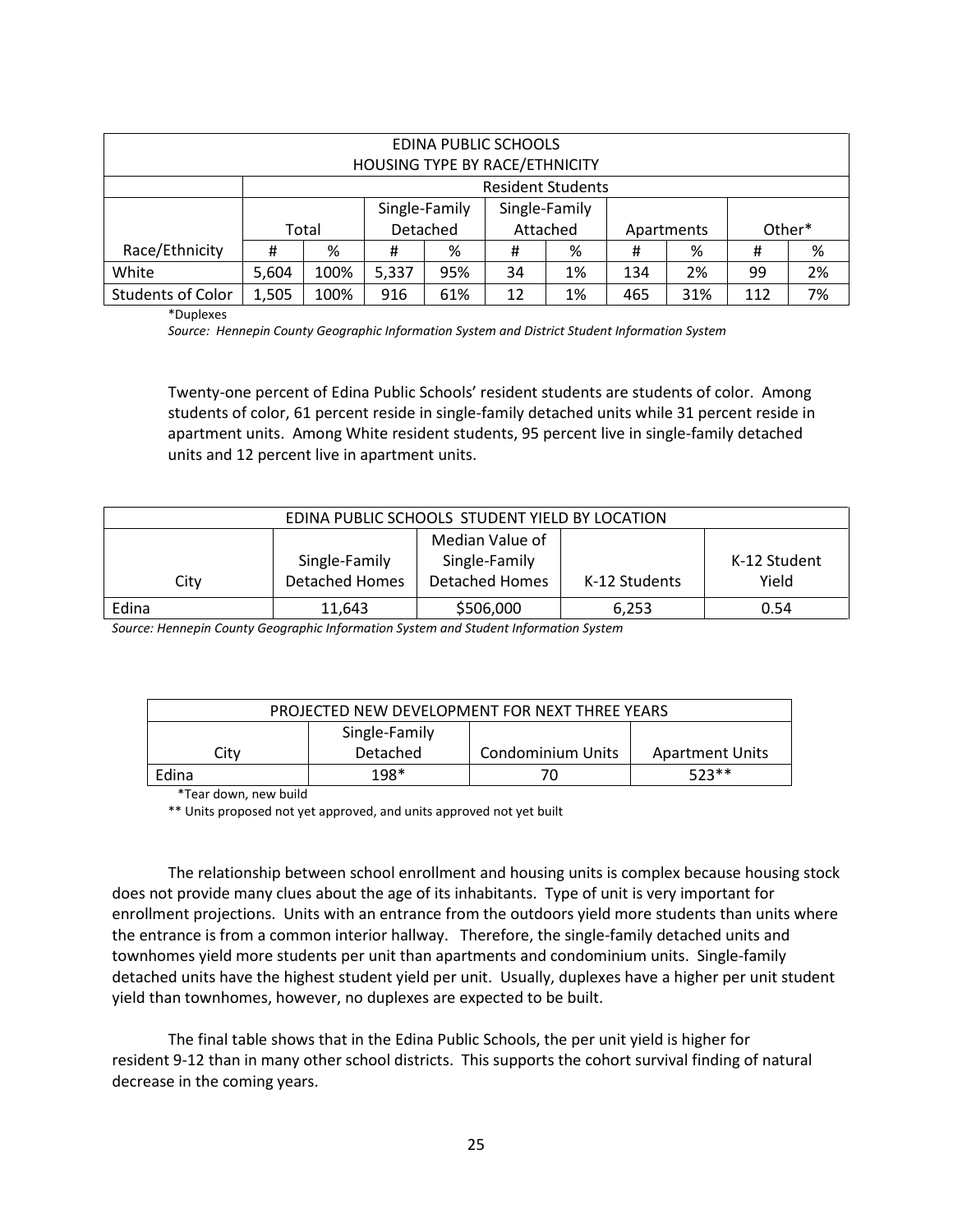| RESIDENT STUDENT YIELD BY DWELLING UNIT TYPE                           |        |      |      |      |  |  |  |  |
|------------------------------------------------------------------------|--------|------|------|------|--|--|--|--|
| 9-12 Yield<br>K-5 Yield<br>6-8 Yield<br><b>Dwelling Type</b><br>Number |        |      |      |      |  |  |  |  |
| Single-Family Detached                                                 | 11,643 | 0.24 | 0.12 | 0.17 |  |  |  |  |
| <b>Townhomes</b>                                                       | 372    | 0.08 | 0.02 | 0.03 |  |  |  |  |
| Apartments                                                             | 3,764  | 0.09 | 0.03 | 0.04 |  |  |  |  |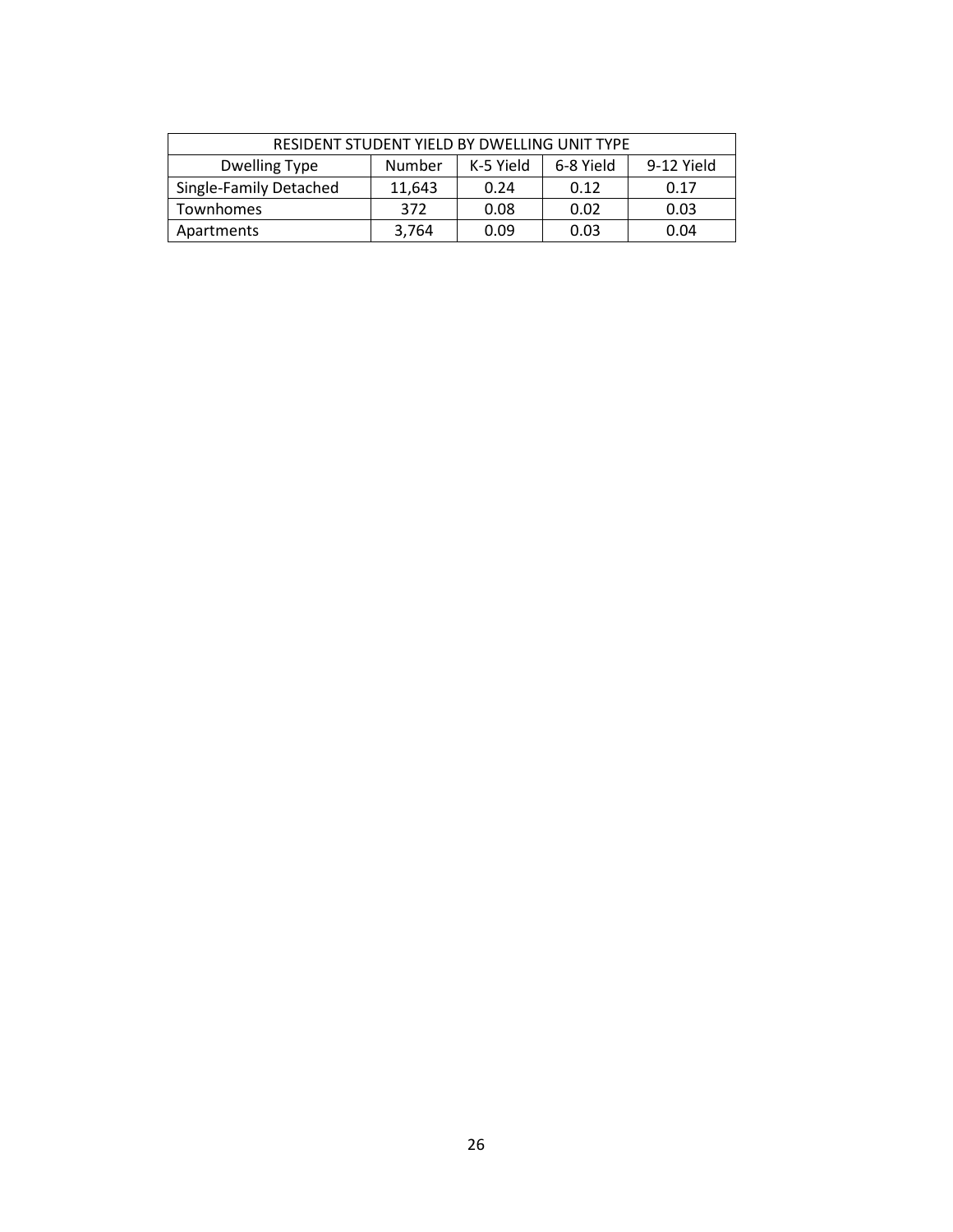## **CHAPTER 2 RESIDENT ENROLLMENT PROJECTIONS FOR ELEMENTARY SCHOOLS AND ATTENDANCE AREAS**

Projecting resident K-5 enrollment by school is fraught with potential errors because the enrollment at any one school is small, which magnifies annual fluctuations in kindergarten class size and net migration. For this reason, along with the brief time that existing students are part of the K-5 student body, projections will be made for five years rather than ten years. This chapter focuses on the Edina Public Schools' six elementary schools and the five elementary attendance areas. Normandale, a French immersion school, is a district-wide school with no attendance area.

| <b>RESIDENT ENROLLMENT</b><br><b>GRADES K-5</b> |         |         |         |         |         |         |  |  |  |
|-------------------------------------------------|---------|---------|---------|---------|---------|---------|--|--|--|
| School                                          | 2013-14 | 2014-15 | 2015-16 | 2016-17 | 2017-18 | 2018-19 |  |  |  |
| Concord                                         |         | 627     | 595     | 600     | 627     | 631     |  |  |  |
| Cornelia                                        |         | 488     | 481     | 510     | 501     | 502     |  |  |  |
| Countryside                                     |         | 476     | 460     | 468     | 467     | 460     |  |  |  |
| <b>Creek Valley</b>                             |         | 500     | 496     | 502     | 486     | 501     |  |  |  |
| Highlands                                       |         | 521     | 511     | 511     | 524     | 504     |  |  |  |
| Normandale                                      |         | 594     | 598     | 603     | 621     | 619     |  |  |  |
| Total                                           |         | 3,206   | 3,141   | 3,194   | 3,226   | 3,217   |  |  |  |

## **Past Trends**

Enrollment by year reflects boundaries in effect that year

Resident K-5 enrollment is 11 students or 0.3 percent higher in 2018-19 than in 2014-15. Despite this very modest increase, Normandale increased by 25 students and Cornelia grew by 14 students. Concord and Creek Valley had negligible growth. Countryside and Highlands experienced a decrease in resident enrollment.

| RESIDENT KINDERGARTEN |         |         |         |         |         |         |  |  |  |
|-----------------------|---------|---------|---------|---------|---------|---------|--|--|--|
| School                | 2013-14 | 2014-15 | 2015-16 | 2016-17 | 2017-18 | 2018-19 |  |  |  |
| Concord               |         | 74      | 88      | 97      | 108     | 109     |  |  |  |
| Cornelia              |         | 86      | 59      | 86      | 84      | 78      |  |  |  |
| Countryside           |         | 78      | 58      | 79      | 69      | 65      |  |  |  |
| <b>Creek Valley</b>   |         | 57      | 73      | 68      | 68      | 74      |  |  |  |
| Highlands             |         | 86      | 72      | 77      | 89      | 72      |  |  |  |
| Normandale            |         | 105     | 104     | 108     | 108     | 108     |  |  |  |
| Total                 |         | 486     | 454     | 515     | 526     | 506     |  |  |  |

The previous table shows a five-year history of resident kindergarten enrollment. The 2018-19, resident kindergarten is 20 students larger than the 2014-15 resident kindergarten. During this time, Concord and Creek Valley experienced large increases in their resident kindergarten classes. At Highland, Countryside and Cornelia, resident kindergarten classes were smaller than in 2014-15.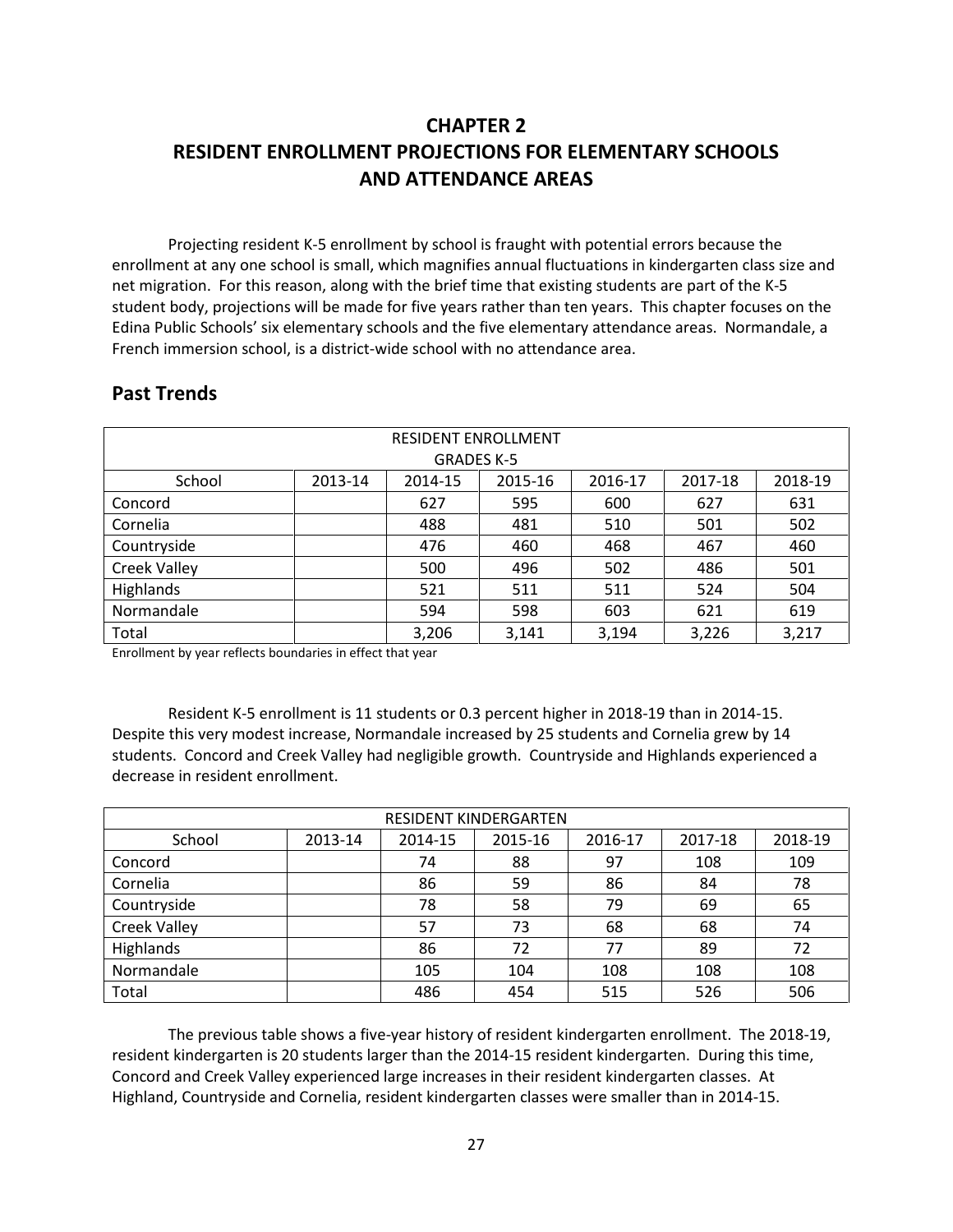Since 2014-15, district-wide, resident K-5 net migration was positive every year. Resident K-5 net in migration was very large between fall 2015 and fall 2016 and very small between fall 2017 and fall 2018. Fluctuations from year to year are common and large swings are not unusual. However, it would be helpful to know if any event is related to these swings.

| <b>RESIDENT NET MIGRATION</b><br><b>GRADES K-5</b> |                            |            |            |            |            |  |  |  |
|----------------------------------------------------|----------------------------|------------|------------|------------|------------|--|--|--|
|                                                    |                            |            |            |            |            |  |  |  |
|                                                    | 2013-14 to                 | 2014-15 to | 2015-16 to | 2016-17 to | 2017-18 to |  |  |  |
| School                                             | 2014-15                    | 2015-16    | 2016-17    | 2017-18    | 2018-19    |  |  |  |
| Concord                                            |                            | $-2$       | 41         | 36         | $-2$       |  |  |  |
| Cornelia                                           |                            | 12         | 35         | $-5$       | 0          |  |  |  |
| Countryside                                        |                            | 6          | 4          | 13         | 8          |  |  |  |
| <b>Creek Valley</b>                                |                            | 31         | 34         | 18         | 28         |  |  |  |
| Highlands                                          |                            | 2          | 18         | $-5$       | $-11$      |  |  |  |
| Normandale                                         | -8<br>$-11$<br>$-11$<br>-4 |            |            |            |            |  |  |  |
| Total                                              |                            | 38         | 128        | 46         | 15         |  |  |  |

## **Resident K-5 Projections**

#### **Individual Elementary Schools**

Individual school projections will be made using the cohort survival method. The advantage of this method is that it begins by aging the student population. Therefore, any differences in grade size are reflected in the projections when these classes leave elementary school. Further, this method is sensitive to the number of births in the immediate past.

#### Kindergarten

The next table shows resident births by attendance area. While these data will not be used as a basis for kindergarten projections because students do not always attend the school in their attendance area, the data are informative. The birth data show that the number of resident births has increased since 2014, although the number has fluctuated since.

| <b>RESIDENT BIRTHS</b> |            |            |            |            |            |            |  |  |  |
|------------------------|------------|------------|------------|------------|------------|------------|--|--|--|
| September 1-August 31  |            |            |            |            |            |            |  |  |  |
| Attendance Area        | 2012; 2013 | 2013; 2014 | 2014; 2015 | 2015; 2016 | 2016; 2017 | 2017; 2018 |  |  |  |
| Concord                | 78         | 94         | 119        | 94         | 99         | 112        |  |  |  |
| Cornelia               | 112        | 93         | 124        | 104        | 95         | 104        |  |  |  |
| Countryside            | 48         | 52         | 47         | 57         | 59         | 55         |  |  |  |
| <b>Creek Valley</b>    | 53         | 48         | 62         | 62         | 78         | 66         |  |  |  |
| Highlands              | 38         | 52         | 50         | 46         | 49         | 42         |  |  |  |
| Normandale             | ---        | ---        | ---        | ---        | ---        | ---        |  |  |  |
| Total                  | 329        | 339        | 402        | 363        | 380        | 379        |  |  |  |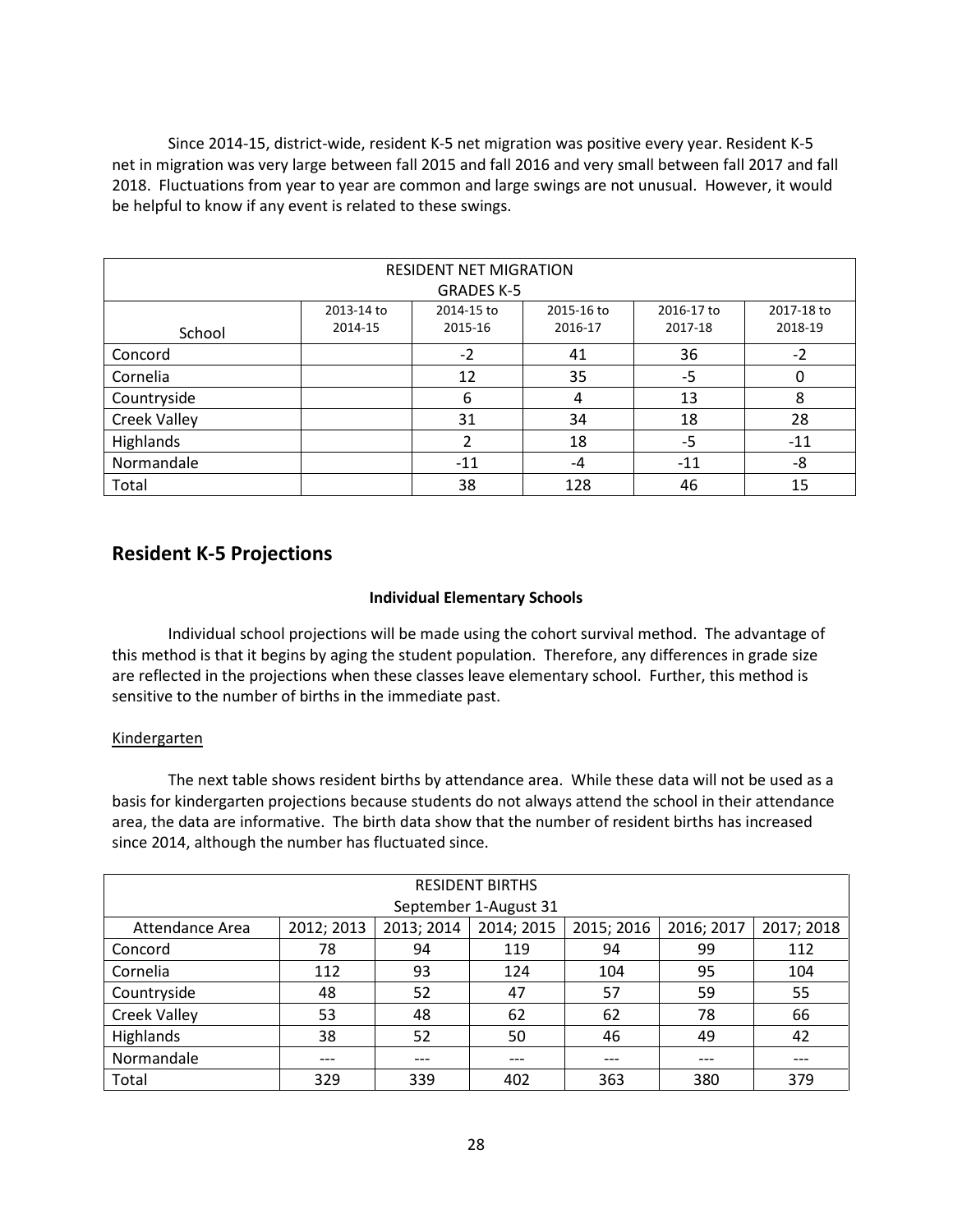| RESIDENT KINDERGARTEN PROJECTIONS |             |     |  |  |
|-----------------------------------|-------------|-----|--|--|
| Year                              | High<br>Low |     |  |  |
| 2019-20                           | 522         | 528 |  |  |
| 2020-21                           | 526         | 532 |  |  |
| 2021-22                           | 526         | 532 |  |  |
| 2022-23                           | 525         | 532 |  |  |
| 2023-24                           | 525         | 531 |  |  |

Kindergarten projections by school will be based on the district-wide high kindergarten projections because in five years, the difference between the low and high kindergarten projections is only 6 students. Distributed over six schools, this small difference does not warrant separate projections based on the low kindergarten projections. The next table shows that some school's kindergarten shares fluctuated more than the shares of other schools. After analyzing several averages, future kindergarten students will be allocated to individual schools based on the past two-years' average of each school's kindergarten share with modifications to reflect the trends at specific schools. Further, resident kindergarten was capped at Normandale at 108 resident students.

| PERCENT OF RESIDENT KINDERGARTEN AT EACH SCHOOL |         |         |         |         |         |         |               |            |
|-------------------------------------------------|---------|---------|---------|---------|---------|---------|---------------|------------|
| School                                          | 2013-14 | 2014-15 | 2015-16 | 2016-17 | 2017-18 | 2018-19 | 2 yr. average | Projection |
| Concord                                         |         | 15.2    | 19.4    | 18.8    | 20.6    | 21.6    | 21.1          | 21.3       |
| Cornelia                                        |         | 17.7    | 13.0    | 16.7    | 16.0    | 15.4    | 15.7          | 15.4       |
| Countryside                                     |         | 16.1    | 12.8    | 15.3    | 13.1    | 12.9    | 13.0          | 13.0       |
| <b>Creek Valley</b>                             |         | 11.7    | 16.0    | 13.2    | 12.9    | 14.6    | 13.8          | 14.2       |
| Highlands                                       |         | 17.7    | 15.9    | 15.0    | 16.9    | 14.2    | 15.5          | 15.2       |
| Normandale                                      |         | 21.6    | 22.9    | 21.0    | 20.5    | 21.3    | 20.9          | 20.4       |
| Total                                           |         | 100.0   | 100.0   | 100.0   | 100.0   | 100.0   | 100.0         | 100.0      |

The resident kindergarten projections show less annual fluctuation than the historical data. Because there is no way to project annual fluctuations, a smooth trend is the only reasonable option. However, future resident kindergarten classes by school will not be "constant" as shown in the next table.

| RESIDENT KINDERGARTEN PROJECTIONS BY SCHOOL |         |         |         |         |         |         |  |
|---------------------------------------------|---------|---------|---------|---------|---------|---------|--|
| School                                      | 2018-19 | 2019-20 | 2020-21 | 2021-22 | 2022-23 | 2023-24 |  |
| Concord                                     | 109     | 112     | 113     | 113     | 113     | 113     |  |
| Cornelia                                    | 78      | 83      | 84      | 84      | 84      | 83      |  |
| Countryside                                 | 65      | 69      | 69      | 69      | 69      | 69      |  |
| <b>Creek Valley</b>                         | 74      | 75      | 76      | 76      | 76      | 76      |  |
| Highlands                                   | 72      | 81      | 82      | 82      | 82      | 82      |  |
| Normandale                                  | 108     | 108     | 108     | 108     | 108     | 108     |  |
| Total                                       | 506     | 528     | 532     | 532     | 532     | 531     |  |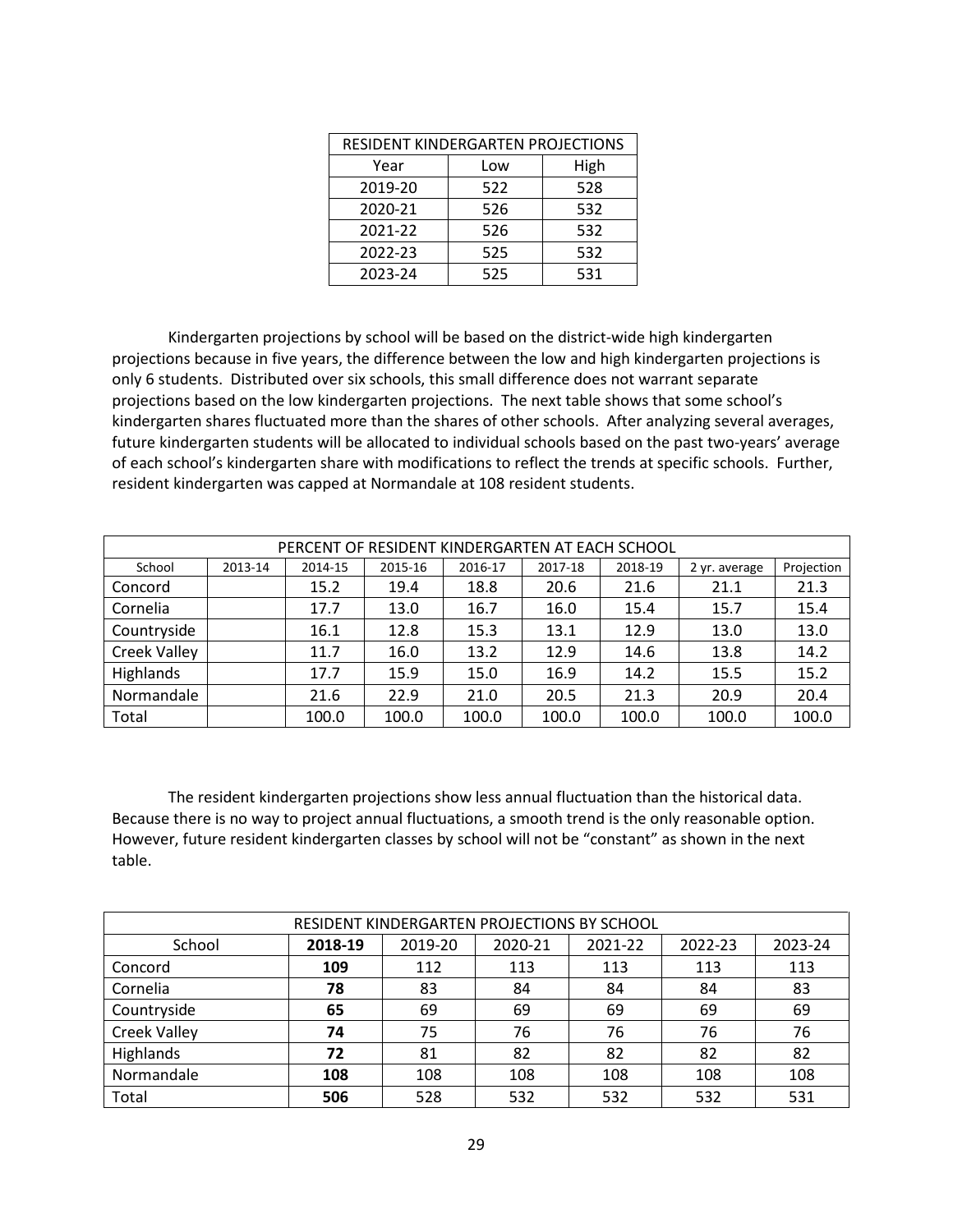#### **Migration**

Migration rates (survival rates) by school are based on the average of the past four years, which is the same assumption used in the district-wide high migration assumption. By averaging the survival rates, some of the year to year fluctuations are removed. Only one grade transition rate had to be modified for Creek Valley due to an anomaly (outlier).

| SURVIVAL RATES USED IN THE RESIDENT PROJECTIONS |        |            |            |          |        |  |  |
|-------------------------------------------------|--------|------------|------------|----------|--------|--|--|
| School                                          | K to 1 | $1$ to $2$ | $2$ to $3$ | $3$ to 4 | 4 to 5 |  |  |
| Concord                                         | 1.063  | 1.055      | 1.038      | 1.033    | 1.023  |  |  |
| Cornelia                                        | 1.071  | 1.073      | 0.984      | 1.008    | 1.010  |  |  |
| Countryside                                     | 1.003  | 1.021      | 1.027      | 1.030    | 1.021  |  |  |
| <b>Creek Valley</b>                             | 1.067  | 1.070      | 1.058      | 1.043    | 1.070  |  |  |
| Highlands                                       | 1.046  | 1.040      | 0.991      | 0.992    | 0.953  |  |  |
| Normandale                                      | 0.974  | 0.993      | 1.002      | 0.972    | 0.974  |  |  |

#### Projection Results

The 2018-19 kindergarten will be in Grade 5 in 2023-24. Therefore, enrollment in the last projection year is largely derived from the assumptions. This means that individual school projections are heavily influenced by the kindergarten class size every year. A summary of the cohort survival projections by school is shown in the next table and annual projections are in a following table. (Background data are in the Appendix)

 The sum of the individual schools' resident kindergarten classes equals the district-wide high resident kindergarten projection. Other grades, however, were not controlled to the district-wide total for those grades. The kindergarten and migration assumptions are smoothed trend lines seeking to approximate five years in the future, which means that any single year may differ from the projections. In some years, enrollment may be higher than the projections while in other years it may be lower.

| COHORT SURVIVAL METHOD PROJECTIONS BY SCHOOL |                         |       |       |         |  |  |  |
|----------------------------------------------|-------------------------|-------|-------|---------|--|--|--|
| <b>RESIDENT K-5</b>                          |                         |       |       |         |  |  |  |
| Change                                       |                         |       |       |         |  |  |  |
| School                                       | 2018-19<br>2023-24<br># |       |       |         |  |  |  |
| Concord                                      | 631                     | 760   | 129   | 20.4%   |  |  |  |
| Cornelia                                     | 502                     | 549   | 47    | 9.4%    |  |  |  |
| Countryside                                  | 460                     | 428   | $-32$ | $-7.0%$ |  |  |  |
| <b>Creek Valley</b>                          | 501                     | 530   | 29    | 5.8%    |  |  |  |
| Highlands                                    | 504                     | 505   |       | 0.2%    |  |  |  |
| Normandale                                   | 619                     | 623   | 4     | 0.6%    |  |  |  |
| District-wide                                | 3,217                   | 3,389 | 172   | 5.3%    |  |  |  |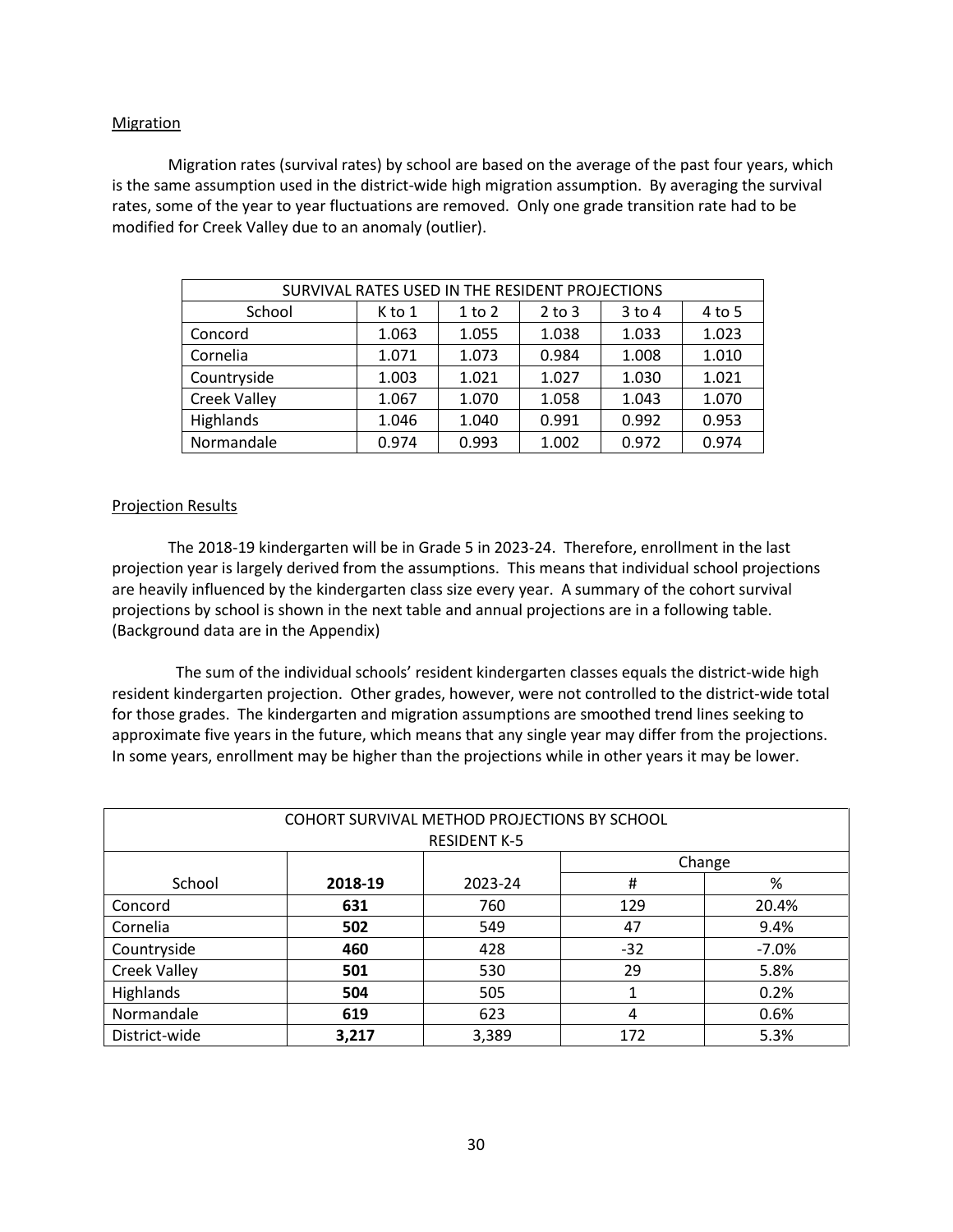Resident K-5 enrollment increases by 172 students or 5.3 percent in five years compared to almost no change in the past five years. The largest enrollment increase is at Concord (129 students or 20.4 percent) while Cornelia increases by 9.4 percent and Creek Valley by 5.8 percent. The increases at Highlands and Normandale are less than 1 percent. Countryside is projected to decrease. The amount of change by school occurs for different reasons. For example, the large projected increase at Concord is the result of very high net in migration (survival rates) at every grade transition. (See table with survival rates on the previous page) Cornelia and Creek Valley have high survival rates at some grades. Countryside's decrease stems from a large Grade 5 in 2018-19 that ages out and is not replaced by a similar size cohort. Resident enrollment at Highlands initially decreases slightly but then returns to its current level. The cap on resident kindergarten and relatively stable survival rates results in "flat" enrollment at Normandale.

| COHORT SURVIVAL METHOD PROJECTIONS BY SCHOOL BY YEAR |                                                    |                                  |                     |         |         |         |  |
|------------------------------------------------------|----------------------------------------------------|----------------------------------|---------------------|---------|---------|---------|--|
|                                                      |                                                    |                                  | <b>RESIDENT K-5</b> |         |         |         |  |
|                                                      |                                                    | HIGH KINDERGARTEN/HIGH MIGRATION |                     |         |         |         |  |
| School                                               | 2018-19                                            | 2019-20                          | 2020-21             | 2021-22 | 2022-23 | 2023-24 |  |
| Concord                                              | 631                                                | 664                              | 695                 | 724     | 736     | 760     |  |
| Cornelia                                             | 502<br>512<br>549<br>518<br>547<br>547             |                                  |                     |         |         |         |  |
| Countryside                                          | 460<br>431<br>438<br>428<br>429<br>429             |                                  |                     |         |         |         |  |
| <b>Creek Valley</b>                                  | 501                                                | 498                              | 515                 | 510     | 522     | 530     |  |
| Highlands                                            | 504                                                | 493                              | 489                 | 500     | 506     | 505     |  |
| Normandale                                           | 619                                                | 614                              | 618                 | 623     | 626     | 623     |  |
| Sum                                                  | 3,395<br>3,212<br>3,342<br>3,366<br>3,217<br>3,264 |                                  |                     |         |         |         |  |
| District-wide                                        | 3,214<br>3,262<br>3,365<br>3,389<br>3,217<br>3,341 |                                  |                     |         |         |         |  |
| <b>Difference</b>                                    | 0                                                  | $-2$                             | 2                   |         | 1       | 6       |  |

Comparing the sum of the individual school projections to the district-wide high kindergarten/high migration projection shows the individual school projections are a good fit with the independently-made district-wide projections. The sum of the individual schools is only 6 students higher than the high kindergarten/high migration projection in 2023-24. However, future enrollment at individual elementary schools may differ from the projected enrollment for those schools for a couple of reasons. Resident kindergarten may be different and migration (survival) rates may change.

#### **Attendance Area Projections**

Attendance area projections will be made using the housing starts method. These projections show the potential of each attendance area to produce resident K-5 students. The housing starts method shows the effect of new housing units and the sale of existing units.

#### Method

The Housing Occupancy and Enrollment Study for the Edina Public Schools provides resident K-5 yields for existing units and new units. Yield data for existing units are specific for recently sold units and units that did not turnover.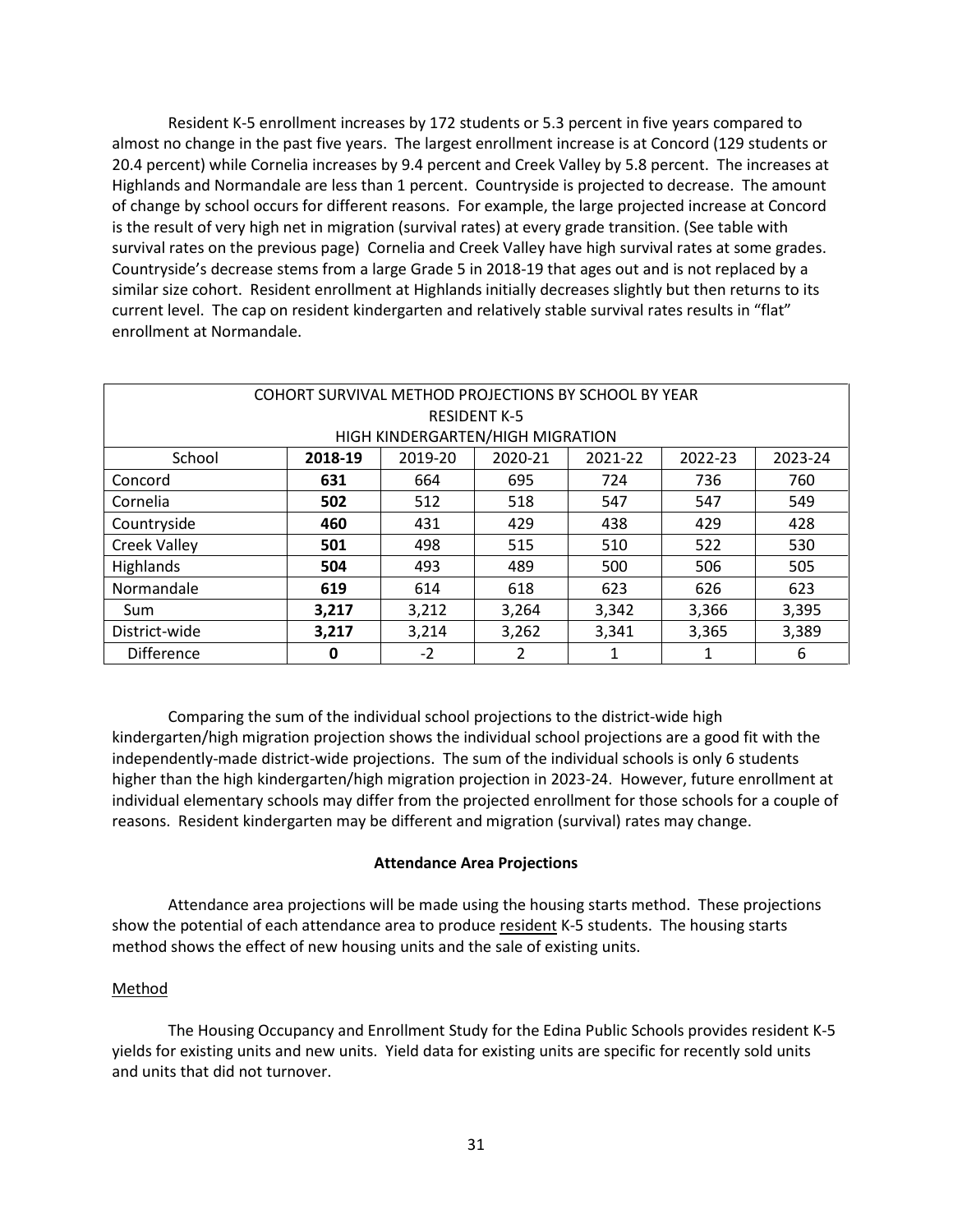The housing starts method will be calculated as follows:

*New Single-Family Detached Units X K-5 yield = Projected students (A)*

*Existing Single-Family Detached Units X Percent Sold Annually = Units with movers (new residents) and units with non-movers (no change)* 

*--Existing Single-Family Detached Units (not sold) X K-5 yield = Projected students (B) --Existing Single-Family Detached Units (sold) X K-5 yield = Projected students (C)*

*Add Projected Students from A, B and C = Projected students from Single-Family Detached Units*

*Add Projected Students from Single-Family Detached Units to Projected Students from Non-Single-Family Detached Units = K-5 Resident Students* 

The housing unit method produces reasonable results for school districts when enrollment is stable or increasing. (The housing unit performs best when hay fields, corn fields or wheat fields are converted into residential units in a rapidly growing district.) The method's greatest weakness is its inability to detect trends that signal enrollment decline. For school districts with declining enrollment, the housing unit method is unreliable and over projects enrollment. As mentioned earlier, housing stock doesn't provide many clues about the age of the inhabitants, which is vital for school enrollment projections. Further, the housing unit method doesn't reflect existing differences in grade size or how these differences will affect grade size in the future (natural increase/decrease). Projected smaller kindergarten classes are not reflected either. When either of these factors is present, the housing unit method cannot detect them because yield per unit remains at today's level throughout the projection period. This makes the housing unit method more "static" than the cohort survival method.

Another challenge with the housing unit method is the assumption surrounding new units. It is often assumed that new units mean new residents to the district. Sometimes this is true, but sometimes it is not. People also move within a school district. Even if the occupants of new housing units are "new" to the district, they don't necessarily translate into additional school enrollment because the population in existing units is changing as well.

| PROJECTED NEW SINGLE-FAMILY DETACHED UNITS* |      |      |      |  |       |  |
|---------------------------------------------|------|------|------|--|-------|--|
| Attendance Area                             | 2019 | 2020 | 2021 |  | Total |  |
| Concord                                     | 30   | 30   | 30   |  | 90    |  |
| Cornelia                                    | 2    | 2    | 2    |  | 6     |  |
| Cornelia (North)                            | 10   | 10   | 10   |  | 30    |  |
| Countryside                                 | 9    | 9    | 9    |  | 27    |  |
| <b>Creek Valley</b>                         |      | 4    |      |  | 12    |  |
| Highlands                                   | 6    | 6    |      |  | 18    |  |
| Highlands (North)                           |      |      |      |  | 15    |  |
| <b>District</b>                             | 66   | 66   | 66   |  | 198   |  |

\*Tear down, new build

*Source: City officials*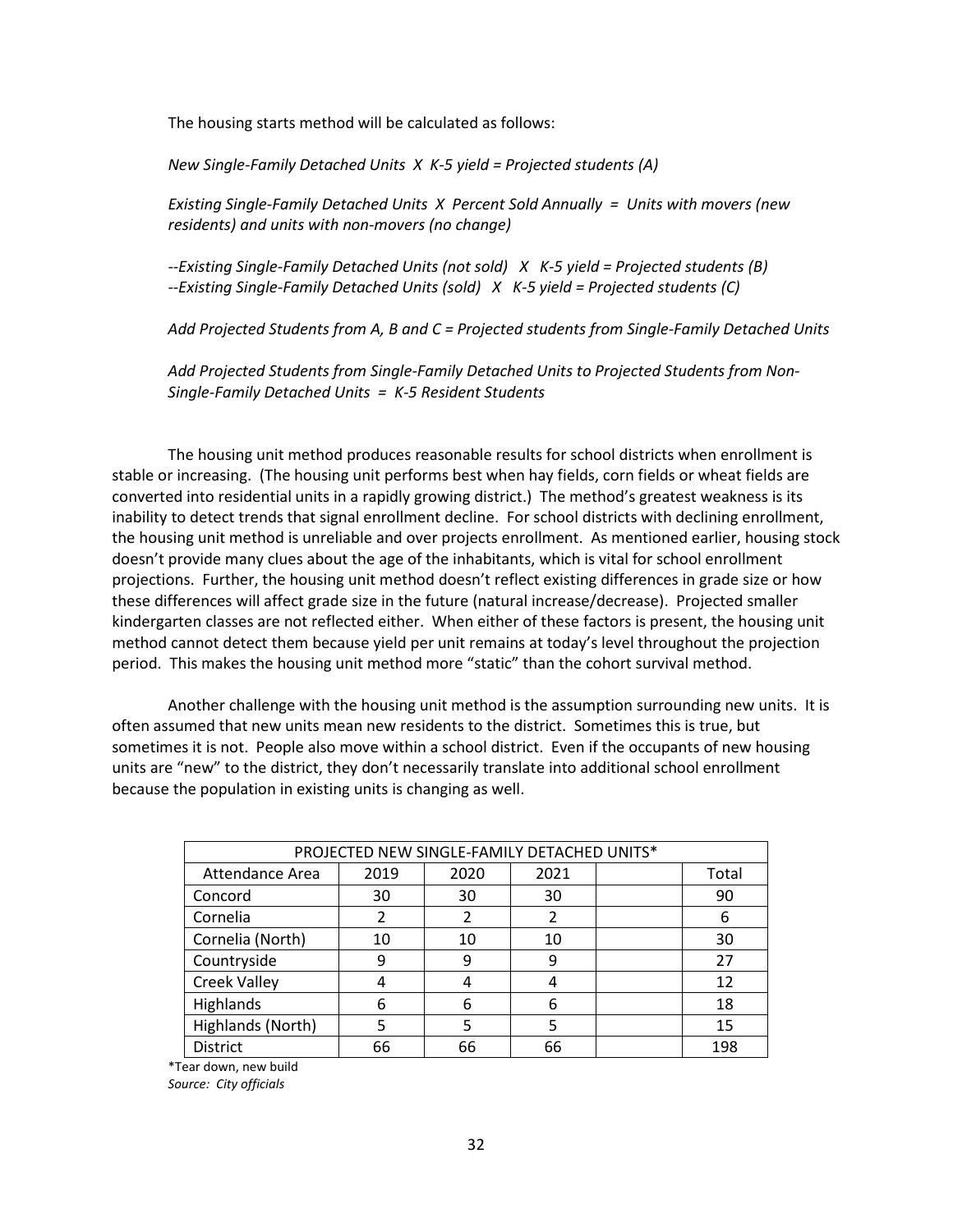The previous table shows projected single-family detached units by attendance area. The increase in new (tear down) single-family detached units of 198 in 36 months is like the past 30 months when 191 new single-family detached units were erected (tear downs).

The next two tables show estimated annual sales of single-family detached units by attendance area. The sales data are based on sales from January 1, 2016 through June 30, 2018. (The sales data are for units built pre-2016.)

| PERCENT OF EXISTING SINGLE-FAMILY |      |  |  |  |
|-----------------------------------|------|--|--|--|
| DETACHED UNITS WITH TURNOVER      |      |  |  |  |
| ANNUALLY                          |      |  |  |  |
| (January 1, 2016-June 30, 2018)   |      |  |  |  |
| Attendance Area<br>℅              |      |  |  |  |
| Concord                           | 5.6% |  |  |  |
| Cornelia                          | 4.8% |  |  |  |
| Cornelia (North)                  | 6.8% |  |  |  |
| Countryside                       | 5.6% |  |  |  |
| <b>Creek Valley</b>               | 4.8% |  |  |  |
| Highlands                         | 5.2% |  |  |  |
| Highlands (North)                 | 6.0% |  |  |  |
| <b>District</b>                   | 5.2% |  |  |  |
|                                   |      |  |  |  |

Annual sales based on a 30-month period

 The North portions are not contiguous to the remainder of their respective attendance area

The annual rate of sales by attendance area varies from 4.8 percent in the Cornelia and Creek Valley attendance areas to 6.8 percent in the Cornelia (North) area, which is not contiguous to the remainder of the Cornelia attendance area. District-wide the annual rate of sales in the 30-month period was 5.2 percent.

| K-5 RESIDENT STUDENT YIELD FROM SINGLE-FAMILY UNITS |                                     |       |                           |       |                                                |       |
|-----------------------------------------------------|-------------------------------------|-------|---------------------------|-------|------------------------------------------------|-------|
|                                                     | <b>Existing Units</b><br>(Pre-2016) |       |                           |       |                                                |       |
| Attendance Area                                     | Non-Movers                          |       | Movers<br>(New Residents) |       | <b>New Units</b><br>(Jan. 2016 - June<br>2018) |       |
|                                                     | #                                   | Yield | #                         | Yield | #                                              | Yield |
| Concord                                             | 2,983                               | 0.23  | 405                       | 0.39  | 91                                             | 0.46  |
| Cornelia                                            | 1,131                               | 0.20  | 148                       | 0.45  | 8                                              | 0.88  |
| Cornelia (North)                                    | 496                                 | 0.21  | 84                        | 0.36  | 17                                             | 0.06  |
| Countryside                                         | 1,912                               | 0.22  | 281                       | 0.34  | 28                                             | 0.46  |
| Creek Valley                                        | 2,223                               | 0.19  | 300                       | 0.41  | 12                                             | 0.50  |
| <b>Highlands</b>                                    | 836                                 | 0.20  | 111                       | 0.39  | 18                                             | 0.61  |
| Highlands (North)                                   | 474                                 | 0.27  | 68                        | 0.56  | 17                                             | 0.59  |
| <b>District</b>                                     | 10,055                              | 0.21  | 1,397                     | 0.39  | 191                                            | 0.47  |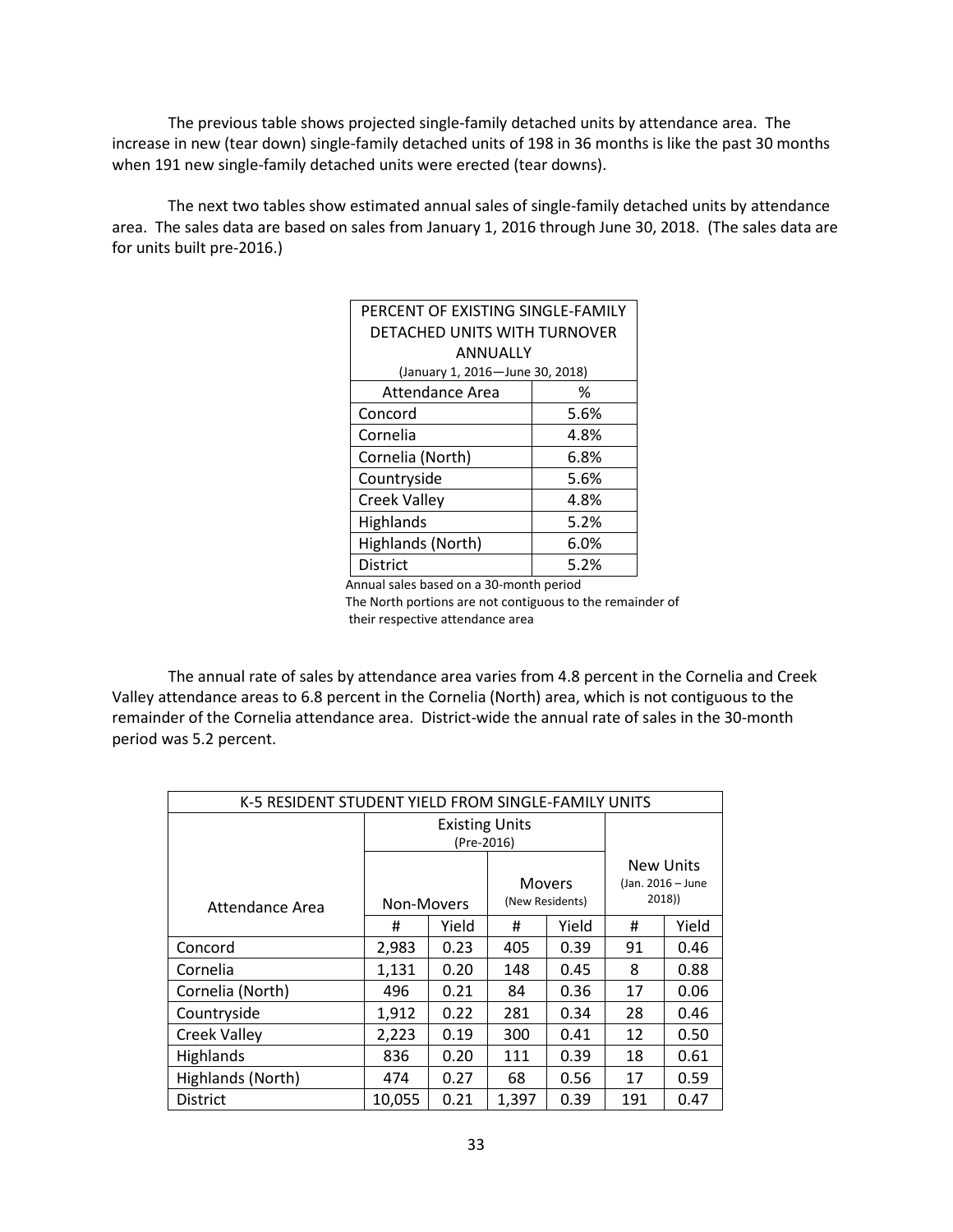As the above table shows, resident K-5 yield per single-family detached unit increases after a unit is sold both district-wide and in every attendance area. Units that turned over have a significantly higher resident student yield than those that did not. The yield from newly built units is even higher. The sale of existing units and the construction of new units results in enrollment growth.

| <b>RESIDENT STUDENTS FROM OTHER</b> |                 |  |  |  |
|-------------------------------------|-----------------|--|--|--|
| <b>DWELLING UNIT TYPES*</b>         |                 |  |  |  |
| 2018-19                             |                 |  |  |  |
| K-5 Resident                        |                 |  |  |  |
| Attendance Area                     | <b>Students</b> |  |  |  |
| Concord<br>29                       |                 |  |  |  |
| Cornelia                            | 232             |  |  |  |
| Cornelia (North)                    | 8               |  |  |  |
| Countryside                         | 21              |  |  |  |
| <b>Creek Valley</b>                 | 118             |  |  |  |
| Highlands                           | 46              |  |  |  |
| Highlands (North)<br>1              |                 |  |  |  |
| District<br>455                     |                 |  |  |  |

\*Townhomes, Split Duplex, Condominium, Duplexes and Apartments

Students also reside in non-single-family detached units. Rather than trying to project resident students from non-single-family detached units, the 2018-19 student numbers will be used throughout the projection period. This assumption has some weaknesses, but overall is less problematic than trying to project students in these units.

| <b>HOUSING UNIT METHOD PROJECTIONS</b>            |                    |                              |       |  |  |  |
|---------------------------------------------------|--------------------|------------------------------|-------|--|--|--|
| <b>RESIDENT K-5 EDINA PUBLIC SCHOOLS STUDENTS</b> |                    |                              |       |  |  |  |
|                                                   | BY ATTENDANCE AREA |                              |       |  |  |  |
|                                                   | 2018-19            |                              |       |  |  |  |
|                                                   |                    | <b>Resident K-5 Students</b> |       |  |  |  |
|                                                   | Single-Family      |                              |       |  |  |  |
| Attendance Area                                   | Units              | All Other Units              | Total |  |  |  |
| Concord                                           | 875                | 29                           | 904   |  |  |  |
| Cornelia                                          | 432                | 240                          | 672   |  |  |  |
| Countryside                                       | 536                | 21                           | 557   |  |  |  |
| <b>Creek Valley</b>                               | 666<br>548<br>118  |                              |       |  |  |  |
| Highlands<br>393<br>47<br>440                     |                    |                              |       |  |  |  |
| District-wide                                     | 2,784              | 455                          | 3,239 |  |  |  |

**Note that K-5 resident fall enrollment was 3,217 (not by address)**

The housing unit method projections show the K-5 resident potential of current and projected new units. With this method, the district total is the sum of the attendance area projections. In 2018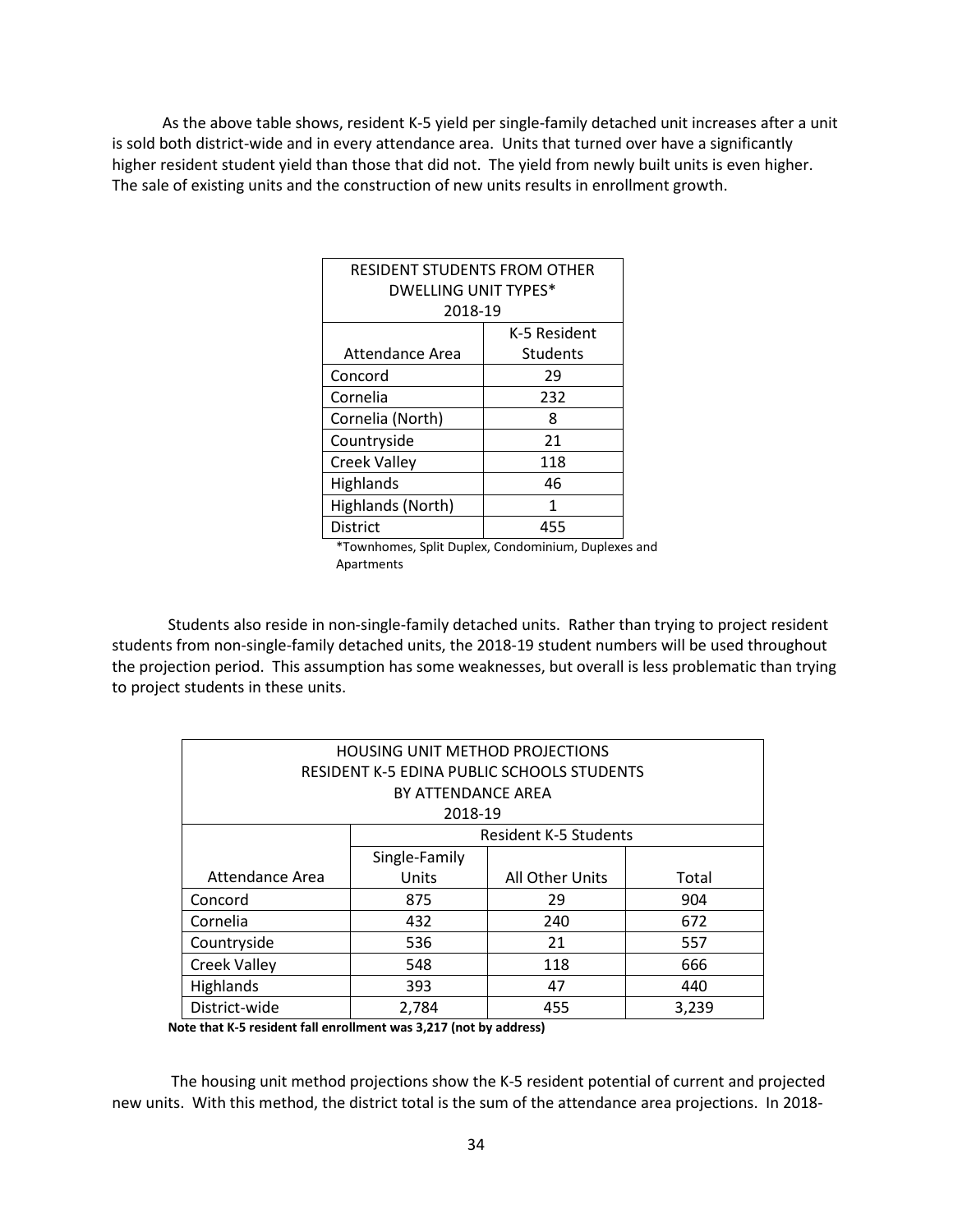19, there were 3,239 resident K-5 students by address. Based on these data, there were 2,784 resident K-5 students residing in single-family detached units with another 455 resident K-5 students living in other unit types.

For 2021-22, the housing unit method projects an increase of 301 resident K-5 students living in single-family units. Because the number of students from other unit types is projected to remain at the 2018-19 level, resident K-5 enrollment increases by 301 students. Although the 2021-22 projections do not increase the number of resident students residing in other housing unit types, these units are likely to yield more students in the future.

While the housing unit method projects 3,540 resident K-5 students in 2021-22, the high kindergarten/high migration assumptions in the cohort survival method project resident K-5 enrollment to be 3,341 or 199 fewer resident K-5 students than the housing unit method. The housing unit method often overstates future enrollment. **However, the housing unit method projections show that if the rate of sales and tear downs continues at its current pace, resident K-5 enrollment could exceed the cohort survival projections.**

It is important to remember that the housing unit method projections: 1) do not recognize any change in births/kindergarten, and 2) do not recognize the aging out of large elementary grades such as occurs with the 2018-19 Grade 5 class at Countryside Elementary School.

| <b>HOUSING UNIT METHOD</b>                        |                                                  |                     |       |         |  |  |  |
|---------------------------------------------------|--------------------------------------------------|---------------------|-------|---------|--|--|--|
| <b>RESIDENT K-5 EDINA PUBLIC SCHOOLS STUDENTS</b> |                                                  |                     |       |         |  |  |  |
|                                                   |                                                  | BY ATTENDANCE AREA  |       |         |  |  |  |
|                                                   |                                                  | 2018-19 AND 2021-22 |       |         |  |  |  |
|                                                   |                                                  | 2018-19             |       | 2021-22 |  |  |  |
|                                                   |                                                  |                     |       |         |  |  |  |
| Attendance Area                                   | Single-Family<br>Single-Family<br>Total<br>Total |                     |       |         |  |  |  |
| Concord                                           | 875                                              | 904                 | 968   | 997     |  |  |  |
| Cornelia                                          | 432                                              | 672                 | 481   | 721     |  |  |  |
| Countryside                                       | 536                                              | 557                 | 568   | 589     |  |  |  |
| <b>Creek Valley</b>                               | 666<br>548<br>620<br>738                         |                     |       |         |  |  |  |
| <b>Highlands</b>                                  | 393<br>440<br>495<br>448                         |                     |       |         |  |  |  |
| District-wide                                     | 2,784                                            | 3,239               | 3,085 | 3,540   |  |  |  |

#### **School and Attendance Area Projections**

It is very difficult to meaningfully compare the individual school cohort projections with the attendance area projections because Normandale has no attendance area. Further, many residents do not attend the elementary school in the attendance area where they live. The next table shows the number and percentage of resident students attending the elementary school in their attendance area. Highland attendance area residents are the most likely to attend the school (Highland) in their attendance area (81.4 percent). Concord attendance area residents are the least likely to attend the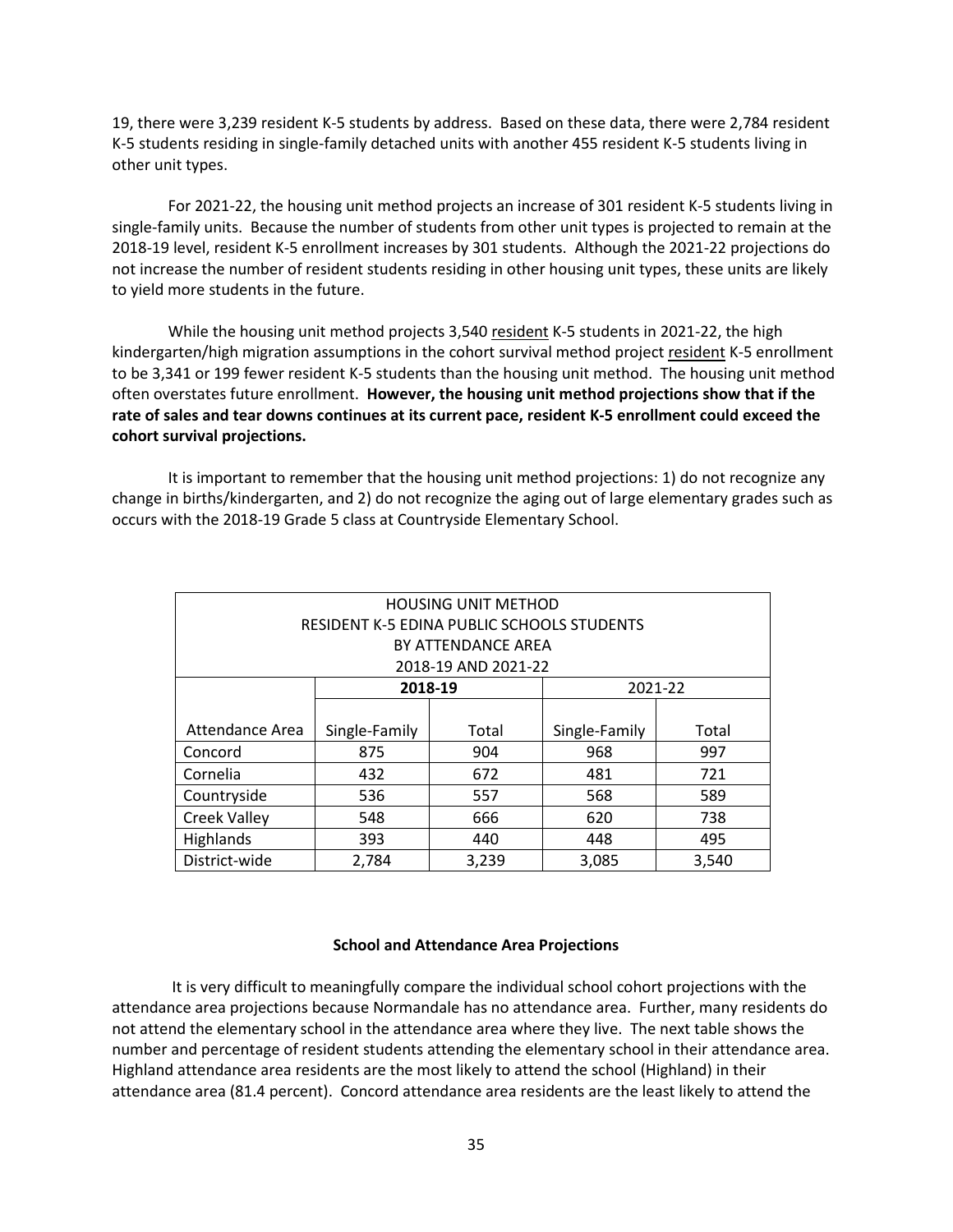school (Concord) in their attendance area (65.3 percent). Seventy-one to 73 percent of residents in the remaining three attendance areas attend their "local" elementary school.

The next table shows resident students by attendance area and the school attended in 2018-19. As these data show, many students attend an elementary school outside their attendance area of residence.

| EDINA PUBLIC SCHOOLS<br>K-5 STUDENTS BY ATTENDANCE AREA AND BY SCHOOL ATTENDED |         |          |                 |                     |          |       |  |  |
|--------------------------------------------------------------------------------|---------|----------|-----------------|---------------------|----------|-------|--|--|
|                                                                                |         |          | Attendance Area |                     |          |       |  |  |
| School                                                                         | Concord | Cornelia | Countryside     | <b>Creek Valley</b> | Highland | Total |  |  |
| Concord                                                                        | 590     | 24       | 4               | 3                   | 9        | 630   |  |  |
| Cornelia                                                                       | 9       | 490      |                 | 5                   |          | 512   |  |  |
| Countryside                                                                    | 8       | 22       | 397             | 33                  | 5        | 465   |  |  |
| <b>Creek Valley</b>                                                            | 7       | 4        | 11              | 474                 | 6        | 502   |  |  |
| Highland                                                                       | 52      | 32       | 30              | 35                  | 358      | 507   |  |  |
| Normandale                                                                     | 238     | 100      | 108             | 116                 | 61       | 623   |  |  |
|                                                                                |         |          |                 |                     |          |       |  |  |
| Total                                                                          | 904     | 672      | 557             | 666                 | 440      | 3,239 |  |  |
| % in Area                                                                      | 65.3%   | 72.9%    | 71.3%           | 71.2%               | 81.4%    |       |  |  |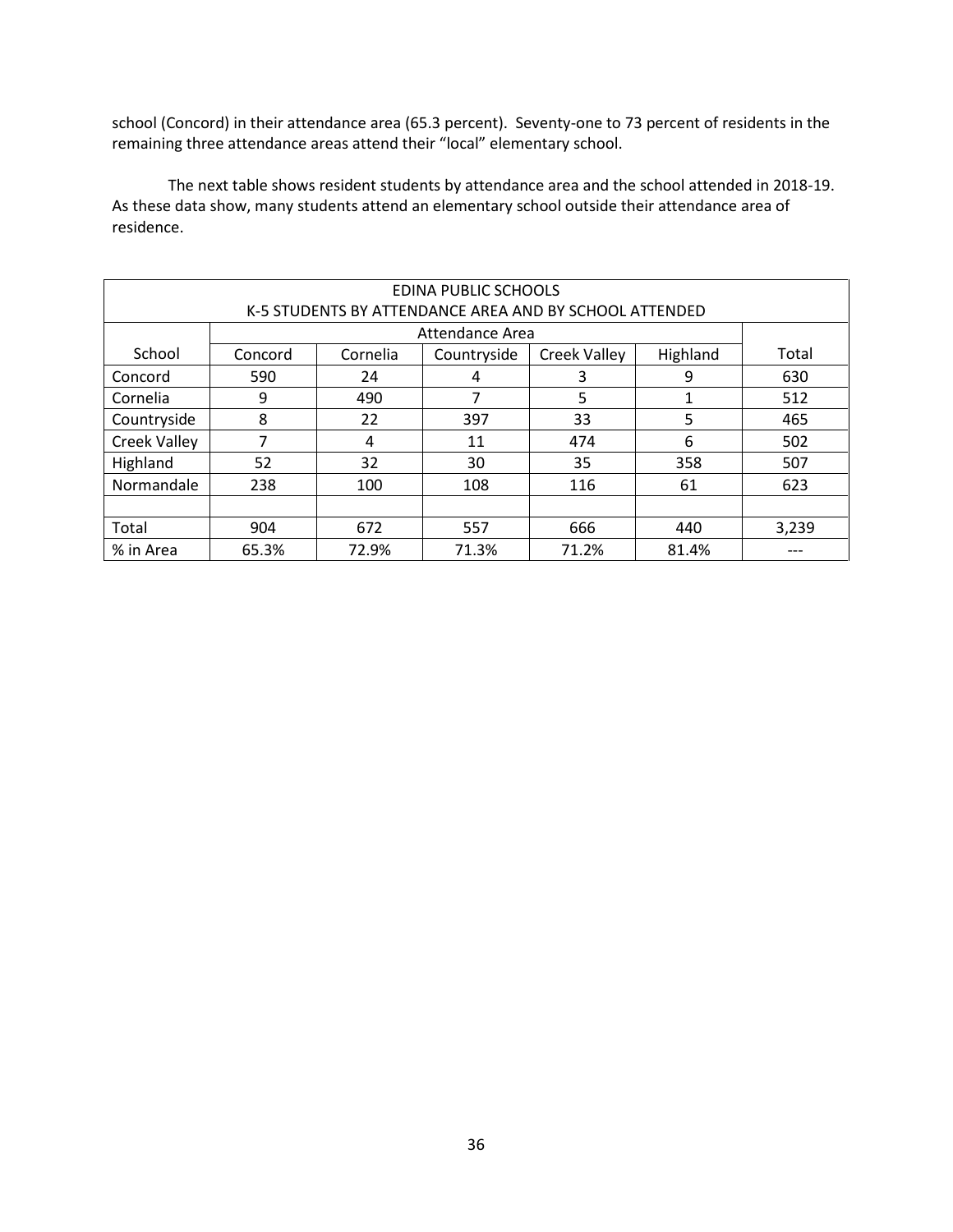## **CHAPTER 3**

## **ENROLLMENT PROJECTIONS FOR MIDDLE SCHOOLS**

The Edina Public Schools operate two middle schools. The following elementary schools "feed" each of the following middle schools.

South View Middle School

- Concord
- Cornelia
- Highlands

Valley View Middle School

- Countryside
- Creek Valley
- Normandale

## **Past Trends**

Prior to 2017-18 middle school included Grade 9. To understand enrollment in Grades 6 to 8, the next table shows resident enrollment for those grades only. Since 2014-15, Grade 6-8 resident enrollment decreased by 123 students or -7.0 percent.

| ENROLLMENT<br>MIDDLE SCHOOL |         |         |         |         |         |         |  |  |  |
|-----------------------------|---------|---------|---------|---------|---------|---------|--|--|--|
| School                      | 2013-14 | 2014-15 | 2015-16 | 2016-17 | 2017-18 | 2018-19 |  |  |  |
| Grades 6-8 only             |         |         |         |         |         |         |  |  |  |
| South View MS               |         | 841     | 858     | 875     | 829     | 789     |  |  |  |
| Valley View MS              |         | 908     | 911     | 897     | 878     | 837     |  |  |  |
| District-wide               |         | 1,749   | 1,769   | 1,772   | 1,707   | 1,626   |  |  |  |

In 2017-18 and 2018-19 middle school was Grades 6-8, prior years included Grade 9

#### **Individual Middle School Projections**

Individual middle school projections will be made using the cohort survival method. Grade 5 from the respective feeder schools will flow into each middle school and survival rates will be applied for each middle school grade progression.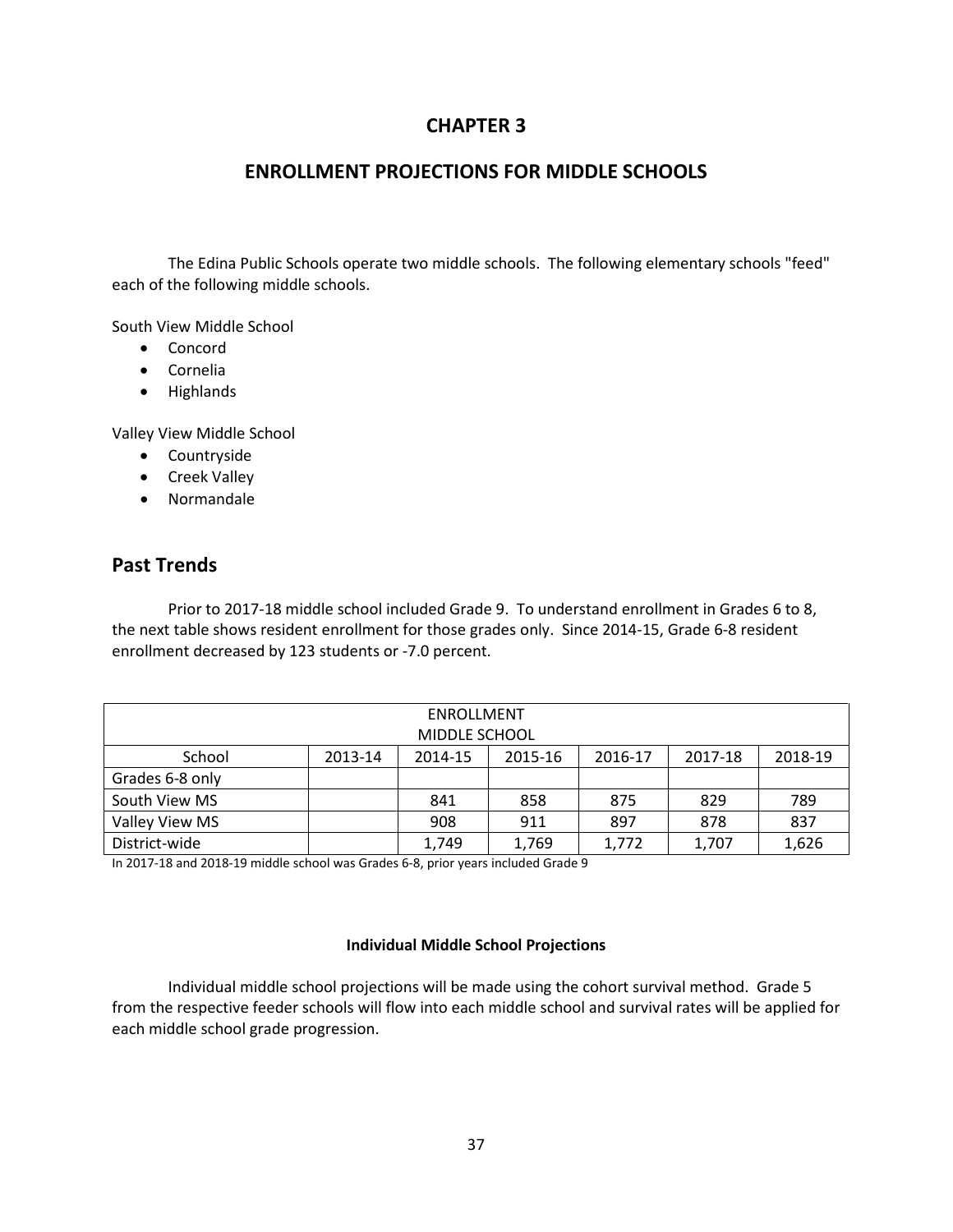#### Grade 5

The independently projected Grade 5 from the respective feeder schools will be the starting point for the middle school projections. As the next table shows, the number of 5<sup>th</sup> Graders decreases by 24 students in the district-wide high kindergarten/high migration projection and by 22 students when the individual schools are summed. Because the number of  $5<sup>th</sup>$  Graders from the independently made elementary school projections is so close to the district-wide projections, no adjustment will be made when making the middle school projections. Therefore, the number of middle school students at each middle school grade may vary slightly from the district-wide high kindergarten/high migration projections.

| <b>GRADE 5 BY FEEDER SCHOOLS</b> |         |         |         |         |         |         |  |  |  |
|----------------------------------|---------|---------|---------|---------|---------|---------|--|--|--|
| School                           | 2018-19 | 2019-20 | 2020-21 | 2021-22 | 2022-23 | 2023-24 |  |  |  |
| South View MS                    | 279     | 284     | 249     | 301     | 294     | 297     |  |  |  |
| Valley View MS                   | 311     | 259     | 268     | 271     | 274     | 271     |  |  |  |
| <b>Sum</b>                       | 590     | 543     | 517     | 572     | 568     | 568     |  |  |  |
| District-wide                    | 590     | 544     | 515     | 570     | 570     | 566     |  |  |  |
| <b>Difference</b>                | 0       | -1      |         |         | -2      |         |  |  |  |

#### **Migration**

The next table shows the survival rates used in the projections. The average of survival rates for the past four years was used. This is the same assumption used in the district-wide high kindergarten/high migration projections. Note the relatively low survival rate for the Grade 5 to Grade 6 transition for South View and the relatively high survival rate at this same grade transition for Valley View.

| PROJECTED SURVIVAL RATES                  |            |        |        |  |  |  |  |
|-------------------------------------------|------------|--------|--------|--|--|--|--|
| School                                    | $5$ to $6$ | 6 to 7 | 7 to 8 |  |  |  |  |
| South View MS                             | 0.969      | 0.985  | 0.986  |  |  |  |  |
| Valley View MS<br>1.005<br>1.063<br>1.003 |            |        |        |  |  |  |  |

#### Projection Results

As the next table shows, the sum of the individual middle school projections is a good fit with the district-wide resident high kindergarten/high migration projections. Note that while the total middle school projections fit the district-wide projections, individual grades may not sum to the districtwide projection for each grade.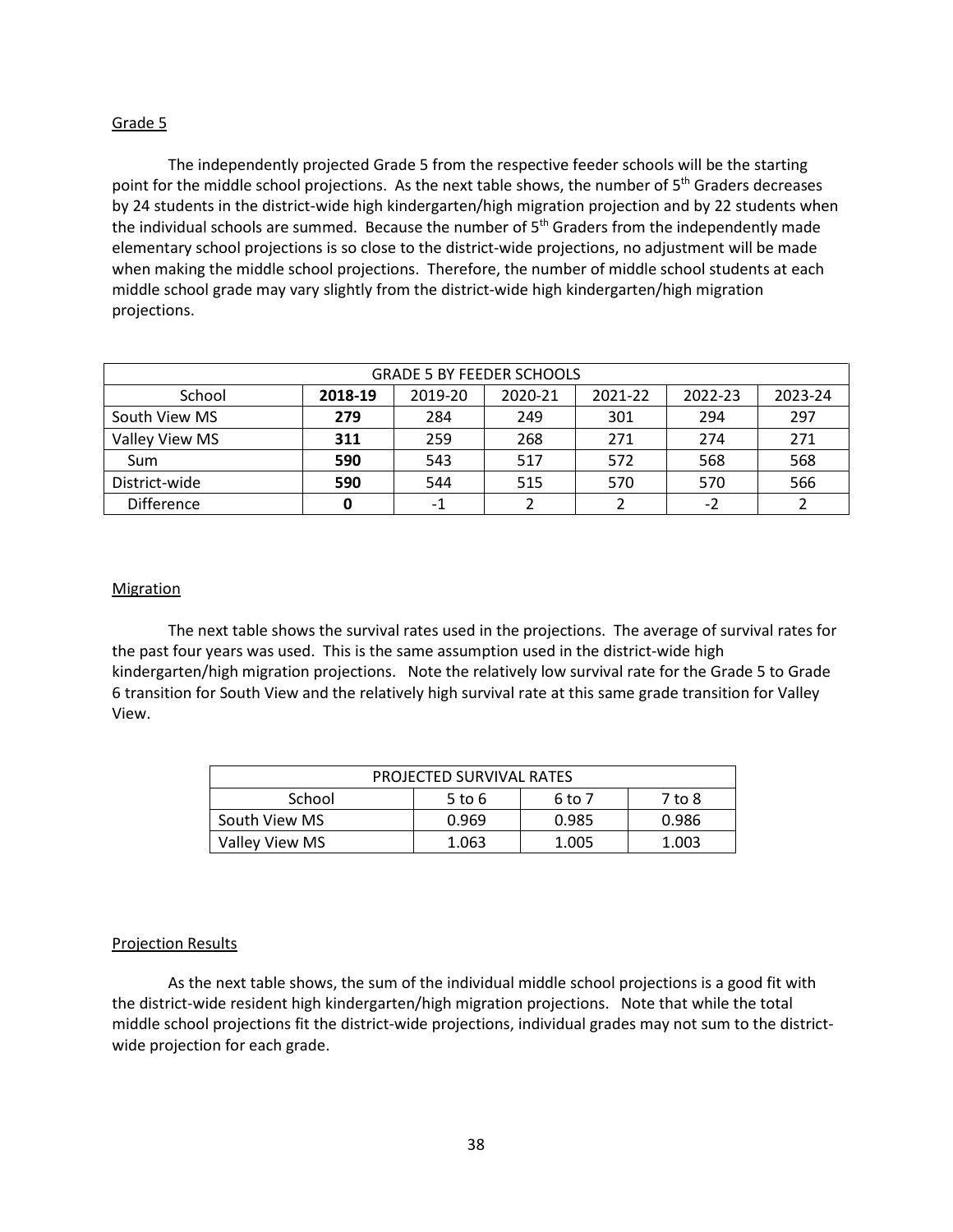In five years, middle school resident enrollment will increase by 53 students district-wide. Both middle schools will experience an increase in resident enrollment, but the increase is larger at Valley View Middle School.

| <b>ENROLLMENT PROJECTIONS</b><br>MIDDLE SCHOOLS |         |         |         |         |         |         |  |  |  |
|-------------------------------------------------|---------|---------|---------|---------|---------|---------|--|--|--|
|                                                 |         |         |         |         |         |         |  |  |  |
| School                                          | 2018-19 | 2019-20 | 2020-21 | 2021-22 | 2022-23 | 2023-24 |  |  |  |
| South View MS                                   | 789     | 758     | 788     | 775     | 797     | 807     |  |  |  |
| Valley View MS                                  | 837     | 898     | 898     | 895     | 852     | 868     |  |  |  |
| <b>Sum</b>                                      | 1,626   | 1,656   | 1,686   | 1,670   | 1,649   | 1,675   |  |  |  |
| District-wide                                   | 1,626   | 1,657   | 1,693   | 1,673   | 1,653   | 1,679   |  |  |  |
| Difference                                      | 0       | -1      | $-7$    | -3      | -4      | -4      |  |  |  |

| COHORT SURVIVAL METHOD PROJECTIONS BY SCHOOL |         |         |        |      |  |  |  |  |
|----------------------------------------------|---------|---------|--------|------|--|--|--|--|
|                                              |         |         | Change |      |  |  |  |  |
| School                                       | 2018-19 | 2023-24 | #      | %    |  |  |  |  |
| South View MS                                | 789     | 807     | 18     | 2.3% |  |  |  |  |
| Valley View MS                               | 837     | 868     | 31     | 3.7% |  |  |  |  |
| Sum                                          | 1,626   | 1,675   | 49     | 3.0% |  |  |  |  |
| District-wide                                | 1,626   | 1,679   | 53     | 3.3% |  |  |  |  |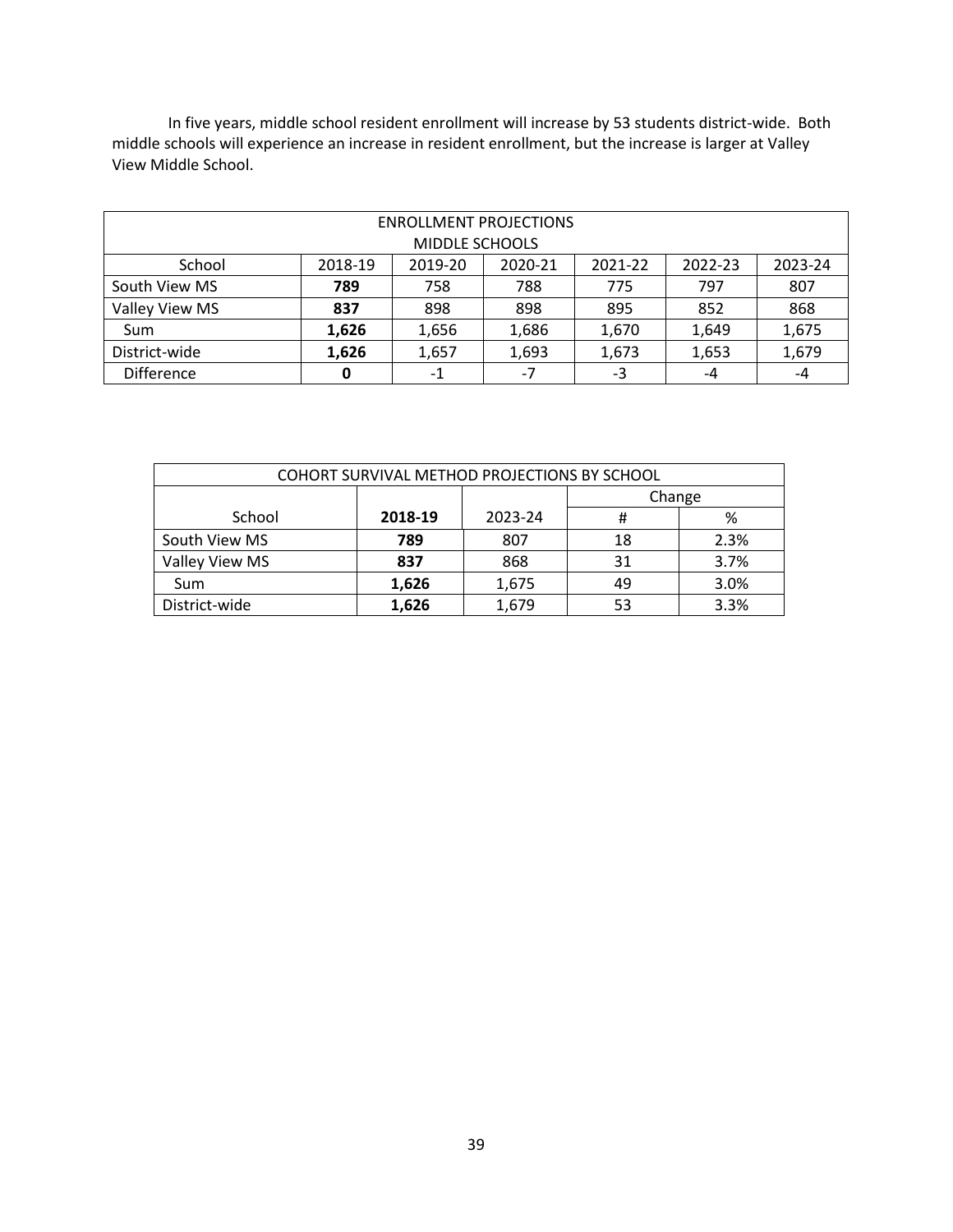## **CHAPTER 4**

## **TOTAL ENROLLMENT PROJECTIONS**

Total enrollment in the Edina Public Schools will be the sum of resident enrollment and the number of open enrolled students. This latter number is managed by the District.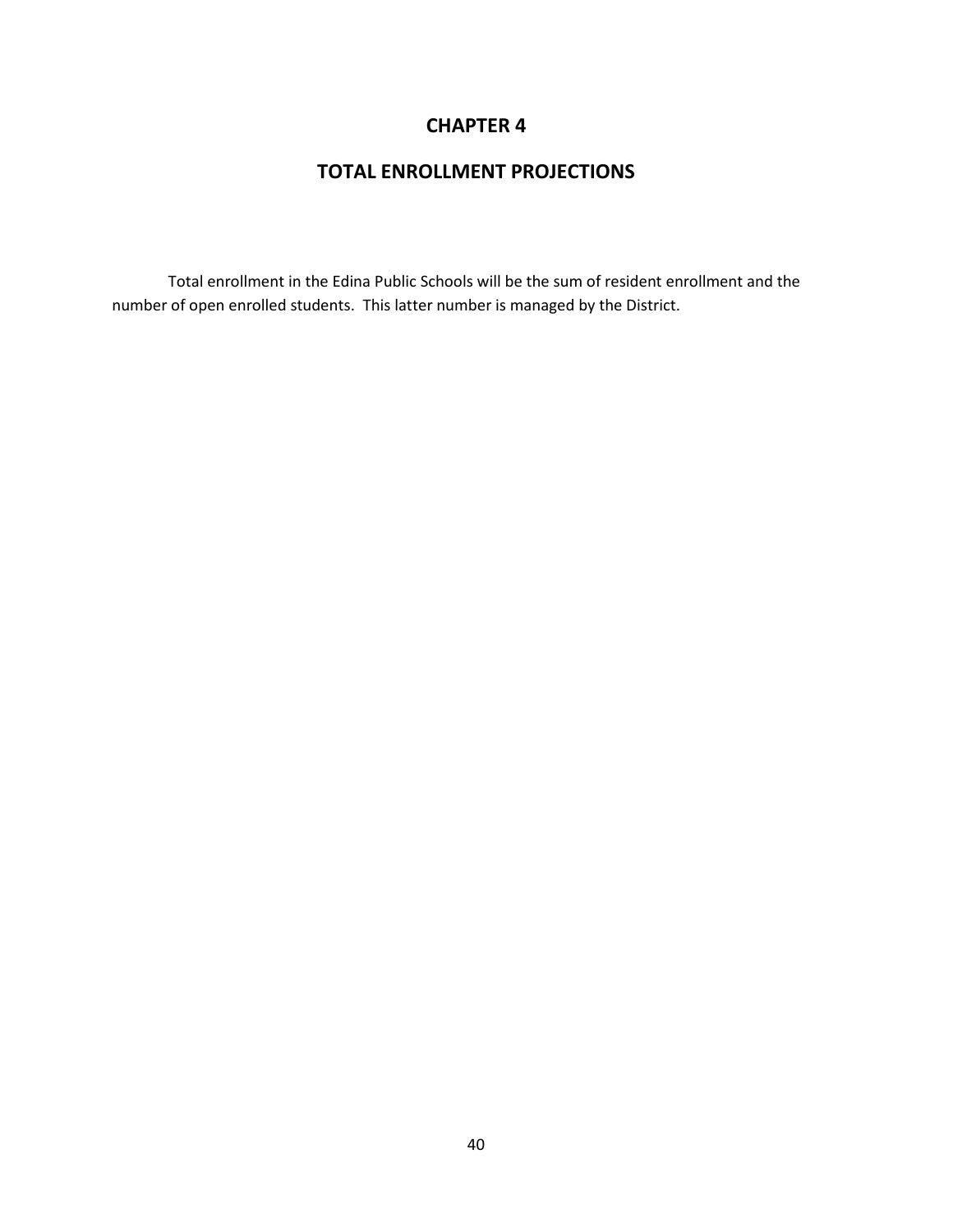## **APPENDIX A**

## **EDINA PUBLIC SCHOOLS**

| <b>CONCORD ELEMENTARY SCHOOL</b> |  |
|----------------------------------|--|
|----------------------------------|--|

| <b>ENROLLMENT HISTORY</b> |         |         |         |         |         |         |  |  |  |
|---------------------------|---------|---------|---------|---------|---------|---------|--|--|--|
| Grade                     | 2013-14 | 2014-15 | 2015-16 | 2016-17 | 2017-18 | 2018-19 |  |  |  |
|                           |         | 74      | 88      | 97      | 108     | 109     |  |  |  |
|                           |         | 96      | 78      | 98      | 113     | 99      |  |  |  |
|                           |         | 92      | 92      | 93      | 103     | 115     |  |  |  |
|                           |         | 109     | 101     | 94      | 96      | 103     |  |  |  |
|                           |         | 138     | 103     | 101     | 104     | 104     |  |  |  |
|                           |         | 118     | 133     | 117     | 103     | 101     |  |  |  |
| Total                     |         | 627     | 595     | 600     | 627     | 631     |  |  |  |

| <b>NET MIGRATION</b> |            |            |            |            |            |  |  |  |  |
|----------------------|------------|------------|------------|------------|------------|--|--|--|--|
| Grade                | 2013-14 to | 2014-15 to | 2015-16 to | 2016-17 to | 2017-18 to |  |  |  |  |
| Progression          | 2015-16    | 2015-16    | 2016-17    | 2017-18    | 2018-19    |  |  |  |  |
| K to 1               |            |            | 10         | 16         | -9         |  |  |  |  |
| $1$ to $2$           |            | -4         | 15         |            |            |  |  |  |  |
| $2$ to $3$           |            | q          |            |            |            |  |  |  |  |
| $3$ to $4$           |            | -6         |            | 10         |            |  |  |  |  |
| 4 to 5               |            | -5         | 14         |            | -3         |  |  |  |  |
| Total                |            | - 2        | 41         | 36         |            |  |  |  |  |

| <b>SURVIVAL RATES</b> |            |            |            |            |            |  |  |  |  |
|-----------------------|------------|------------|------------|------------|------------|--|--|--|--|
| Grade                 | 2013-14 to | 2014-15 to | 2015-16 to | 2016-17 to | 2017-18 to |  |  |  |  |
| Progression           | 2015-16    | 2015-16    | 2016-17    | 2017-18    | 2018-19    |  |  |  |  |
| K to 1                |            | 1.054      | 1.114      | 1.165      | 0.917      |  |  |  |  |
| $1$ to $2$            |            | 0.958      | 1.192      | 1.051      | 1.018      |  |  |  |  |
| $2$ to $3$            |            | 1.098      | 1.022      | 1.032      | 1.000      |  |  |  |  |
| $3$ to 4              |            | 0.945      | 1.000      | 1.106      | 1.082      |  |  |  |  |
| 4 to 5                |            | 0.964      | 1.136      | 1.020      | 0.971      |  |  |  |  |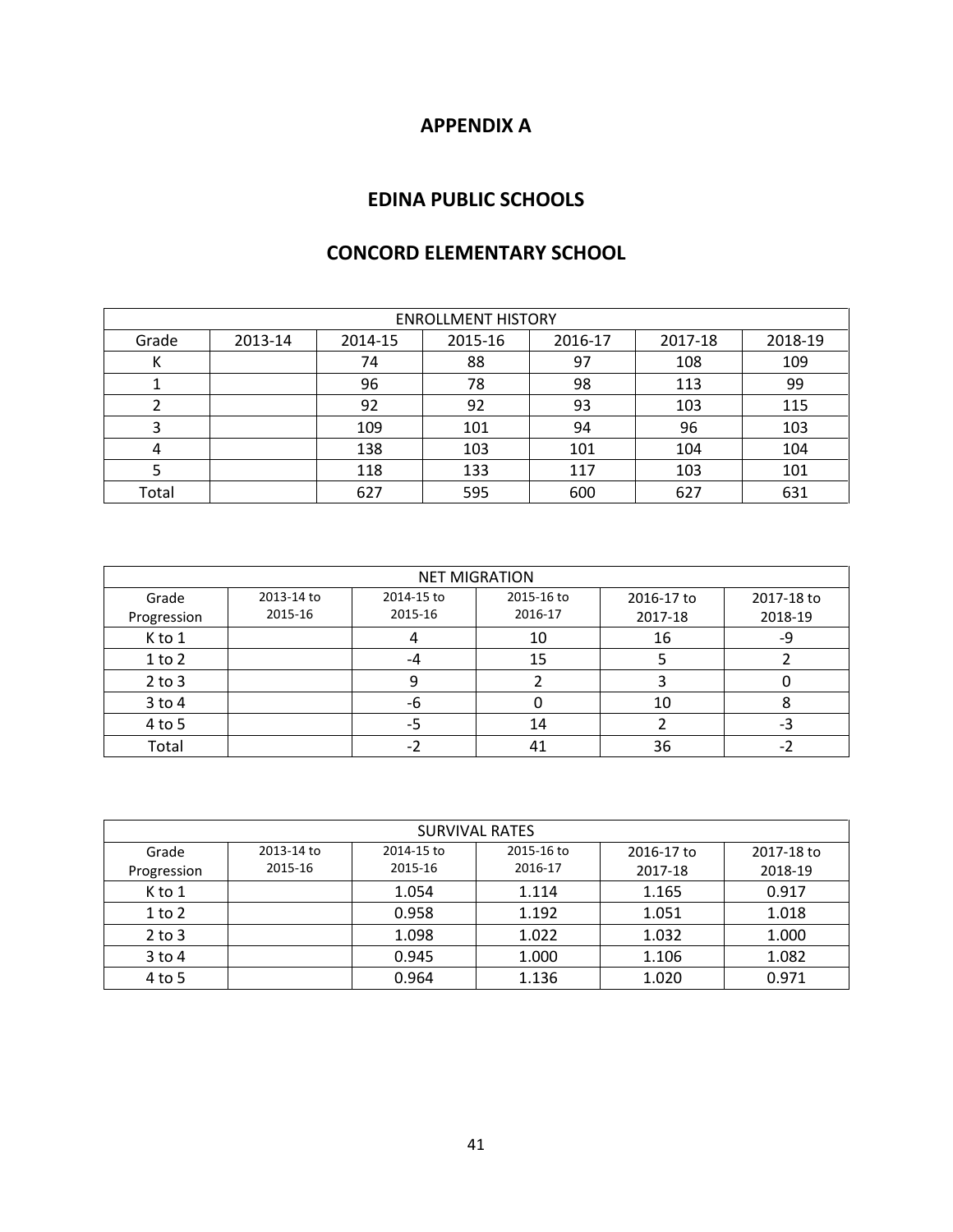| <b>ENROLLMENT HISTORY</b> |         |         |         |         |         |         |  |  |
|---------------------------|---------|---------|---------|---------|---------|---------|--|--|
| Grade                     | 2013-14 | 2014-15 | 2015-16 | 2016-17 | 2017-18 | 2018-19 |  |  |
| N                         |         | 86      | 59      | 86      | 84      | 78      |  |  |
|                           |         | 78      | 83      | 68      | 97      | 87      |  |  |
|                           |         | 77      | 90      | 92      | 70      | 97      |  |  |
|                           |         | 78      | 77      | 97      | 84      | 66      |  |  |
|                           |         | 91      | 80      | 79      | 89      | 89      |  |  |
|                           |         | 78      | 92      | 88      | 77      | 85      |  |  |
| Total                     |         | 488     | 481     | 510     | 501     | 502     |  |  |

## **CORNELIA ELEMENTARY SCHOOL**

| <b>NET MIGRATION</b> |            |            |            |            |            |  |  |  |  |
|----------------------|------------|------------|------------|------------|------------|--|--|--|--|
| Grade                | 2013-14 to | 2014-15 to | 2015-16 to | 2016-17 to | 2017-18 to |  |  |  |  |
| Progression          | 2015-16    | 2015-16    | 2016-17    | 2017-18    | 2018-19    |  |  |  |  |
| K to 1               |            | -3         |            | 11         |            |  |  |  |  |
| $1$ to $2$           |            | 12         | 9          |            |            |  |  |  |  |
| $2$ to $3$           |            |            |            | -8         | -4         |  |  |  |  |
| $3$ to $4$           |            |            |            | -8         |            |  |  |  |  |
| 4 to 5               |            |            |            |            | -4         |  |  |  |  |
| Total                |            |            | 35         | כ-         |            |  |  |  |  |

| <b>SURVIVAL RATES</b> |            |            |            |            |            |  |  |  |  |
|-----------------------|------------|------------|------------|------------|------------|--|--|--|--|
| Grade                 | 2013-14 to | 2014-15 to | 2015-16 to | 2016-17 to | 2017-18 to |  |  |  |  |
| Progression           | 2015-16    | 2015-16    | 2016-17    | 2017-18    | 2018-19    |  |  |  |  |
| K to 1                |            | 0.965      | 1.153      | 1.128      | 1.036      |  |  |  |  |
| $1$ to $2$            |            | 1.154      | 1.108      | 1.029      | 1.000      |  |  |  |  |
| $2$ to $3$            |            | 1.000      | 1.078      | 0.913      | 0.943      |  |  |  |  |
| $3$ to 4              |            | 1.026      | 1.026      | 0.918      | 1.060      |  |  |  |  |
| 4 to 5                |            | 1.011      | 1.100      | 0.975      | 0.955      |  |  |  |  |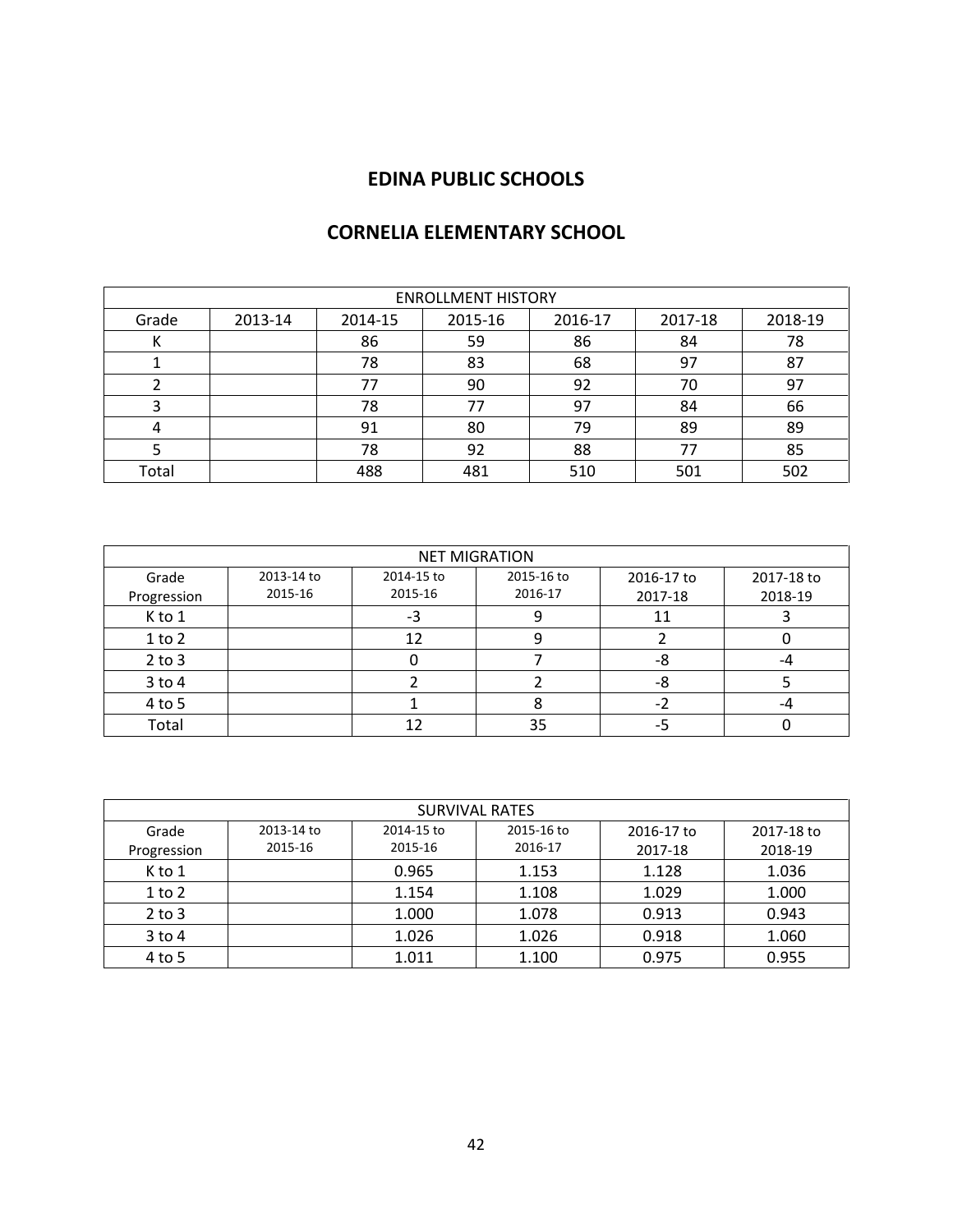| <b>ENROLLMENT HISTORY</b> |         |         |         |         |         |         |  |  |
|---------------------------|---------|---------|---------|---------|---------|---------|--|--|
| Grade                     | 2013-14 | 2014-15 | 2015-16 | 2016-17 | 2017-18 | 2018-19 |  |  |
| N                         |         | 78      | 58      | 79      | 69      | 65      |  |  |
|                           |         | 88      | 75      | 57      | 83      | 70      |  |  |
|                           |         | 75      | 96      | 74      | 60      | 79      |  |  |
|                           |         | 77      | 79      | 96      | 73      | 64      |  |  |
|                           |         | 78      | 77      | 79      | 102     | 77      |  |  |
|                           |         | 80      | 75      | 83      | 80      | 105     |  |  |
| Total                     |         | 476     | 460     | 468     | 467     | 460     |  |  |

## **COUNTRYSIDE ELEMENTARY SCHOOL**

|             | <b>NET MIGRATION</b> |            |            |            |            |  |  |  |  |
|-------------|----------------------|------------|------------|------------|------------|--|--|--|--|
| Grade       | 2013-14 to           | 2014-15 to | 2015-16 to | 2016-17 to | 2017-18 to |  |  |  |  |
| Progression | 2015-16              | 2015-16    | 2016-17    | 2017-18    | 2018-19    |  |  |  |  |
| K to 1      |                      |            |            |            |            |  |  |  |  |
| $1$ to $2$  |                      |            |            |            |            |  |  |  |  |
| $2$ to $3$  |                      |            |            |            |            |  |  |  |  |
| $3$ to $4$  |                      |            |            |            |            |  |  |  |  |
| 4 to 5      |                      |            |            |            |            |  |  |  |  |
| Total       |                      |            |            | 13         |            |  |  |  |  |

| <b>SURVIVAL RATES</b> |            |                                                      |         |         |         |  |  |  |  |
|-----------------------|------------|------------------------------------------------------|---------|---------|---------|--|--|--|--|
| Grade                 | 2013-14 to | 2015-16 to<br>2014-15 to<br>2016-17 to<br>2017-18 to |         |         |         |  |  |  |  |
| Progression           | 2015-16    | 2015-16                                              | 2016-17 | 2017-18 | 2018-19 |  |  |  |  |
| K to 1                |            | 0.962                                                | 0.983   | 1.051   | 1.014   |  |  |  |  |
| $1$ to $2$            |            | 1.091                                                | 0.987   | 1.053   | 0.952   |  |  |  |  |
| $2$ to $3$            |            | 1.053                                                | 1.000   | 0.986   | 1.067   |  |  |  |  |
| $3$ to 4              |            | 1.000                                                | 1.000   | 1.063   | 1.055   |  |  |  |  |
| 4 to 5                |            | 0.962                                                | 1.078   | 1.013   | 1.029   |  |  |  |  |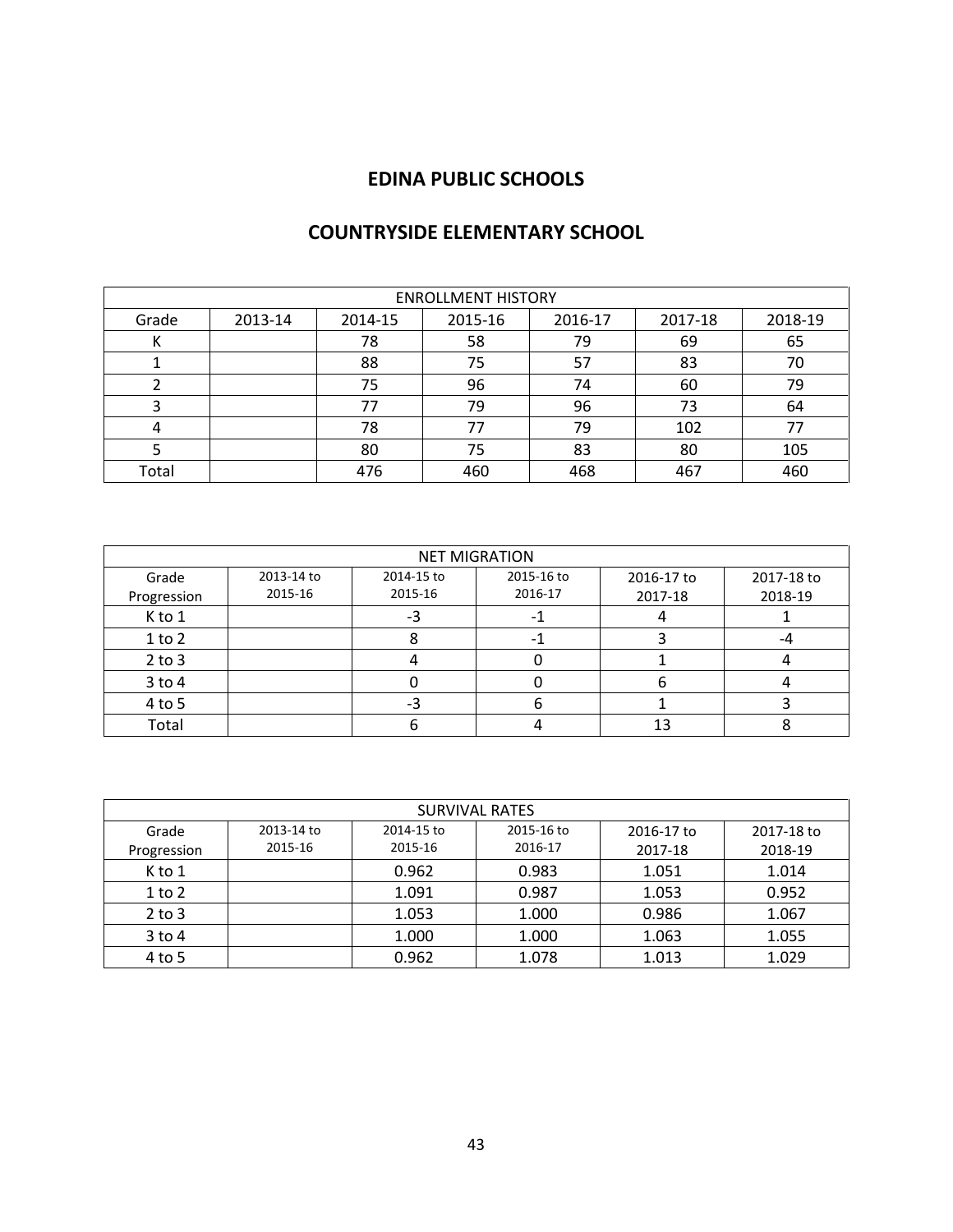## **CREEK VALLEY ELEMENTARY SCHOOL**

| <b>ENROLLMENT HISTORY</b> |         |         |         |         |         |         |  |  |
|---------------------------|---------|---------|---------|---------|---------|---------|--|--|
| Grade                     | 2013-14 | 2014-15 | 2015-16 | 2016-17 | 2017-18 | 2018-19 |  |  |
| к                         |         | 57      | 73      | 68      | 68      | 74      |  |  |
|                           |         | 84      | 60      | 78      | 71      | 75      |  |  |
|                           |         | 75      | 90      | 72      | 90      | 76      |  |  |
|                           |         | 92      | 83      | 95      | 73      | 95      |  |  |
|                           |         | 84      | 94      | 87      | 97      | 79      |  |  |
|                           |         | 108     | 96      | 102     | 87      | 102     |  |  |
| Total                     |         | 500     | 496     | 502     | 486     | 501     |  |  |

| <b>NET MIGRATION</b> |                       |                       |                       |            |            |  |  |  |
|----------------------|-----------------------|-----------------------|-----------------------|------------|------------|--|--|--|
| Grade                | 2013-14 to<br>2015-16 | 2014-15 to<br>2015-16 | 2015-16 to<br>2016-17 | 2016-17 to | 2017-18 to |  |  |  |
| Progression          |                       |                       |                       | 2017-18    | 2018-19    |  |  |  |
| K to 1               |                       |                       |                       |            |            |  |  |  |
| $1$ to $2$           |                       |                       | 12                    | 12         |            |  |  |  |
| $2$ to $3$           |                       |                       |                       |            |            |  |  |  |
| $3$ to $4$           |                       |                       |                       |            |            |  |  |  |
| 4 to 5               |                       | 12                    |                       |            |            |  |  |  |
| Total                |                       | 31                    | 34                    | 18         | 28         |  |  |  |

| <b>SURVIVAL RATES</b> |                                                                    |         |         |         |         |  |  |  |  |
|-----------------------|--------------------------------------------------------------------|---------|---------|---------|---------|--|--|--|--|
| Grade                 | 2015-16 to<br>2013-14 to<br>2014-15 to<br>2017-18 to<br>2016-17 to |         |         |         |         |  |  |  |  |
| Progression           | 2015-16                                                            | 2015-16 | 2016-17 | 2017-18 | 2018-19 |  |  |  |  |
| K to 1                |                                                                    | 1.053   | 1.068   | 1.044   | 1.103   |  |  |  |  |
| $1$ to $2$            |                                                                    | 1.071   | 1.200   | 1.154   | 1.070   |  |  |  |  |
| $2$ to $3$            |                                                                    | 1.107   | 1.056   | 1.014   | 1.056   |  |  |  |  |
| $3$ to 4              |                                                                    | 1.022   | 1.048   | 1.021   | 1.082   |  |  |  |  |
| 4 to 5                |                                                                    | 1.143   | 1.085   | 1.000   | 1.052   |  |  |  |  |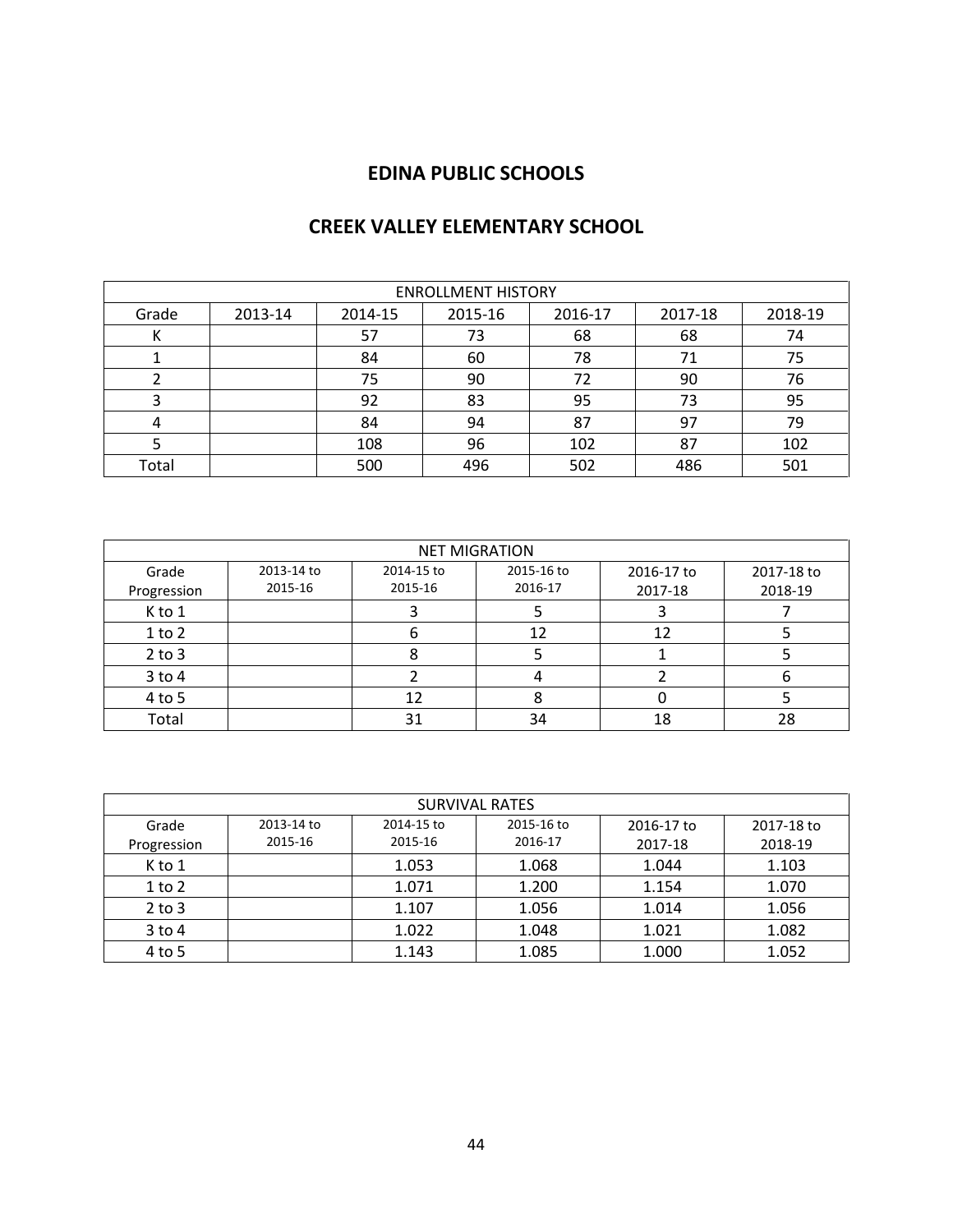## **HIGHLANDS ELEMENTARY SCHOOL**

|       | <b>ENROLLMENT HISTORY</b>                                      |     |     |     |     |     |  |  |  |
|-------|----------------------------------------------------------------|-----|-----|-----|-----|-----|--|--|--|
| Grade | 2015-16<br>2018-19<br>2013-14<br>2014-15<br>2017-18<br>2016-17 |     |     |     |     |     |  |  |  |
| N     |                                                                | 86  | 72  | 77  | 89  | 72  |  |  |  |
|       |                                                                | 91  | 85  | 82  | 83  | 87  |  |  |  |
|       |                                                                | 88  | 97  | 97  | 78  | 83  |  |  |  |
|       |                                                                | 75  | 84  | 100 | 96  | 77  |  |  |  |
|       |                                                                | 97  | 78  | 84  | 97  | 92  |  |  |  |
|       |                                                                | 84  | 95  | 71  | 81  | 93  |  |  |  |
| Total |                                                                | 521 | 511 | 511 | 524 | 504 |  |  |  |

| <b>NET MIGRATION</b> |            |            |            |            |            |  |  |  |  |
|----------------------|------------|------------|------------|------------|------------|--|--|--|--|
| Grade                | 2013-14 to | 2014-15 to | 2015-16 to | 2016-17 to | 2017-18 to |  |  |  |  |
| Progression          | 2015-16    | 2015-16    | 2016-17    | 2017-18    | 2018-19    |  |  |  |  |
| K to 1               |            |            | 10         | o          |            |  |  |  |  |
| $1$ to $2$           |            |            | 12         | -4         |            |  |  |  |  |
| $2$ to $3$           |            | -4         |            |            |            |  |  |  |  |
| 3 to 4               |            |            |            | -3         | -4         |  |  |  |  |
| 4 to 5               |            |            |            | -3         | -4         |  |  |  |  |
| Total                |            |            | 18         | -5         | $-11$      |  |  |  |  |

|             | <b>SURVIVAL RATES</b> |            |            |            |            |  |  |  |  |  |
|-------------|-----------------------|------------|------------|------------|------------|--|--|--|--|--|
| Grade       | 2013-14 to            | 2014-15 to | 2015-16 to | 2016-17 to | 2017-18 to |  |  |  |  |  |
| Progression | 2015-16               | 2015-16    | 2016-17    | 2017-18    | 2018-19    |  |  |  |  |  |
| K to 1      |                       | 0.988      | 1.139      | 1.078      | 0.978      |  |  |  |  |  |
| $1$ to $2$  |                       | 1.066      | 1.141      | 0.951      | 1.000      |  |  |  |  |  |
| $2$ to $3$  |                       | 0.955      | 1.031      | 0.990      | 0.987      |  |  |  |  |  |
| $3$ to $4$  |                       | 1.040      | 1.000      | 0.970      | 0.958      |  |  |  |  |  |
| 4 to 5      |                       | 0.979      | 0.910      | 0.964      | 0.959      |  |  |  |  |  |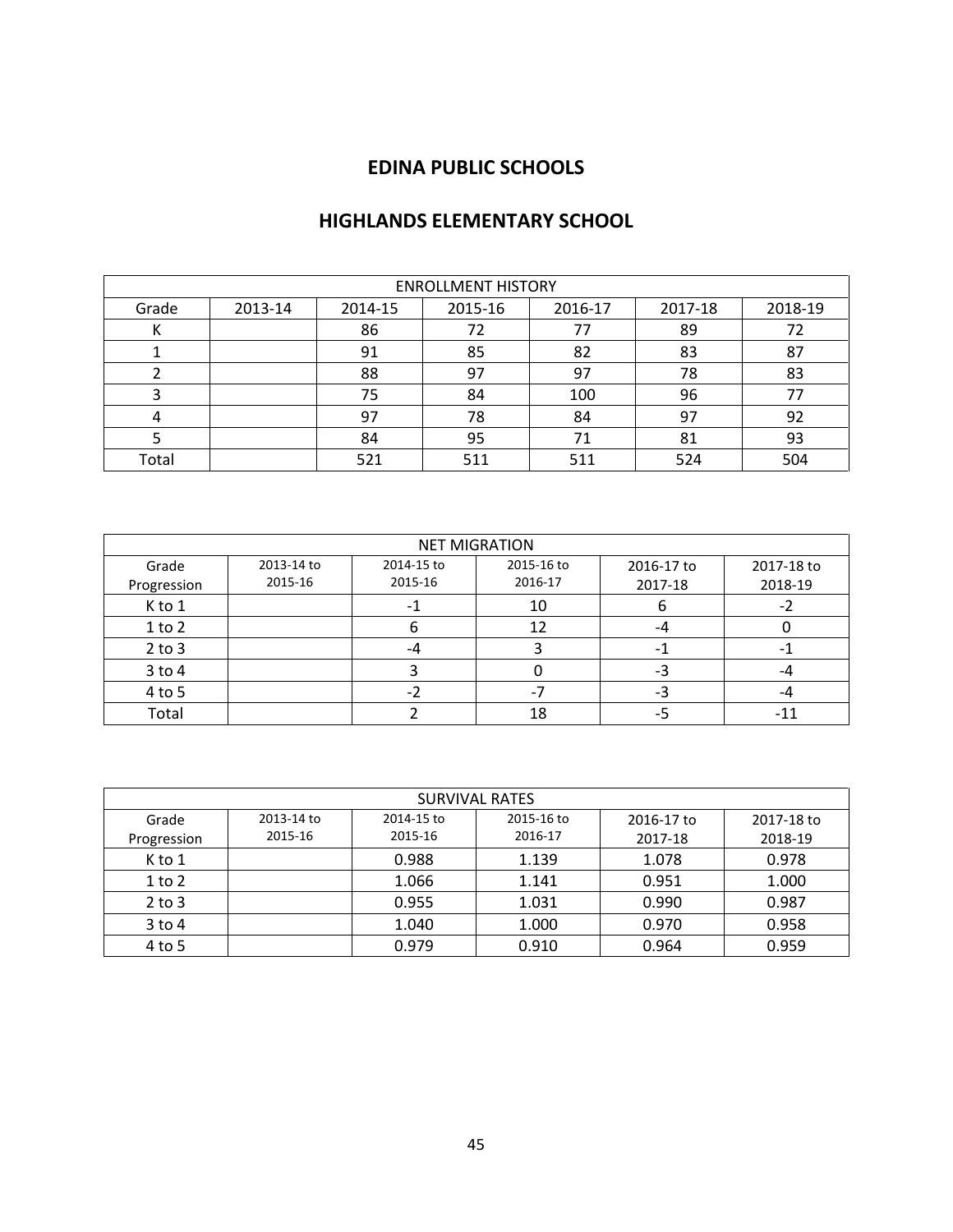## **NORMANDALE ELEMENTARY SCHOOL**

| <b>ENROLLMENT HISTORY</b> |         |         |         |         |         |         |  |  |  |
|---------------------------|---------|---------|---------|---------|---------|---------|--|--|--|
| Grade                     | 2013-14 | 2014-15 | 2015-16 | 2016-17 | 2017-18 | 2018-19 |  |  |  |
| К                         |         | 105     | 104     | 108     | 108     | 108     |  |  |  |
|                           |         | 108     | 101     | 101     | 104     | 108     |  |  |  |
|                           |         | 103     | 108     | 102     | 100     | 101     |  |  |  |
| 3                         |         | 87      | 104     | 110     | 100     | 100     |  |  |  |
| 4                         |         | 102     | 82      | 103     | 107     | 98      |  |  |  |
|                           |         | 89      | 99      | 79      | 102     | 104     |  |  |  |
| Total                     |         | 594     | 598     | 603     | 621     | 619     |  |  |  |

| <b>NET MIGRATION</b> |            |            |            |            |            |  |  |  |  |
|----------------------|------------|------------|------------|------------|------------|--|--|--|--|
| Grade                | 2013-14 to | 2014-15 to | 2015-16 to | 2016-17 to | 2017-18 to |  |  |  |  |
| Progression          | 2015-16    | 2015-16    | 2016-17    | 2017-18    | 2018-19    |  |  |  |  |
| K to 1               |            | -4         | -3         | -4         |            |  |  |  |  |
| $1$ to $2$           |            |            |            |            | -3         |  |  |  |  |
| $2$ to $3$           |            |            |            | $-2$       |            |  |  |  |  |
| $3$ to $4$           |            | -5         | - 1        | -3         | -2         |  |  |  |  |
| 4 to 5               |            | -3         | -3         | -1         | -3         |  |  |  |  |
| Total                |            | $-11$      | -4         | -11        | -8         |  |  |  |  |

| <b>SURVIVAL RATES</b> |            |            |            |            |            |  |
|-----------------------|------------|------------|------------|------------|------------|--|
| Grade                 | 2013-14 to | 2014-15 to | 2015-16 to | 2016-17 to | 2017-18 to |  |
| Progression           | 2015-16    | 2015-16    | 2016-17    | 2017-18    | 2018-19    |  |
| K to 1                |            | 0.962      | 0.971      | 0.963      | 1.000      |  |
| $1$ to $2$            |            | 1.000      | 1.010      | 0.990      | 0.971      |  |
| $2$ to $3$            |            | 1.010      | 1.019      | 0.980      | 1.000      |  |
| $3$ to $4$            |            | 0.943      | 0.990      | 0.973      | 0.980      |  |
| 4 to 5                |            | 0.971      | 0.963      | 0.990      | 0.972      |  |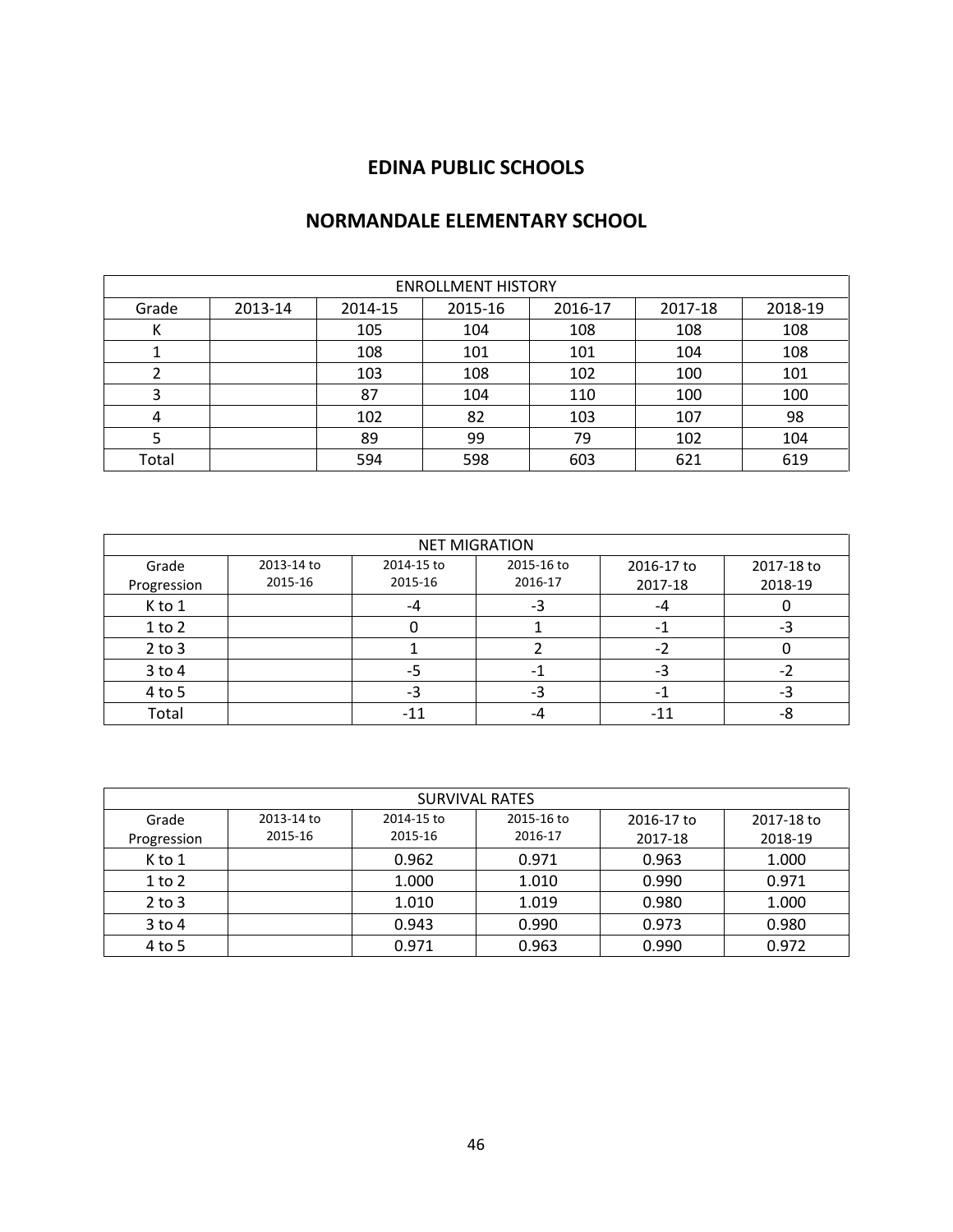## **SOUTH VIEW MIDDLE SCHOOL**

| <b>ENROLLMENT HISTORY</b> |         |         |         |         |         |         |
|---------------------------|---------|---------|---------|---------|---------|---------|
| Grade                     | 2013-14 | 2014-15 | 2015-16 | 2016-17 | 2017-18 | 2018-19 |
| 5 Feeders                 |         | 280     | 320     | 276     | 261     | 279     |
| 6                         |         | 275     | 279     | 312     | 257     | 254     |
|                           |         | 295     | 289     | 279     | 297     | 241     |
| 8                         |         | 271     | 290     | 284     | 275     | 294     |
| 9                         |         | 264     | 296     | 290     |         |         |
| Total                     |         | 1,105   | 1,154   | 1,165   | 829     | 789     |

| <b>NET MIGRATION</b> |            |                          |            |            |            |
|----------------------|------------|--------------------------|------------|------------|------------|
| Grade                | 2013-14 to | 2014-15 to               | 2015-16 to | 2016-17 to | 2017-18 to |
| Progression          | 2015-16    | 2015-16                  | 2016-17    | 2017-18    | 2018-19    |
| $5$ to $6$           |            | $\overline{\phantom{0}}$ | -8         | $-19$      |            |
| 6 to 7               |            | 14                       |            | -15        | $-16$      |
| $7$ to $8$           |            | -5                       | -5         | -4         | -3         |
| 8 to 9               |            | 25                       |            |            |            |
| Total                |            | 33                       | -13        | -38        | -26        |

| <b>SURVIVAL RATES</b> |            |            |            |            |            |  |
|-----------------------|------------|------------|------------|------------|------------|--|
| Grade                 | 2013-14 to | 2014-15 to | 2015-16 to | 2016-17 to | 2017-18 to |  |
| Progression           | 2015-16    | 2015-16    | 2016-17    | 2017-18    | 2018-19    |  |
| $5$ to $6$            |            | 0.996      | 0.975      | 0.931      | 0.973      |  |
| 6 to 7                |            | 1.051      | 1.000      | 0.952      | 0.938      |  |
| 7 to 8                |            | 0.983      | 0.983      | 0.986      | 0.990      |  |
| 8 to 9                |            | 1.092      | 1.000      |            |            |  |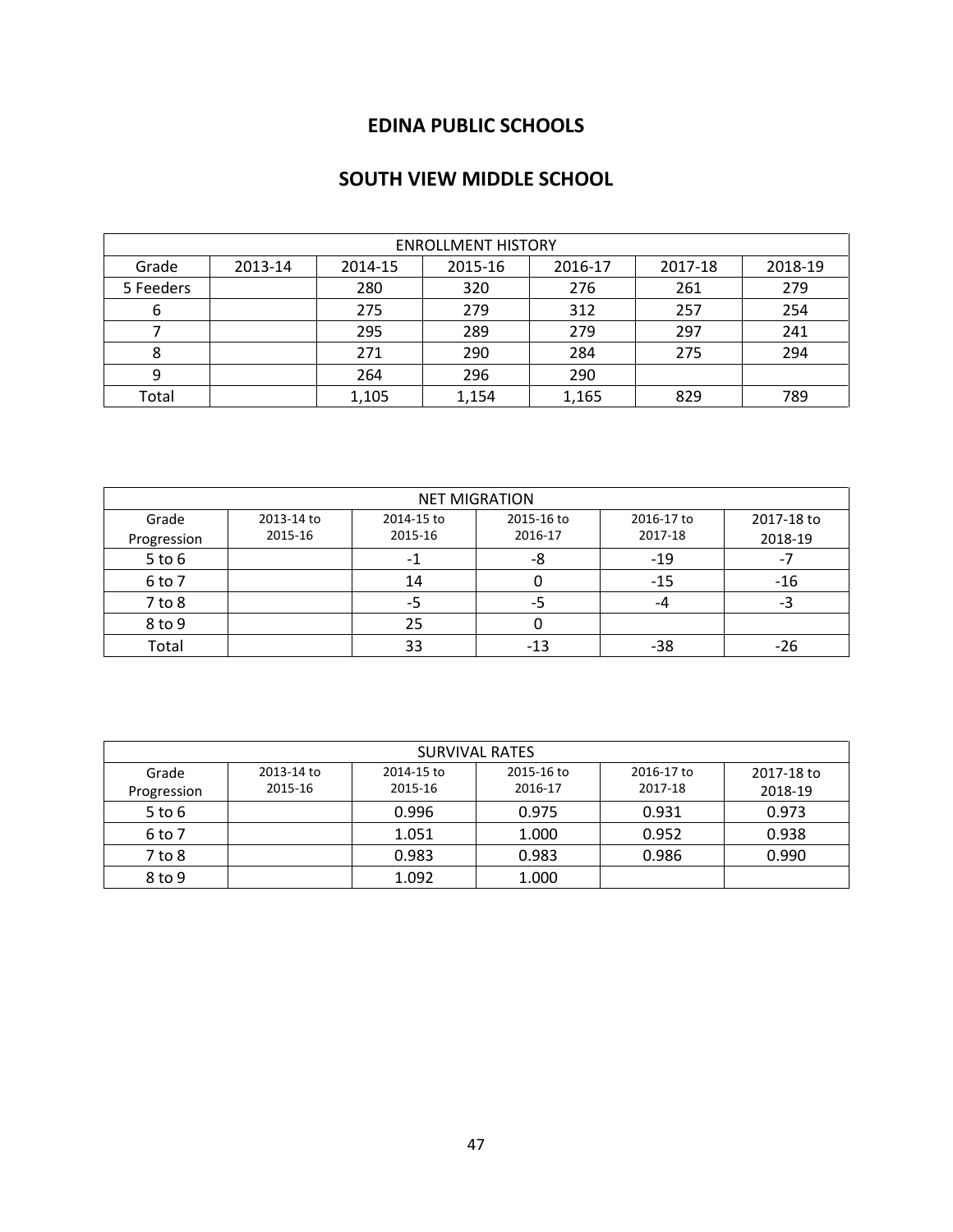## **VALLEY VIEW MIDDLE SCHOOL**

| <b>ENROLLMENT HISTORY</b> |         |         |         |         |         |         |
|---------------------------|---------|---------|---------|---------|---------|---------|
| Grade                     | 2013-14 | 2014-15 | 2015-16 | 2016-17 | 2017-18 | 2018-19 |
| 5 Feeders                 |         | 277     | 270     | 264     | 269     | 311     |
| 6                         |         | 319     | 299     | 282     | 279     | 288     |
|                           |         | 277     | 328     | 299     | 282     | 277     |
|                           |         | 312     | 284     | 316     | 317     | 272     |
| 9                         |         | 302     | 297     | 305     |         |         |
| Total                     |         | 1,210   | 1,208   | 1,202   | 878     | 837     |

| <b>NET MIGRATION</b> |            |            |            |            |            |
|----------------------|------------|------------|------------|------------|------------|
| Grade                | 2013-14 to | 2014-15 to | 2015-16 to | 2016-17 to | 2017-18 to |
| Progression          | 2015-16    | 2015-16    | 2016-17    | 2017-18    | 2018-19    |
| $5$ to $6$           |            | 22         | 12         | 15         | 19         |
| 6 to 7               |            |            |            |            | ٠,         |
| $7$ to $8$           |            |            | $-12$      | 18         | $-10$      |
| 8 to 9               |            | $-15$      | 21         |            |            |
| Total                |            | 23         |            | 33         |            |

| <b>SURVIVAL RATES</b> |            |            |            |            |            |
|-----------------------|------------|------------|------------|------------|------------|
| Grade                 | 2013-14 to | 2014-15 to | 2015-16 to | 2016-17 to | 2017-18 to |
| Progression           | 2015-16    | 2015-16    | 2016-17    | 2017-18    | 2018-19    |
| $5$ to $6$            |            | 1.079      | 1.044      | 1.057      | 1.071      |
| 6 to 7                |            | 1.028      | 1.000      | 1.000      | 0.993      |
| 7 to 8                |            | 1.025      | 0.963      | 1.060      | 0.965      |
| 8 to 9                |            | 0.952      | 1.074      |            |            |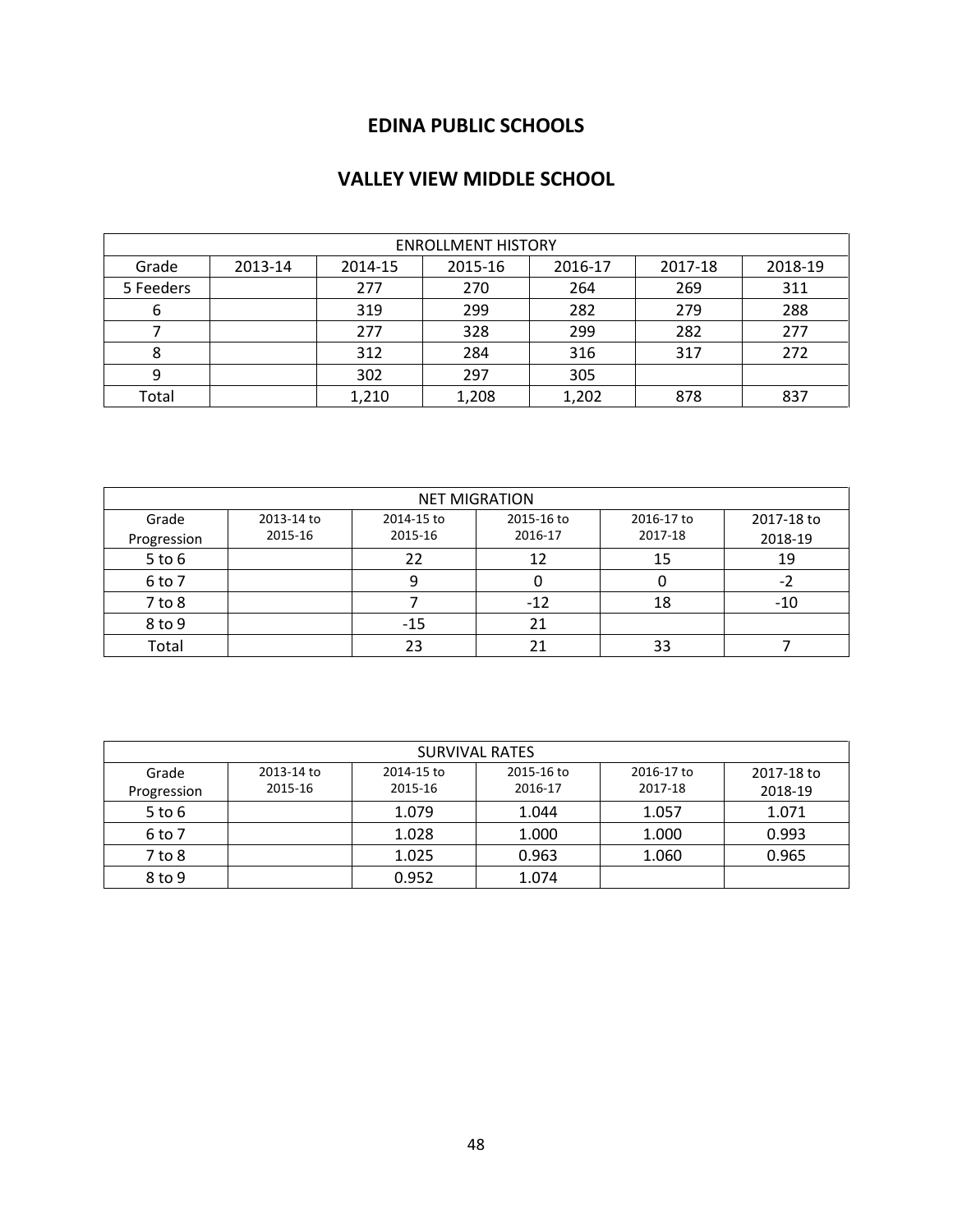## **OPEN ENROLLMENT 2017-18**

| <b>OPEN ENROLLMENT IN</b>       |                |  |  |  |
|---------------------------------|----------------|--|--|--|
| <b>District of Residence</b>    | Number         |  |  |  |
| Minneapolis                     | 411            |  |  |  |
| Hopkins                         | 227            |  |  |  |
| Richfield                       | 209            |  |  |  |
| Bloomington                     | 110            |  |  |  |
| St. Louis Park                  | 91             |  |  |  |
| <b>Eden Prairie</b>             | 68             |  |  |  |
| Robbinsdale                     | 25             |  |  |  |
| <b>Burnsville</b>               | 21             |  |  |  |
| Minnetonka                      | 15             |  |  |  |
| St. Paul                        | 14             |  |  |  |
| Shakopee                        | 12             |  |  |  |
| <b>Eastern Carver County</b>    | 9              |  |  |  |
| Rosemount-Apple Valley-Eagan    | $\overline{7}$ |  |  |  |
| West St. Paul-Mendota Hts-Eagan | 6              |  |  |  |
| Prior Lake-Savage               | 6              |  |  |  |
| Lakeville                       | 4              |  |  |  |
| Osseo                           | 4              |  |  |  |
| <b>Brooklyn Center</b>          | 4              |  |  |  |
| Wayzata                         | 3              |  |  |  |
| <b>Mounds View</b>              | $\overline{c}$ |  |  |  |
| Roseville                       | $\overline{2}$ |  |  |  |
| <b>Tri-City United</b>          | $\overline{2}$ |  |  |  |
| Orono                           | 1              |  |  |  |
| Northfield                      | 1              |  |  |  |
| Chisago Lakes                   | 1              |  |  |  |
| Total                           | 1,255          |  |  |  |

*Source: Minnesota Department of Education*